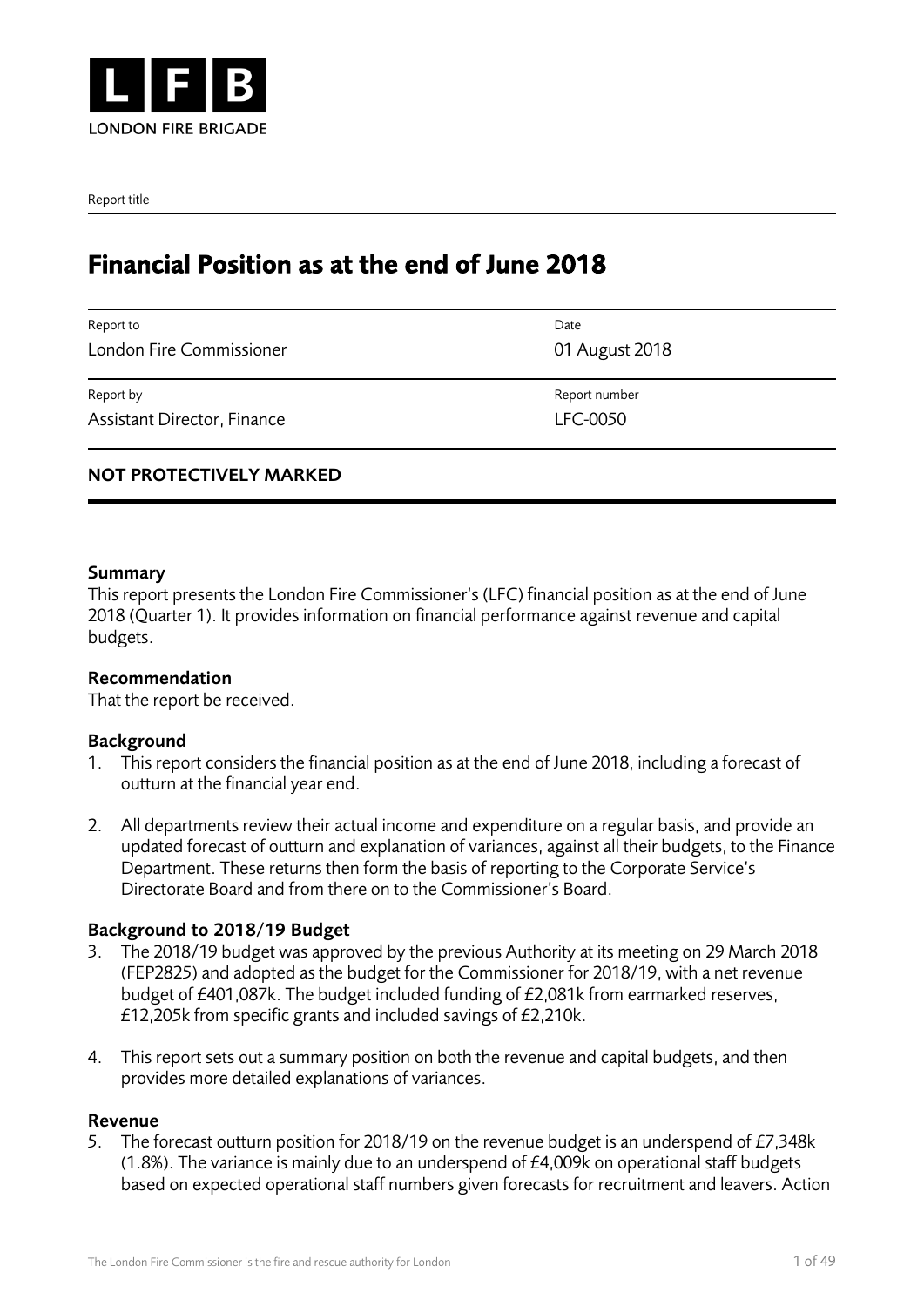continues to be taken to increase firefighter numbers, including working with the training provider, Babcock, to increase trainee throughput, as well as plans to deliver additional training through the Fire Service College.

- 6. There is also a significant forecast underspend of £1,026k on FRS staff budgets due to the number of vacant posts, £1,216k on property rates due to successful rate valuation appeals completed with the estates management consultant, £400k on vehicle passthroughs due to forecast lower number of repairs and abatements level on the vehicle and equipment contract, £514k on capital financing costs mainly due to reduced borrowing requirement in 2017/18 as a result of re-phasing some projects to 2018/19 and additional income from Metropolitan Fire Brigade Act 1865 (MFB Act) income from insurance companies of £259k.
- 7. This forecast underspend position will continue to be monitored throughout the 2018/19 financial year.
- 8. The key variances are explained in more detail from paragraph 11 below.

# **Capital**

- 9. The approved capital programme for 2018/19 has been reviewed and this has seen some significant projects having revised timescales, that defer some expenditure into later years. These projects include the new training centre, PEG/BDC development and the redevelopment of Plumstead fire station, as well as a revised delivery schedule on the significant programme of fire station improvements works across the estate. These and other changes lead to an £887k increase in the capital programme, but an overall reduction of £17,270k in the budgeted spend in 2018/19, following the re-phasing. Further details on the capital programme, and the changes outlined above, are set out from paragraph 26.
- 10. The capital programme will be further reviewed as part of the budget setting process and capital strategy requirements for 2019/20 and proposals to re-profile the budgets will be included in the Quarter 2 monitoring position. As part of that review the format of future reports will also be revised where possible, in order to more transparently show the key issues impacting the capital programme.

# **Tables and Appendices to this report**

- 11. A number of tables and appendices provide additional detail on the financial position, as follows:
	- Table 1 provides a summary of the financial position for the revenue budget;
	- Table 2 provides the latest position on reserves;
	- Appendix 1 contains additional detail on the current and forecast financial position;
	- Appendix 2 reports on the forecast outturn on the capital programme;
	- Appendix 3 discusses the risks to the revenue and capital position that have not been quantified;
	- Appendix 4 meets the requirement to disclose all budget virements within the quarter under the LFC Scheme of Governance;
	- Appendix 5 provides an analysis of outstanding debt relating to charges for Shut in Lift attendances; and
	- Appendix 6 provides an update on expenditure approved in the Additional Resilience Requirements report (FEP2763).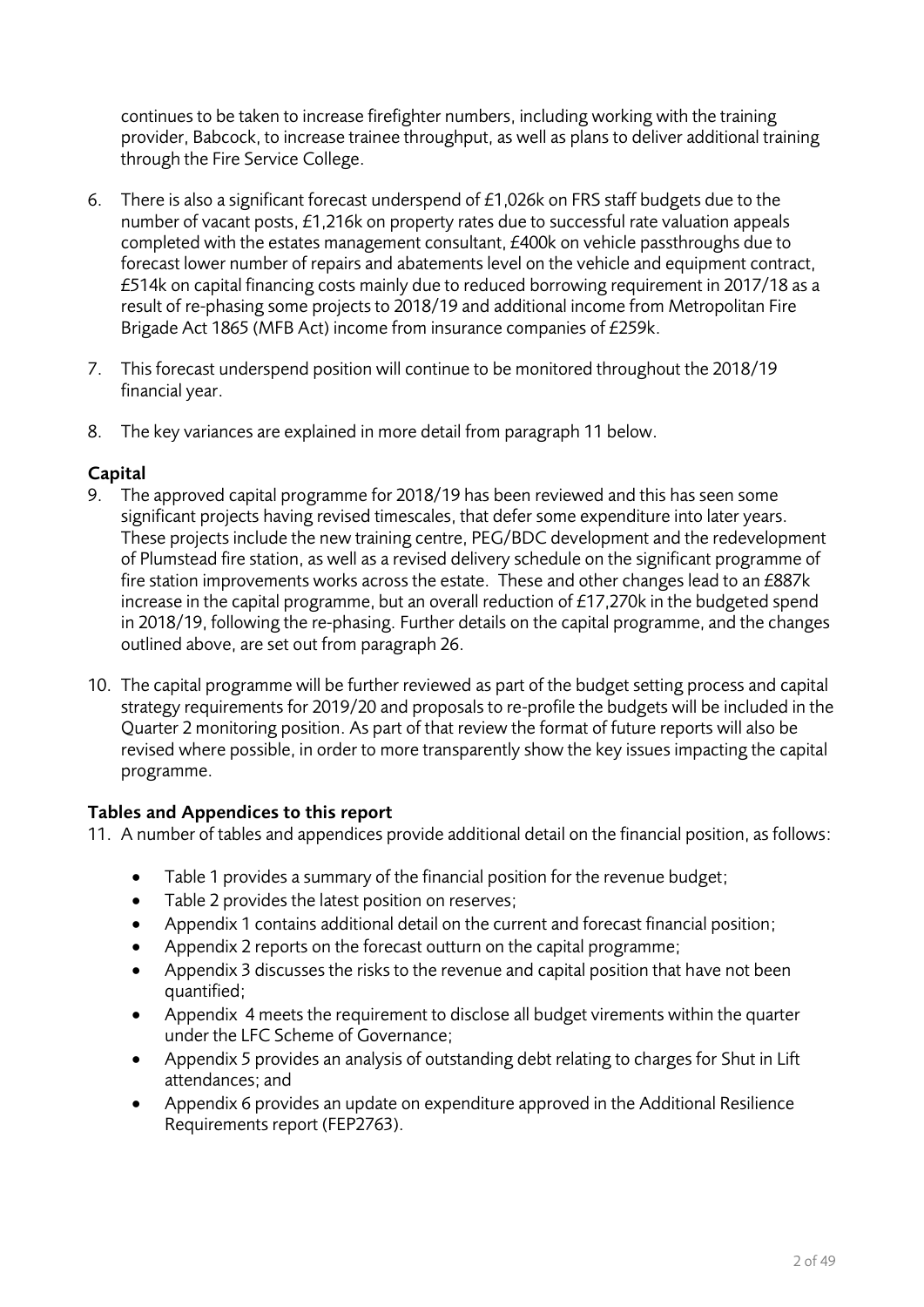# **Table 1. Summary Financial Position**

|                                          | Current<br><b>Budget</b> | Current<br>Spend | Current<br>Variance | <b>Revised</b><br><b>Budget</b> | Forecast<br>Outturn | Forecast<br>Outturn<br>Variance |
|------------------------------------------|--------------------------|------------------|---------------------|---------------------------------|---------------------|---------------------------------|
|                                          | £000s                    | £000s            | £000s               | £000s                           | £000s               | £000s                           |
| Operational staff                        | 58,888                   | 57,924           | (964)               | 240,397                         | 236,389             | (4,008)                         |
| Other staff                              | 13,581                   | 15,351           | 1,770               | 57,353                          | 56,520              | (834)                           |
| Employee related                         | 19,045                   | 18,538           | (506)               | 23,122                          | 23,086              | (36)                            |
| Pensions                                 | 4,989                    | 4,981            | (8)                 | 20,445                          | 20,445              | $\Omega$                        |
| Premises                                 | 17,706                   | 19,969           | 2,263               | 37,790                          | 36,680              | (1, 110)                        |
| Transport                                | 13,882                   | 14,191           | 310                 | 16,790                          | 16,224              | (566)                           |
| Supplies and services                    | 13,801                   | 18,626           | 4,825               | 30,245                          | 30,166              | (80)                            |
| Third party payments                     | 298                      | 762              | 464                 | 1,896                           | 1,923               | 26                              |
| Capital financing costs                  | 252                      | 858              | 607                 | 9,770                           | 9,256               | (514)                           |
| Central contingency<br>against inflation | 0                        | $\mathbf 0$      | 0                   | 135                             | 175                 | 40                              |
| <b>Total revenue</b><br>expenditure      | 142,441                  | 151,201          | 8,759               | 437,945                         | 430,863             | (7,081)                         |
|                                          |                          |                  |                     |                                 |                     |                                 |
| Other income                             | (23, 372)                | (22, 295)        | 1,077               | (37, 220)                       | (37, 432)           | (211)                           |
| Net revenue<br>expenditure               | 119,069                  | 128,906          | 9,836               | 400,724                         | 393,432             | (7, 292)                        |
|                                          |                          |                  |                     |                                 |                     |                                 |
| Use of earmarked<br>reserves             | $\mathsf{O}\xspace$      | 0                | $\mathbf 0$         | (1,721)                         | (1,721)             | 0                               |
| <b>Financing</b><br>Requirement          | 119,069                  | 128,906          | 9,836               | 399,003                         | 391,711             | (7, 292)                        |
|                                          |                          |                  |                     |                                 |                     |                                 |
| Financed by:                             |                          |                  |                     |                                 |                     |                                 |
| Specific grants                          | (10, 122)                | (12,067)         | (1,945)             | (12, 278)                       | (12, 334)           | (56)                            |
| <b>GLA</b> funding                       | $\mathbf 0$              | $\Omega$         | $\Omega$            | (386, 725)                      | (386, 725)          | $\Omega$                        |
|                                          |                          |                  |                     |                                 |                     |                                 |
| <b>Net Financial Position</b>            | 108,947                  | 116,838          | 7,891               | $\bf{0}$                        | (7, 348)            | (7, 348)                        |

# **Reasons for the Revenue Position**

## **Staff**

- 12. The budget for operational staff is forecast to underspend by £4,009k. The 2018/19 Budget (FEP2825) included a one off saving in 2018/19 of £3,724k on operational staff based on forecast recruitment and leaver numbers showing an average of 84 vacancies over the year. These forecasts have now been updated and the expected number of vacancies has increased to 141. Whilst this was identified as a potential risk as part of the budget setting process, the budget for this year was not adjusted further due to ongoing work to increase recruitment and therefore reduce the number of vacancies.
- 13. The most recent recruitment campaign is showing some success and good quality applicants are progressing well through the recruitment and trainee processes. Work has been undertaken with the training provider, Babcock, to increase each trainee cohort from 12 to 14 trainees, as well as advanced plans to procure additional trainee courses from the Fire Service College, to increase the pace at which new joiners can be posted on to fire stations. The Brigade continues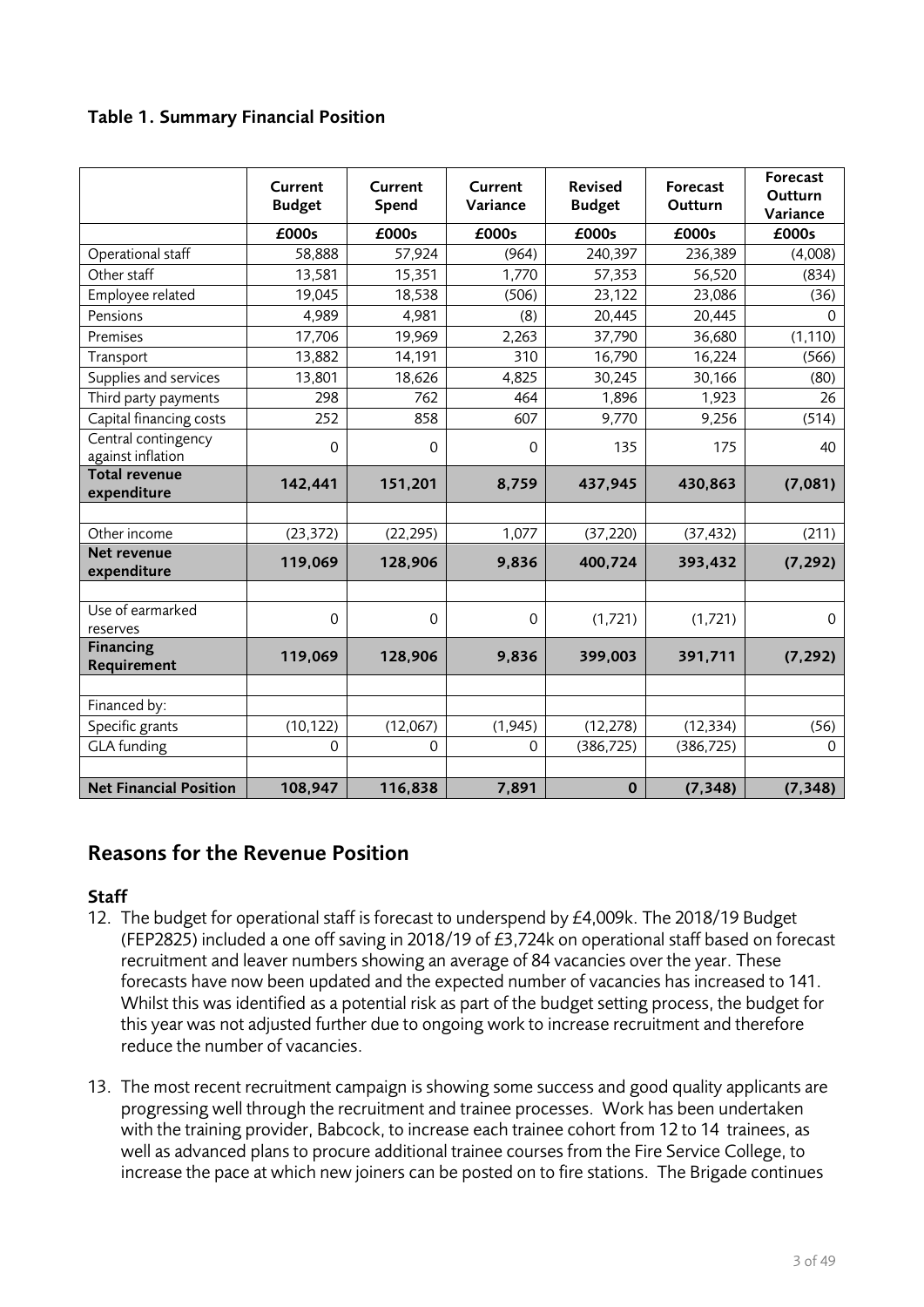to experience challenges in forecasting the number of leavers, particularly as the fire service is in a transition phase following the introduction of the new firefighter pension scheme in 2015, which sees the majority of firefighters in the 2015 scheme but with, potentially, substantial protected pensions accrual in the old scheme(s).

- 14. FRS staff budgets are forecast to underspend by £1,026k, 2.0% of the revised budget. This is due to the number of vacant posts, with 144 vacant at the end of June, 16% of the establishment. There are 89 agency staff at the end of June, offsetting the underspend caused by the vacancies.
- 15. Control staff budgets are forecast to overspend by £193k. Overtime levels remain high due to backfilling of posts and staff required to support large and protracted incidents.
- 16. It should also be noted that the budget includes funding for an additional 1% for the 2017 pay award for operational and control staff, for a total 2% award in that year. Discussions between the National Joint Council and the FBU are continuing but any additional amount agreed above the 1% would reduce the forecast underspend.

## **Employee Related**

17. Employee related budgets are forecast to underspend by £36k largely due to an underspend on medical and welfare budgets, due to a lower forecast number of medical appeals in this financial year.

#### **Premises**

18. Premises budgets are forecast to underspend by £1,110k due to an underspend on Business Rates (£1,216k) following the completion of successful appeals submitted in this financial year, offset by a number of work orders carried out from 2017/18 on appliance bay doors and remedial lift works, adjustments required to Euston Fire Station for counselling services in relation to Grenfell (£76k) and due to the cost of secure storage for museum exhibits prior to opening the new museum (£29k).

# **Transport**

19. Transport budgets are forecast to underspend by £566k. This includes a forecast underspend on the vehicle and equipment contract (£200k) based on forecast abatement levels and on vehicle passthroughs (£200k) due to lower accident repair costs expected from new fleet vehicles, which will be considered as part of the budget process, and delays to modifications programmes. There is also an additional underspend on running costs (£170k) due to a reduction in the motor insurance fleet premium because of the increase in the self-insured sum, as part of recently completed insurance tender. This will be built into the budget process for 2019/20.

## **Supplies and Services**

20. There is a forecast underspend of £80k on supplies and services budgets. This includes a forecast underspend on hydrant maintenance budgets (£250k) due to difficulties encountered in the recruitment of qualified Hydrant Technicians resulting in a lower number of referrals to water companies, offset by a forecast overspend on hardware and software budgets (£141k) due to spend on the wallboard at Merton carried forward from 2017/18 and a forecast overspend on professional services due to additional spend on legal services (£59k).

## **Capital Financing**

21. There is a forecast underspend of £514k on capital financing costs based on the expected level of capital receipts being achieved in year.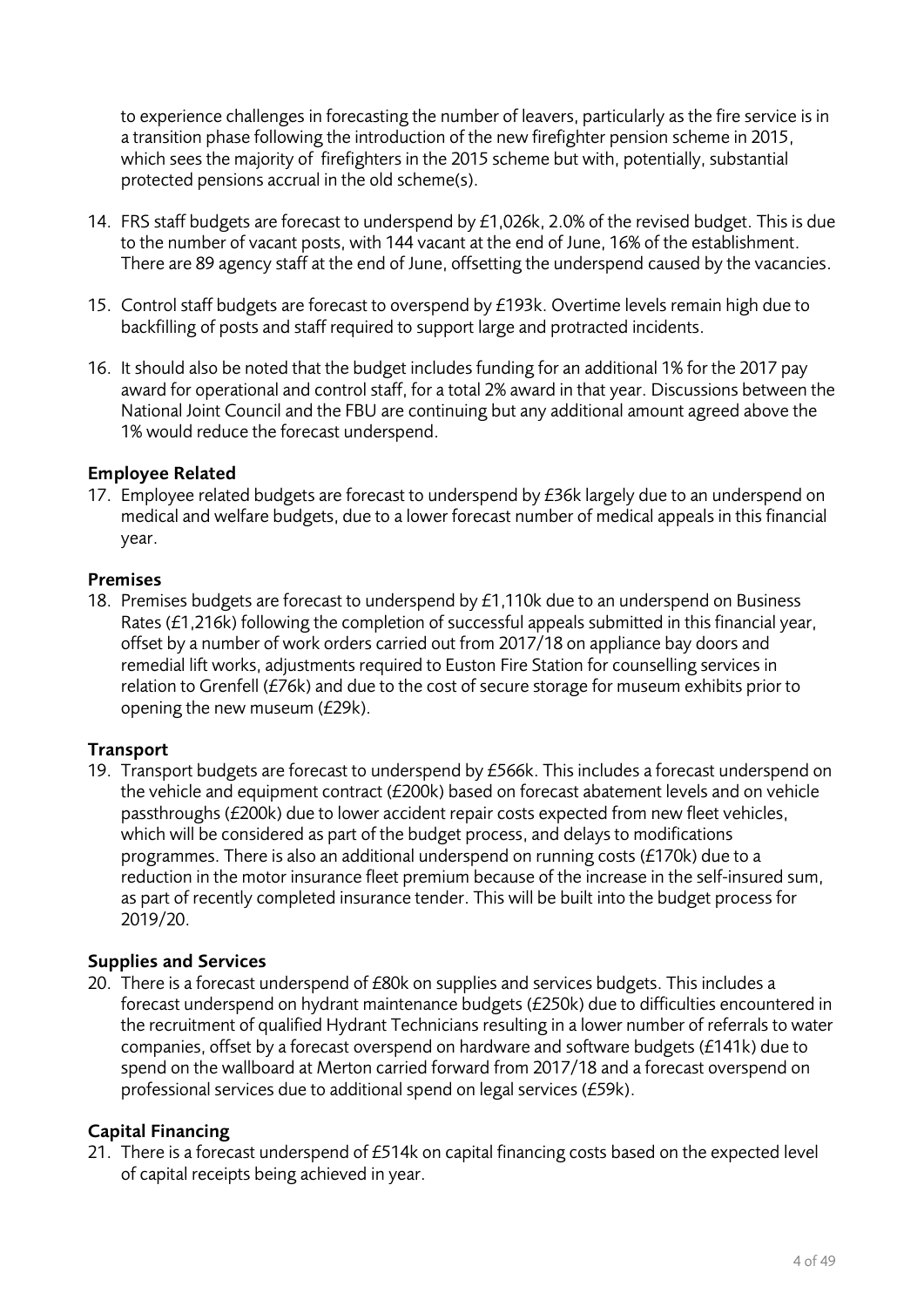## **Income**

22. There is a forecast over recovery of £211k on income. This is due to an increase in MFB Act income from insurance companies (£259k) and additional income from smoke filled environment training (£212k) offsetting spend elsewhere. These are offset by forecasts that LIFT income will recover less than budgeted in this financial year (£127k) and reimbursement from LFB Enterprises will be less than budgeted due to less staff being seconded to the company (£100k).

#### **2019/20 Budget Update**

23. The Mayor's Budget Guidance for 2019/20 was published on June 2018 and set out the overall funding the Mayor intends to provide the LFC over the next four financial years. The Guidance required that a final budget submission should be submitted to the GLA by 30 November, presenting a financially balanced budget for 2019/20. The Guidance also requires that the submission should include a Capital Strategy covering the next 20 years.

#### **Position on Reserves**

24. The forecast position on reserves is set out in Table 2 below. Movements on the reserves applied in year together with the underspend for the year, leave a balance on the general reserve at the year end of £21,387k. This is £7,362k in excess of the stated minimum level of £14,025k, which is 3.5% of the net revenue expenditure budget.

| £000s                                                          | Opening<br><b>Balance</b> at<br>01/04/18 | Approved<br>movements | Underspend/<br>(Overspend)<br>in 2018/19 | Use of<br>Reserves in<br>2018/19 | Anticipated<br><b>Balance</b> at<br>31/03/19 |
|----------------------------------------------------------------|------------------------------------------|-----------------------|------------------------------------------|----------------------------------|----------------------------------------------|
| <b>Additional Resilience</b><br>Requirements                   | 4,773                                    |                       |                                          | (1,727)                          | 3,046                                        |
| Community Safety<br>Investment Fund                            | 101                                      |                       |                                          | (101)                            | $\bf{0}$                                     |
| Compensation                                                   | 1,000                                    |                       |                                          |                                  | 1,000                                        |
| <b>Emergency Services</b><br>Mobile Communication<br>Programme | 178                                      |                       |                                          | (57)                             | 121                                          |
| <b>Emergency Medical</b><br>Response                           | 830                                      |                       |                                          | (147)                            | 683                                          |
| Firefighters' Pension                                          | 1,172                                    |                       |                                          |                                  | 1,172                                        |
| Fire Safety and Youth<br>Engagement                            | 909                                      |                       |                                          | (176)                            | 733                                          |
| Hazardous Material<br>Protection                               | 18                                       |                       |                                          |                                  | 18                                           |
| <b>HMICFRS</b> inspection<br>regime                            | $\bf{0}$                                 | 149                   |                                          | (128)                            | 21                                           |
| Hydrants                                                       | 462                                      |                       |                                          |                                  | 462                                          |
| ICT Development Reserve                                        | 1,310                                    | 600                   |                                          | (1, 450)                         | 460                                          |
| London Resilience                                              | 2,250                                    |                       |                                          | (592)                            | 1,658                                        |
| LSP2017 Implementation                                         | 4,635                                    |                       |                                          | (698)                            | 3,937                                        |
| New Governance<br>Arrangements                                 | 300                                      |                       |                                          | (300)                            | $\bf{0}$                                     |
| Pension Early Release<br>Costs                                 | 400                                      |                       |                                          |                                  | 400                                          |
| Property PFI                                                   | 1,912                                    | (1, 912)              |                                          |                                  | $\bf{0}$                                     |

# **Table 2. LFC Reserves for the 2017/18 Financial Year**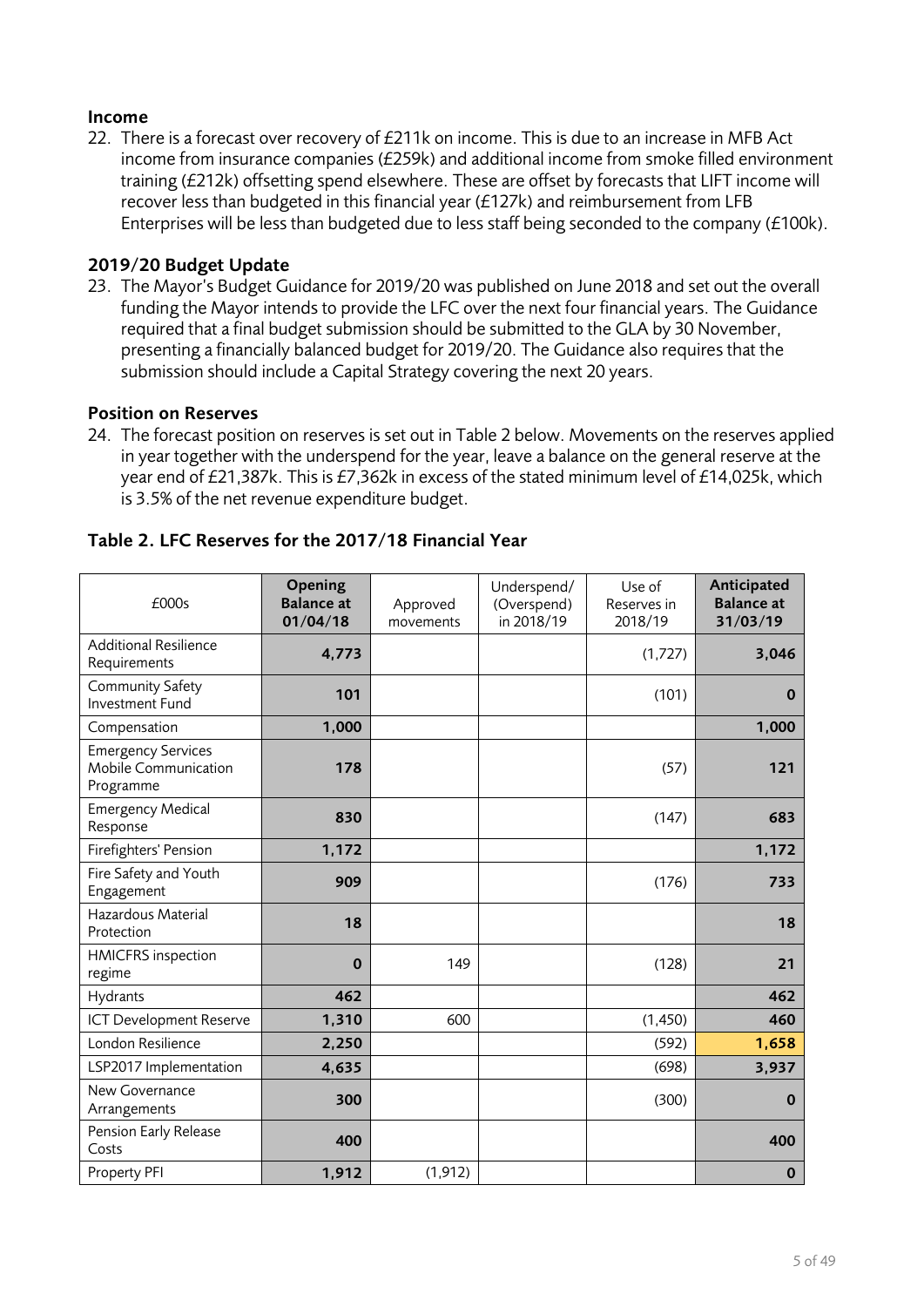| £0005                          | Opening<br><b>Balance at</b><br>01/04/18 | Approved<br>movements | Underspend/<br>(Overspend)<br>in 2018/19 | Use of<br>Reserves in<br>2018/19 | Anticipated<br><b>Balance</b> at<br>31/03/19 |
|--------------------------------|------------------------------------------|-----------------------|------------------------------------------|----------------------------------|----------------------------------------------|
| Recruitment/Outreach           | 418                                      | 83                    |                                          | (338)                            | 163                                          |
| Sustainability                 | 235                                      |                       |                                          |                                  | 235                                          |
| Vehicle & Equipment<br>Reserve | 1,163                                    |                       |                                          | (421)                            | 742                                          |
| <b>Watch Structure Review</b>  | 0                                        | 168                   |                                          |                                  | 168                                          |
| <b>Budget Flexibility</b>      | 11,469                                   | 7,229                 |                                          | 4.413                            | 23,110                                       |
| General                        | 20,356                                   | (6,317)               | 7,348                                    |                                  | 21,387                                       |
| <b>Total</b>                   | 53,890                                   | $\bf{0}$              | 7,348                                    | (1, 721)                         | 59,517                                       |

- 25. The reserves table above includes the use of the Additional Resilience reserve that was established to meet forecast costs in 2017/18 arising from an initial assessment of the LFB resources requirement. The reserve was carried forward to 2018/19 to fund delayed expenditure and the forecast use for this year includes expenditure of £190k on wicking t-shirts, £89k for Smokehoods and £59k for improved USAR kit. It also includes £1,000k spend on increases to the establishment in Fire Safety and £389k for additional legal investigation costs.
- 26. Other drawings from earmarked reserves in 2018/19 include:
	- £1,450k from the ICT development reserve to fund delayed expenditure from 2017/18,
	- £698k for implementation of LSP2017, including £502k for community safety pilots, £141k for the ULEF programme and £55k for the staff surveys,
	- £592k from the London Resilience reserve for new equipment related to Mass Casualty Response (MCR) and flood response projects,
	- £421k from the vehicle and equipment reserve to fund chargepoint implementation costs,
	- £338k to support the recruitment outreach programme,
	- £300k to support new governance arrangements,
	- £176k to support a range of community safety pilots from the Fire Safety and Youth Engagement reserves,
	- £147k from the emergency medical response,
	- £128k to fund the HMICFRS inspection regime costs,
	- £159k from the Community Safety Investment Fund, and
	- £57k to fund the Emergency Services Mobile Communication Programme.
- 27. As a result of the forecast underspend, a review is currently being undertake to assess the feasibility of transferring an additional £6.1m from the general reserve to the Budget Flexibility Reserve (BFR), to support the budget in future financial years. This allows additional flexibility in the management of the budget into the medium term, but the Brigade will continue to pursue savings, and make these as early as possible, to support balancing the budget in future years.

## **Capital**

28. The approved capital programme (FEP 2825) has a budget spend for 2018/19 of £39,098k. The budget was updated following the 2017/18 outturn, which included the slippage from 2017/18 and resulted in a revised capital programme of £41,265k.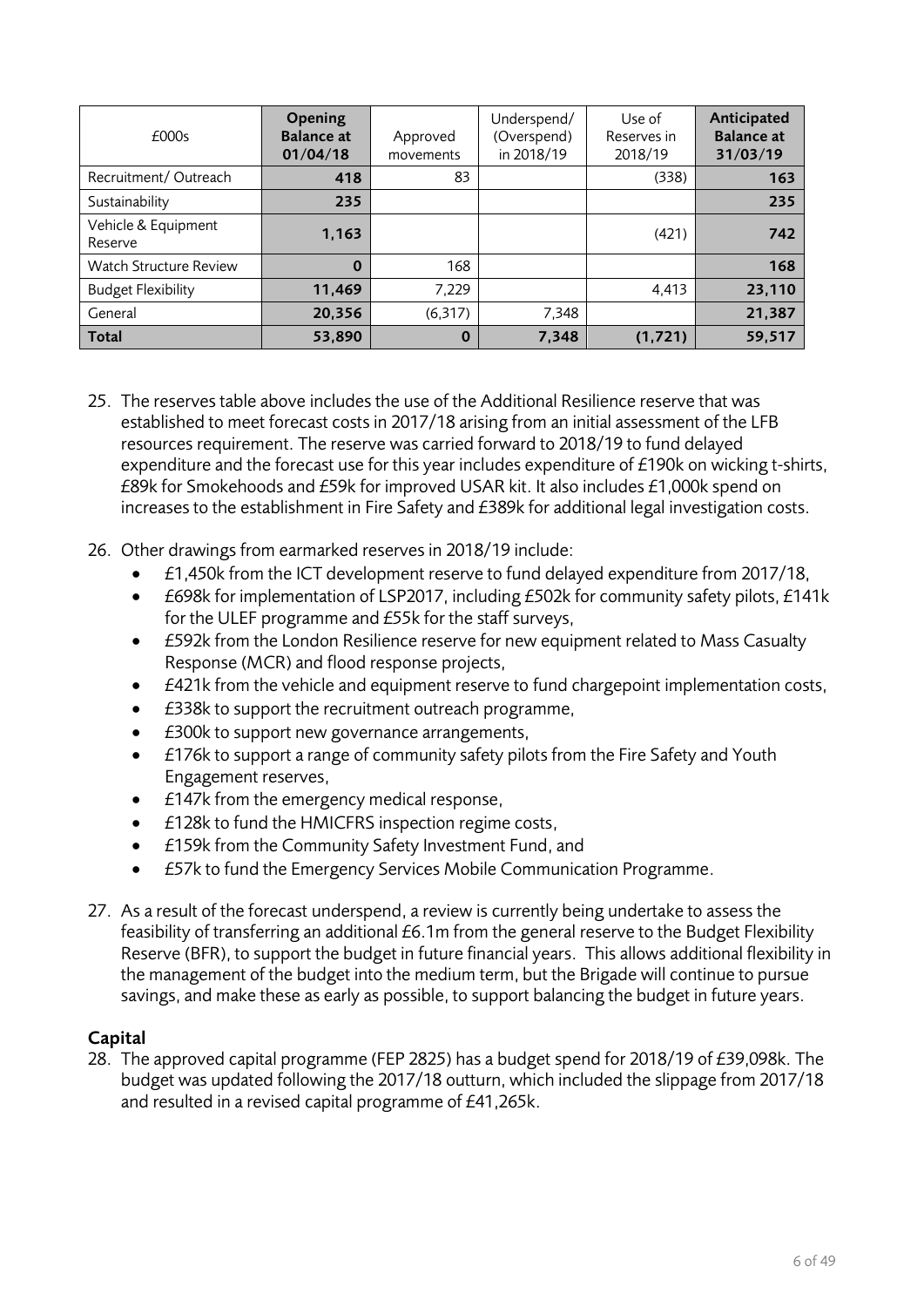- 29. The current forecast capital spend for 2018/19 is £23,995k, which is £17,270k less than the revised capital budget. This significant reduction in forecast spend reflects the outcome of a review that was undertaken following the outturn capital position for 2017/18. That review led to a revised approach to ensure that forecasts are realistic, both in terms costs of projects in the capital programme and the phasing of the spend on those projects across the financial years. Whilst this has not led to any significant changes to the overall costs of capital projects, it has resulted in some changes to the phasing of spend. These changes together with events impacting on the delivery of some significant projects, including the new training centre, PEG/BDC development and the redevelopment of Plumstead fire station, as well as a revised delivery schedule on the significant programme of fire station improvements works across the estate, result in a £887k increase in the capital programme, but an overall reduction of £17,270k in the budgeted spend in 2018/19, following the re-phasing.
- 30. The review of the capital programme, which also includes workstreams to improve the management information available to those responsible for managing the projects, is expected to help to improve the funding strategy going forward and ensure that borrowing is not entered into before it is necessary. This should also support development of the new Capital Strategy required under the Prudential Code and to comply with the Mayor's Budget Guidance 2019/20.
- 31. The changes in the capital programme are detailed below. The capital programme will continue to be reviewed as part of the development of the new Capital Strategy and any further changes will be reported in the quarter two financial position report.

# **Budget re-phasing between 2018/19 and 2019/20 or later years – £18,157**

- $\bullet$  ICT Control & Mobilisation System (CAMS) £470k
- ICT Emergency Services Network £707k
- $\bullet$  ICT Farynor System £750 $k$
- ICT Incident Grounds Communication £1,800k
- ICT Wireless Access Point £400k
- Heating/rewiring/windows/flooring/minor works £2,403k
- Plumstead Fire Station Redevelopment  $-£1,500k$
- West Hampstead Cottage Refurbishment £486k
- $\bullet$  PEG/BDC Development £2,260k
- New Training Centre  $-$  £6,808k
- $\bullet$  Other budget re-phasing  $-$  £573 $k$

# **Budget savings/adjustments 2018/19 – (£887k)**

- ICT Core Switch Data Modules £300k
- $\bullet$  ICT Network Storage £750k
- $\bullet$  ICT Removal of over programming (£2,207k)
- $\bullet$  Other budget savings/adjustments £270 $k$
- 32. Control & Mobilisation System (CAMS) Capita are producing a detailed plan for approval by the Brigade, setting out delivery of future releases of software and ongoing improvements to the VISION mobilising system (CAMS) product. The implementation of these releases and improvements will be fully managed under the contract. However, it is prudent to hold a contingency to cover potential costs, due to the need to ensure VISION is stable and performing as contracted. There has been a delay in implementing remaining deliverables from the CAMS contract e.g. BOSS mobile, MAIT (Multi Agency Information Transfer) / DEIT (Direct Electronic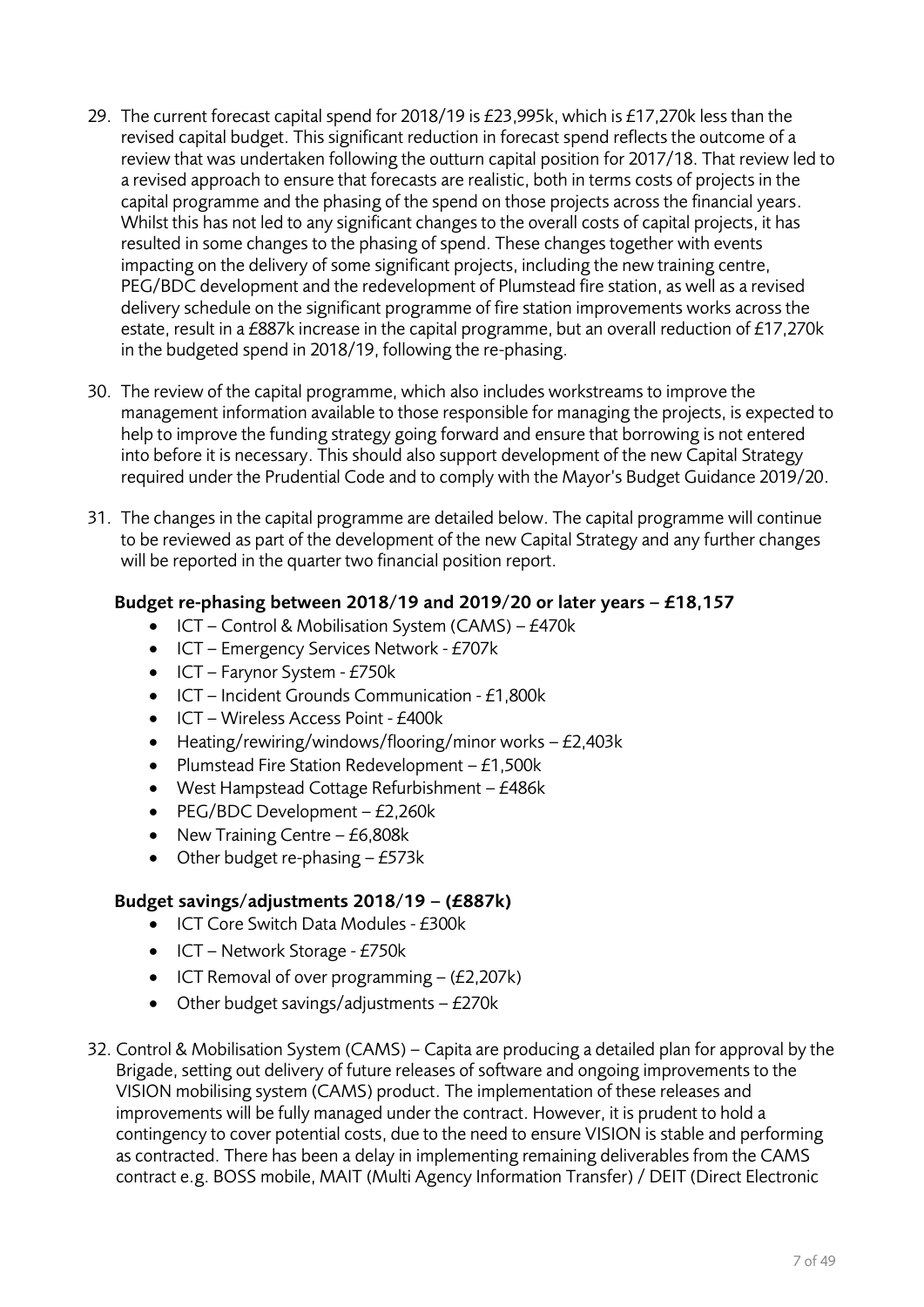Incident Transfer). In addition, there are some changes identified to improve turn out performance, which have come to light post go live and are as a result of new mobilising equipment like Station End Equipment that needs to be implemented with the key focus remaining on ensuring the deployed system operates as effectively as possible and resources are prioritised to these tasks which impacts on the suppliers ability to deliver the additional functionality. As a consequence, £470k has been slipped to 2019/20 when it is anticipated that resources can be re-assigned.

- 33. ICT Public Service Network The Public Services Network (PSN) is the government's highperformance network, which helps public sector organisations work together, reduce duplication and share resources. No decision has been made on LFB's requirement for PSN compliance. However, the government funded Emergency Services Network (ESN) project requires a similar standard of security accreditation and this project is undertaking works which largely satisfies the PSN requirements from an LFB perspective. The scope of the grant funding for ESN may however be restricted to control room services only. Should this occur, additional funding may be required to finalise the PSN requirements for the LFB. It is envisaged that it will not be known until late 2019 whether the contingency budget of £707k will be required. On this basis, the budget has been deferred to 2019/20.
- 34. ICT Farynor System (£750k) This project has slipped to 2019/20 as it is considered prudent to assess the impact of the Independent Review of Building Regulations and Fire Safety led by Dame Judith Hackitt, that made recommendations to ensure there is a sufficiently robust regulatory system for the future. To that end this project needs to be deferred until due consideration can be given to the Hackitt report and subsequent guidance from government.
- 35. ICT Incident Grounds Communication £1,800k has slipped to 2019/20. This has occurred as the project is still to fully specify the requirements as a review of a significant number of operational policies is required prior to its completion. The primary issue is to consider the impact of the introduction of dual band (analogue and digital) devices to support both in building coverage for deployed solutions such as London Underground and the shift to digital band radio for incident communications.
- 36. ICT Wireless Access Point £400k slippage to 2019/20. This project is currently in the initiation phase but as it will require physical installation of equipment at all LFB sites, which may require site surveys to ensure adequate coverage, it is expected to take some months to complete once a contractor is appointed. As such it has been considered prudent to split the costs across 2018/19 and 2019/20.
- 37. Heating works at various fire stations/rewiring of fire stations/appliance bay floors/window replacements/minor works  $(E2,403k)$  – the capital programme has been fully reviewed following the appointment of new consultants. The majority of the feasibility studies have now been completed and have suggested a longer timeframe for completion than originally proposed by the outgoing consultants. As a consequence, indicative timelines for many of these projects from commencement to project completion are such that it would be challenging to complete the works in the current financial year. The project timescales for a number of projects have therefore been revised with a number being deferred to 2019/20 and in addition the budget being re-allocated to the most high priority works, as identified by the conditions surveys that have been undertaken. Subject to LFC approval, these works will progress to tender and the works will now be on site during 2019/20.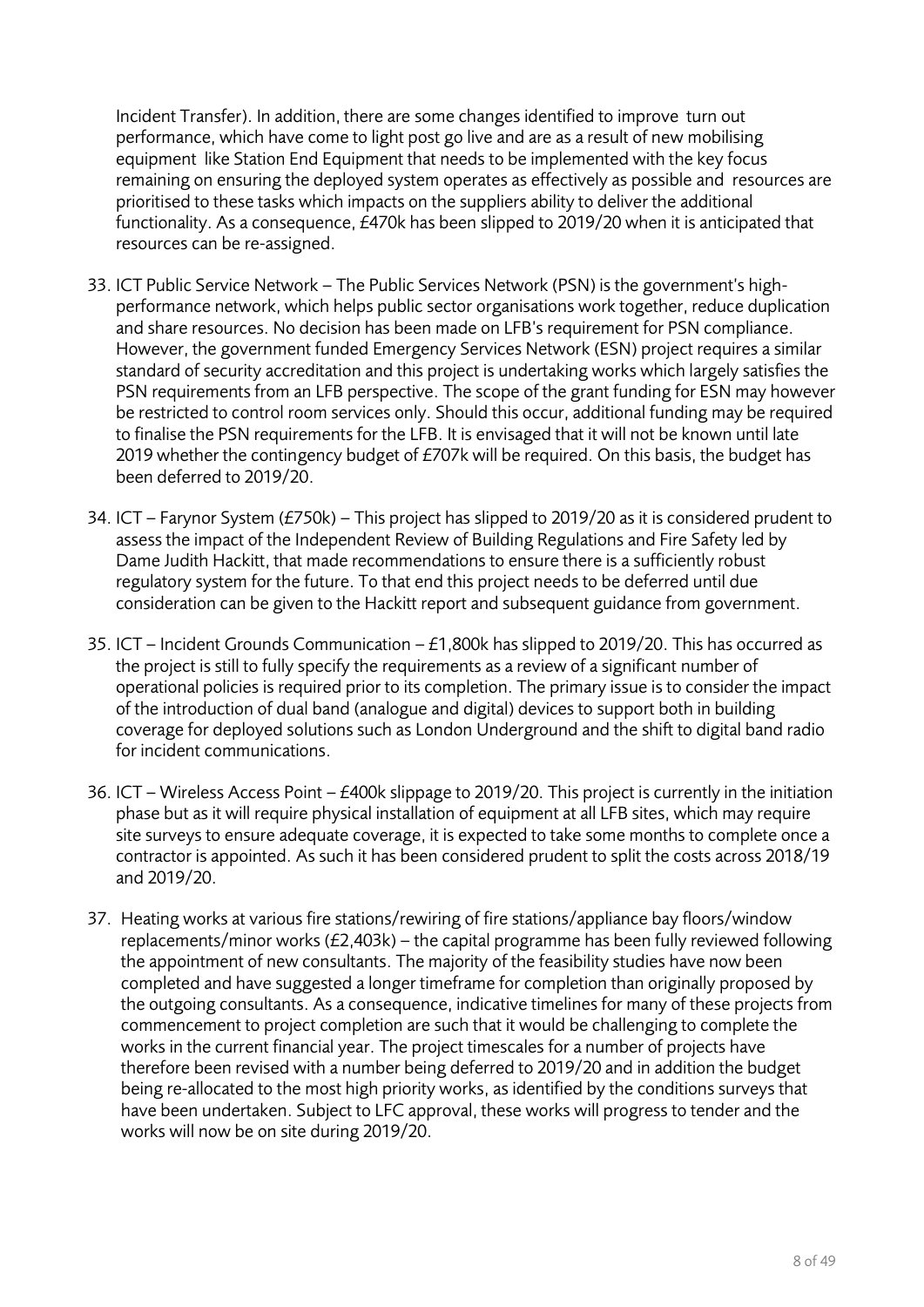- 38. Plumstead Re-development The initial site identified for the relocation of the existing Plumstead fire station is no longer available and our estate agents are exploring new land opportunities for this development. If a suitable site is not available, a decision will be required as to whether to refurbish the fire station on this existing site, although the property is currently listed and has numerous restrictions, or to build on the adjacent site. Accordingly, no spend is envisaged in the current financial year and the budget of £1,500k has been carried forward to 2019/20, when the outcome of the proposed development will be known. The remaining budget has been re-forecast across the following three years of the programme, based on a refurbishment/extension of the existing building, which is thought to be the most likely outcome.
- 39. West Hampstead Cottages Refurbishment This is a listed property and listed planning consent is required before the commencement of the refurbishment works. Work continues to obtain the listed planning consent and the budget has been re-profiled to reflect the revised works programme, accordingly £486k has been re-phased to 2019/20.
- 40. PEG/BDC Development (IELP) The lease agreement for the new and combined PEG / BDC facility (Integrated Equipment and Logistics Project – IELP) was finally signed at the end of February 2018. This, along with some delays in refining the requirements to house the specialist PEG equipment, resulted in delays in the completion of the tender package. Accordingly, £2,260k has been carried forward to 2019/20.
- 41. New Training Centre, Croydon This project is dependent on PEG (IELP project) moving out of the Croydon site by December 2018. The lease for the new IELP premises is now in place and fit out of the premises will commence later this year. It is now expected that the Croydon site will be vacated by June 2019. Work continues on the cost plan for the new Training Centre to deliver this on budget, with a further report from the Quantity Survey expected shortly. The projected completion date for the training centre is now November 2020, and the budget has been rephased accordingly.
- 42. There are also a number of smaller budget re-phasing items to later years including £98k for ICT – Records Management, £130k for the Home Fire Safety Database, £200k for Virtual Desktop Technology, £100k for Middlesex Design Fire Station Refurbishments, £100k for Edmonton Fire Station Refurbishment, £30k for the LFB Museum Fit out and £100k to improve security at Fire Stations. This is offset by re-phasing of £185k from 2019/20 to 2018/19 for the Fleet Replacement Project.
- 43. ICT Core Switch Data Modules this scheme is no longer required as this functionality has been delivered through the upgrade to Data Centre Switches 3750 Replacement project completed in March 2018. This has resulted in a budget saving of £300k.
- 44. ICT Network Storage this provision was made to replace the physical Storage Area Network (SAN) which was due to go out of support in 2019. Advances in virtual technology have allowed LFB to make use of Virtual SAN (VSAN) software which we have been able to install on the new hyper converged server estate. This has resulted in a budget saving of £750k.
- 45. Other budget savings/adjustments include £70k for the Online Payment Facility and £200k for the Station Network Rewires, which are both no longer required.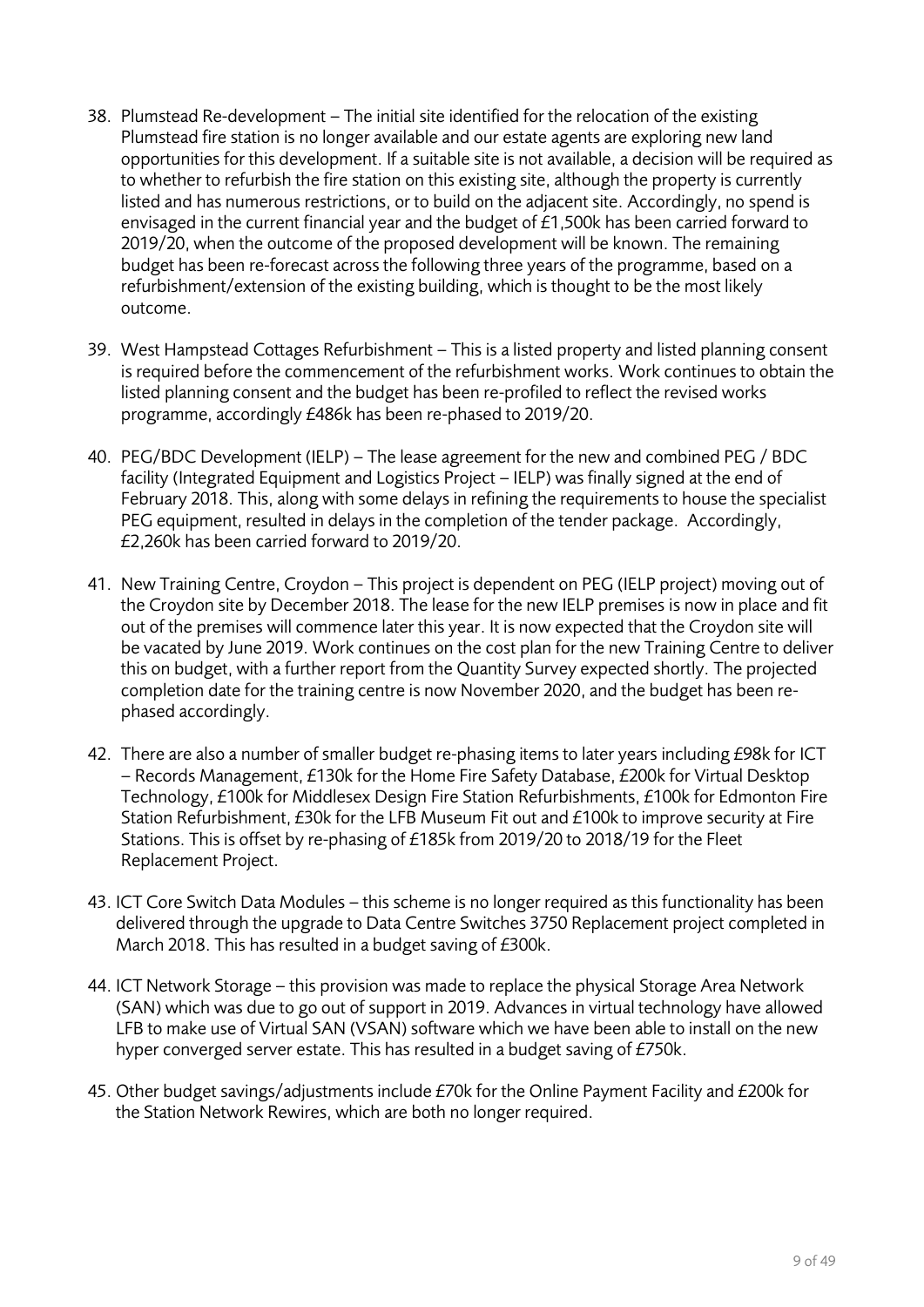46. Table 3 below shows the current changes to the capital programme and full details of the capital programme are set out at Appendix 2.

|                                            | 2018/19   | 2019/20  | 2020/21 | 2021/22  | <b>Notes</b>          |
|--------------------------------------------|-----------|----------|---------|----------|-----------------------|
| 2017/18 Outturn Report                     | 41,265    | 47,221   | 21,382  | 23,090   |                       |
| Control & Mobilising Sys (CAMS)            | (470)     | 470      |         |          | C/fwd to 2019/20      |
| <b>Emergency Services Network</b><br>(ESN) | (707)     | 707      |         |          | C/fwd to 2019/20      |
| ICT - Records Management                   | (98)      | 98       |         |          | C/fwd to 2019/20      |
| ICT - Home Fire Safety Database            | (130)     | 130      |         |          | C/fwd to 2019/20      |
| ICT - Farynor Replacement                  | (750)     | 750      |         |          | C/fwd to 2019/20      |
| ICT - Incident Grounds<br>Communications   | (1,800)   | 1,800    |         |          | C/fwd to 2019/20      |
| ICT - Virtual Desktop Technology           | (200)     | 200      |         |          | C/fwd to 2019/20      |
| ICT - Wireless Access Point                | (400)     | 400      |         |          | C/fwd to 2019/20      |
| ICT - Online Payment Facility              | (70)      |          |         |          | <b>Budget savings</b> |
| ICT - Core Switch Modules                  | (300)     |          |         |          | <b>Budget savings</b> |
| ICT - Station Network Rewires              | (200)     |          |         |          | Budget savings        |
| ICT - Network Storage                      | (750)     |          |         |          | <b>Budget savings</b> |
| ICT - Over programming                     | 2,207     |          |         |          | <b>Budget savings</b> |
| Fleet Equipment Replacement                | 185       | (185)    |         |          | B/fwd from<br>2019/20 |
| Fire Station Refurbishment -<br>Middx      | (100)     | 833      | (1,000) | (4,343)  | Project re-phasing    |
| Plumstead FS Redevelopment                 | (1,500)   | (2,350)  | 1,853   | 1,997    | Project re-phasing    |
| LFB Museum - Fit out                       | (30)      | (2,322)  |         | 2,352    | Project re-phasing    |
| Refurbishment of Edmonton FS               | (100)     | 1,110    | 3,600   |          | Project re-phasing    |
| Heating at various stations                | (1, 275)  | 150      |         |          | C/fwd to 2019/20      |
| Improve Security at fire stations          | (100)     | (1, 155) |         | 1,255    | Project re-phasing    |
| Window replacement at fire<br>stations     | (326)     | 425      |         |          | C/fwd to 2019/20      |
| Rewiring of property at fire<br>stations   | (550)     | 590      |         |          | C/fwd to 2019/20      |
| Minor Improvement Programme                | (102)     | 1,135    | (100)   | (100)    | Project re-phasing    |
| Appliance Bay Doors (Phase 3)              | (150)     | 305      |         |          | C/fwd to 2019/20      |
| West Hampstead Cottages Refurb             | (486)     | 470      | 14      |          | Project re-phasing    |
| New Training Centre                        | (6,808)   | 916      | 5,892   |          | Project re-phasing    |
| PEG/BDC Development                        | (2,260)   | 2,160    | 100     |          | Project re-phasing    |
| <b>Quarter 1 Forecast</b>                  | 23,995    | 53,858   | 31,741  | 24,251   |                       |
| Change                                     | (17, 270) | 6,637    | 10,359  | (1, 161) |                       |

**Table 3 – Changes to the Capital Programme**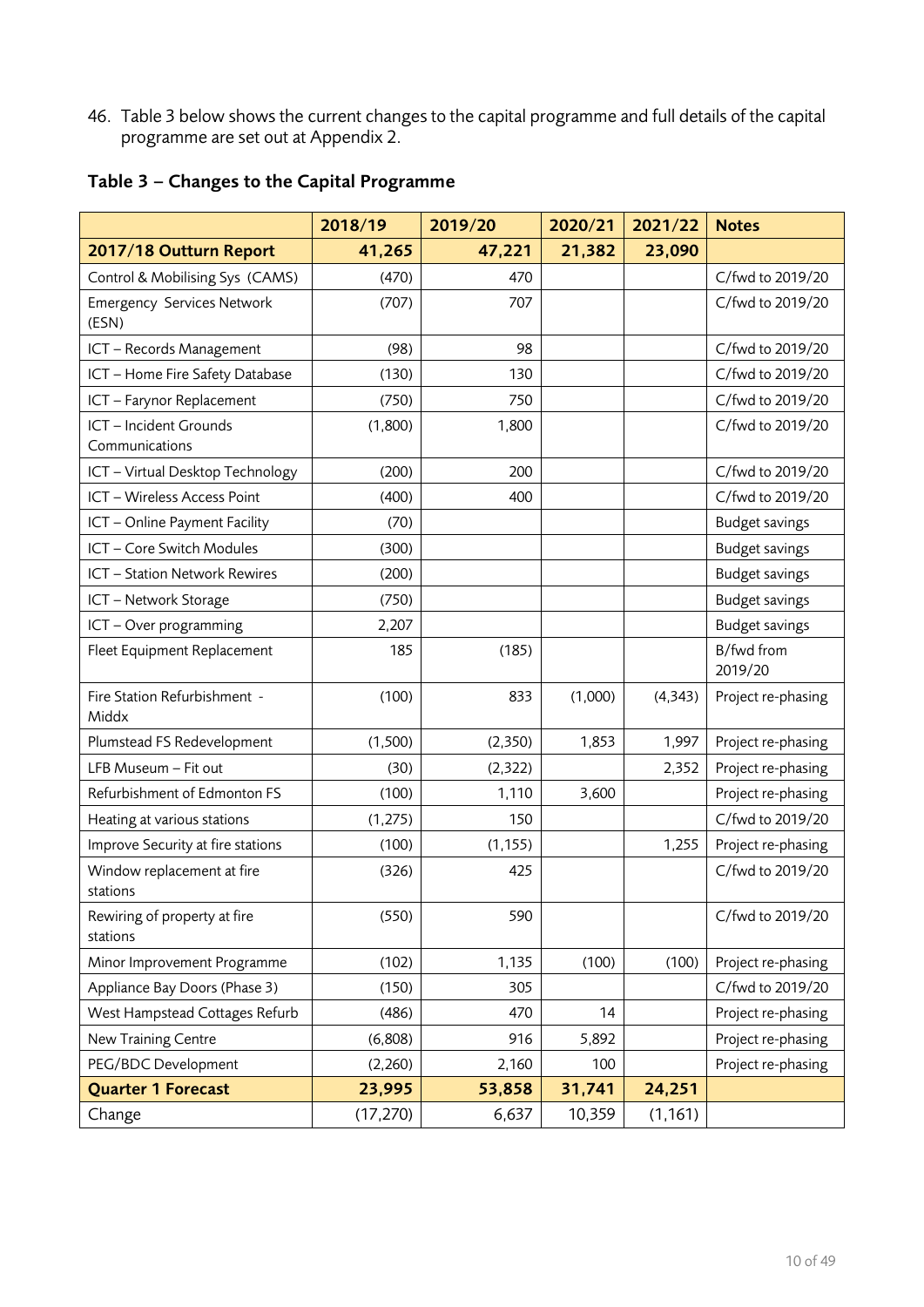| <b>Spend by Department</b> | 2018-19 | 2019-20 | 2020-21 | 2021-22 |
|----------------------------|---------|---------|---------|---------|
| <b>ICT Projects</b>        | 1,717   | 5,370   | 2,360   | 2,000   |
| <b>Fleet Projects</b>      | 23,472  | 25,105  | 10,738  | 11,680  |
| <b>Estate Projects</b>     | 5,492   | 23,383  | 18,643  | 10,571  |
| Over-programming           | (6,686) |         | 0       |         |
| <b>TOTAL</b>               | 23,995  | 53,858  | 31,741  | 24,251  |

## **Debtors**

- 47. An analysis of debtors relating to Shut in Lift is provided in Appendix 5. This includes a chart that shows the decrease in Shut in Lift debts over the past 18 months of shut in lift charges. The total number of shut in lift debts has been falling gradually over the last two years, after its peak in 2015, with the overall balance reduced from £300k at the end of September 2015 to £104k at the end of June 2018.
- 48. The continued joint effort by Brigade staff has resulted in the positive progress made to date on shut in lift debts recovery. It does however continue to be a challenging process to recover a number of these debts.

#### Additional Resilience Requirements

49. Appendix 6 provides detailed information on the additional resourcing costs agreed (FEP2763) following the Grenfell Tower fire and terrorist incidents in 2017. This includes the forecast spend for 2018/19 and the budget requirement for 2019/20 and future years.

#### Finance comments

50. This report is presented by the Assistant Director – Finance and there are no further comments.

#### Workforce comments

51. No staff-side consultations have been undertaken on this report.

#### Legal comments

52. General Counsel has reviewed this report and has no comments.

#### Sustainability implications

53. There are no direct sustainable implications.

#### Equalities implications

54. This report has no equality implications.

#### List of Appendices to this report:

- 1. Financial Position, 2018/19 Forecast Outturn
- 2. Capital Programme 2018/19
- 3. Risks to the Revenue and Capital Position
- 4. Scheme of Governance Budget Virements
- 5. Outstanding LIFT debtors
- 6. Additional Resilience Requirements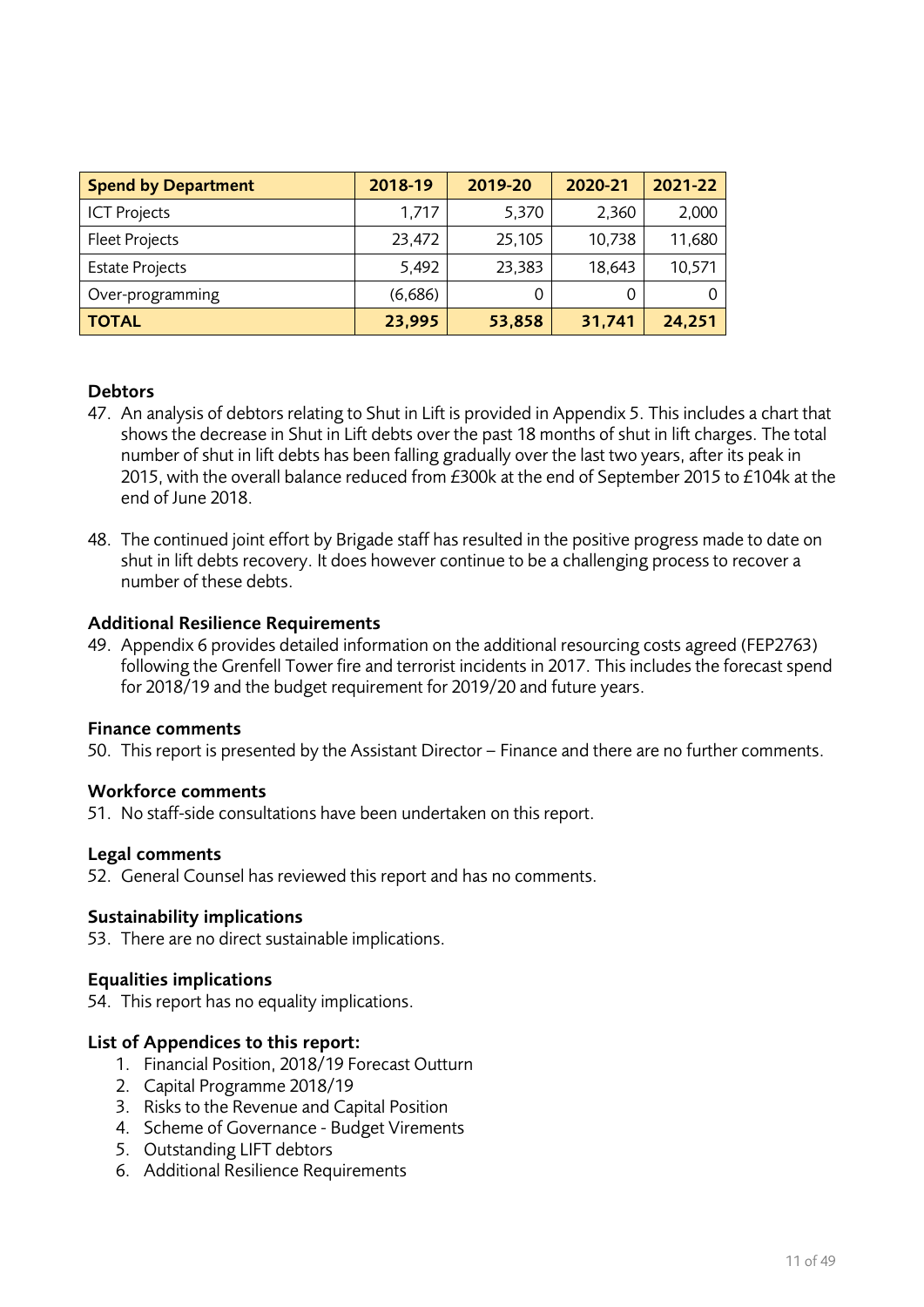| Consultation        |                              |  |  |  |  |  |  |
|---------------------|------------------------------|--|--|--|--|--|--|
| Name/role           | <b>Method consulted</b>      |  |  |  |  |  |  |
| Heads of Department | Departmental finance returns |  |  |  |  |  |  |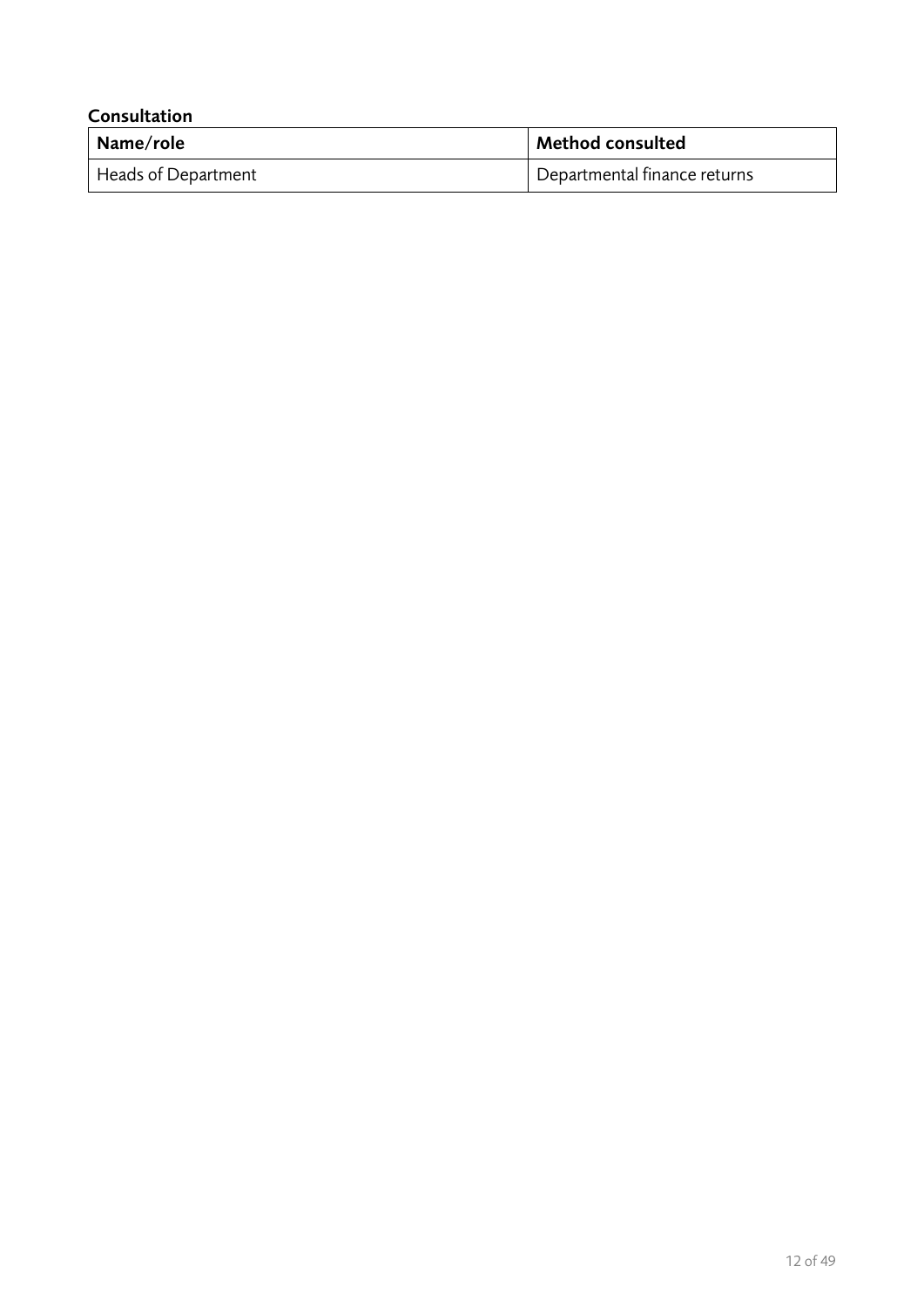|                                   | Current<br><b>Budget</b> | Current<br>Spend | <b>Current Variance</b> |           | Original<br><b>Budget</b> | <b>Revised</b><br><b>Budget</b> |             | Outturn Variance |           |  |
|-----------------------------------|--------------------------|------------------|-------------------------|-----------|---------------------------|---------------------------------|-------------|------------------|-----------|--|
|                                   | £                        | £                | £                       | $\%$      | £                         | £                               | £           | £                | %         |  |
| Operational Staff                 | 58,395,571               | 57,476,803       | (918, 769)              | (1.6%)    | 237,484,871               | 238,427,381                     | 234,418,701 | (4,008,680)      | (1.7%)    |  |
| <b>Trainee Firefighters</b>       | 492,392                  | 447,477          | (44, 916)               | $(9.1\%)$ | 1,647,846                 | 1,969,569                       | 1,969,884   | 315              | 0.0%      |  |
| <b>Total Operational Staff</b>    | 58,887,964               | 57,924,279       | (963, 684)              | (1.6%)    | 239, 132, 716             | 240,396,950                     | 236,388,585 | (4,008,365)      | (1.7%)    |  |
|                                   |                          |                  |                         |           |                           |                                 |             |                  |           |  |
| FRS Staff                         | 12,236,983               | 13,910,448       | 1,673,465               | 13.7%     | 52,360,574                | 51,867,372                      | 50,841,256  | (1,026,116)      | $(2.0\%)$ |  |
| Control Staff                     | 1,344,098                | 1,440,236        | 96,138                  | 7.2%      | 5,500,716                 | 5,485,847                       | 5,678,347   | 192,500          | 3.5%      |  |
| <b>Total Other Staff</b>          | 13,581,081               | 15,350,684       | 1,769,603               | 13.0%     | 57,861,291                | 57,353,219                      | 56,519,603  | (833, 616)       | (1.5%)    |  |
|                                   |                          |                  |                         |           |                           |                                 |             |                  |           |  |
| <b>Other Pension Payments</b>     | 165,000                  | 157,993          | (7,007)                 | (4.2%)    | 990,000                   | 990,000                         | 990,000     | $\Omega$         | 0.0%      |  |
| Severance                         | $\mathsf{O}$             | (27, 384)        | (27, 384)               | 0.0%      | $\mathbf{0}$              | $\Omega$                        | $\Omega$    | $\mathbf 0$      | 0.0%      |  |
| Professional Development          | 18,146,667               | 17,688,406       | (458, 261)              | (2.5%)    | 20,757,145                | 19,724,220                      | 19,724,220  | $\Omega$         | 0.0%      |  |
| Recruitment                       | 73,528                   | 55,041           | (18, 487)               | (25.1%)   | 197,500                   | 197,500                         | 200,709     | 3,209            | 1.6%      |  |
| Employee Related Insurance        | 0                        | 69,375           | 69,375                  | 0.0%      | 190,000                   | 190,000                         | 190,000     | $\mathbf{0}$     | 0.0%      |  |
| Compensation                      | 138,953                  | 104,251          | (34,703)                | (25.0%)   | 555,813                   | 555,814                         | 555,814     | $\Omega$         | 0.0%      |  |
| Medical and Welfare Expenses      | 520,629                  | 490,668          | (29,961)                | (5.8%)    | 2,096,536                 | 2,096,536                       | 2,057,522   | (39, 014)        | (1.9%)    |  |
| <b>Employee Capitalised Costs</b> | 0                        | 0                | $\Omega$                | 0.0%      | (631, 974)                | (631, 974)                      | (631, 974)  | $\Omega$         | 0.0%      |  |
| <b>Total Employee Related</b>     | 19,044,777               | 18,538,350       | (506, 427)              | (2.7%)    | 24,155,020                | 23,122,096                      | 23,086,291  | (35, 805)        | (0.2%)    |  |
|                                   |                          |                  |                         |           |                           |                                 |             |                  |           |  |
| Firefighter Pension Scheme        | 4,988,815                | 4,980,628        | (8, 187)                | (0.2%)    | 20,445,260                | 20,445,260                      | 20,445,260  | $\mathbf 0$      | 0.0%      |  |
|                                   |                          |                  |                         |           |                           |                                 |             |                  |           |  |
| <b>Building Maintenance</b>       | 2,738,141                | 2,828,460        | 90,319                  | 3.3%      | 6,893,188                 | 7,064,400                       | 7,141,369   | 76,969           | 1.1%      |  |
| Grounds Maintenance               | 14,696                   | 20,174           | 5,478                   | 37.3%     | 146,396                   | 120,984                         | 120,984     | $\mathbf{0}$     | 0.0%      |  |
| <b>Premises Security</b>          | 468,670                  | 467,696          | (974)                   | (0.2%)    | 451,670                   | 571,670                         | 571,670     | $\mathbf 0$      | 0.0%      |  |
| <b>Energy Costs</b>               | 351,415                  | 405,425          | 54,010                  | 15.4%     | 2,034,205                 | 2,034,205                       | 2,034,205   | $\mathbf 0$      | 0.0%      |  |
| Rents                             | 3,595,338                | 4,031,022        | 435,684                 | 12.1%     | 8,143,116                 | 8,303,856                       | 8,332,866   | 29,010           | 0.3%      |  |
| Property PFI Contract             | 5,585,202                | 5,584,639        | (563)                   | (0.0%     | 5,585,202                 | 5,585,202                       | 5,585,202   | $\Omega$         | 0.0%      |  |
| Property Rates                    | 2,481,775                | 4,403,064        | 1,921,289               | 77.4%     | 9,088,111                 | 9,088,111                       | 7,872,111   | (1,216,000)      | (13.4%)   |  |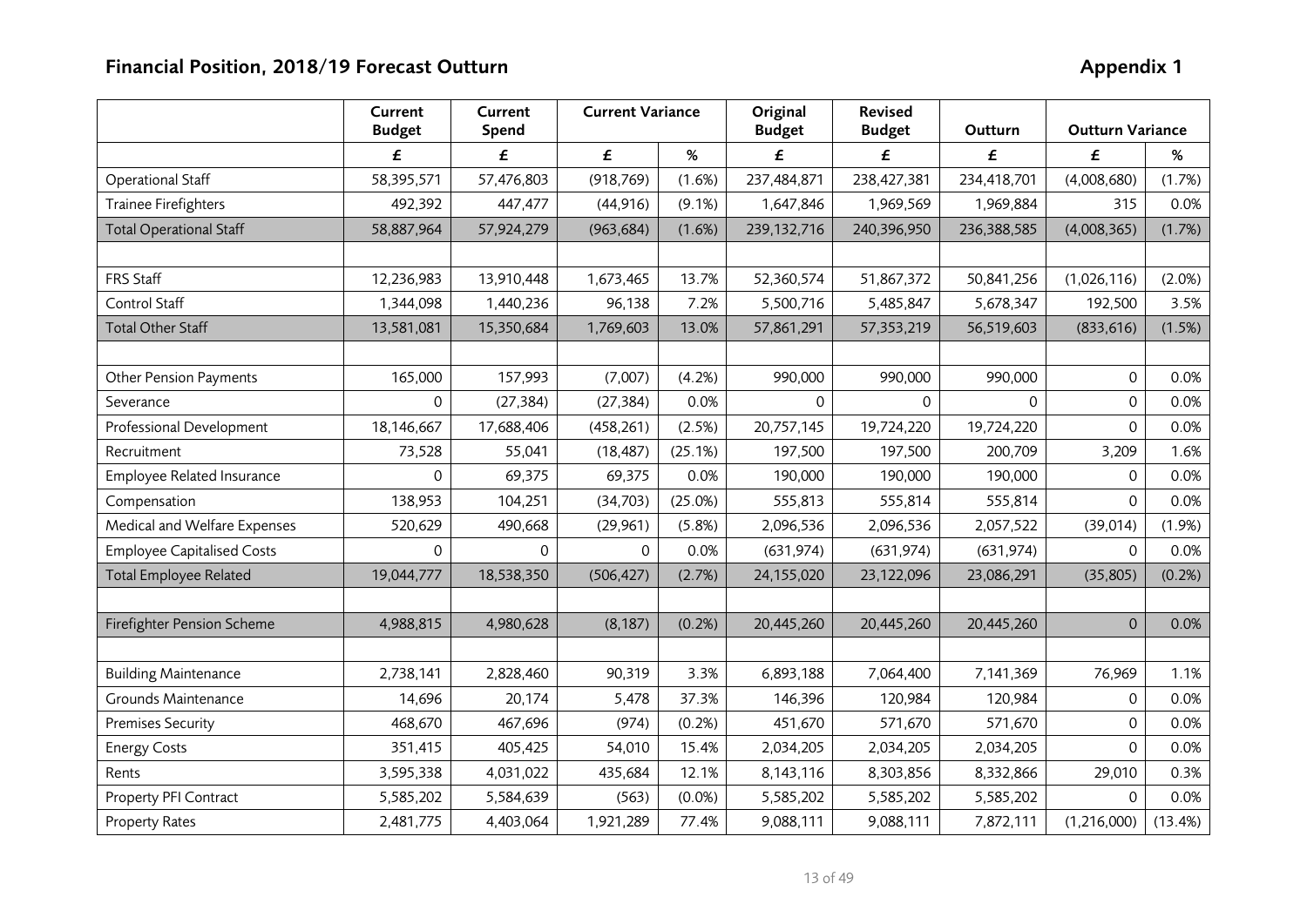|                                          | Current<br><b>Budget</b> | Current<br>Spend | <b>Current Variance</b> |            | Original<br><b>Budget</b> | <b>Revised</b><br><b>Budget</b> | Outturn    | <b>Outturn Variance</b> |           |
|------------------------------------------|--------------------------|------------------|-------------------------|------------|---------------------------|---------------------------------|------------|-------------------------|-----------|
| Water & Sewerage Rates                   | 47,867                   | 22,081           | (25, 786)               | (53.9%)    | 263,515                   | 263,515                         | 263,515    | $\Omega$                | 0.0%      |
| Fixtures & Fittings                      | 13,664                   | 9,414            | (4,250)                 | (31.1%)    | 97,969                    | 97,969                          | 97,969     | $\mathbf 0$             | 0.0%      |
| Cleaning and Domestic Supplies           | 354,035                  | 86,394           | (267, 641)              | (75.6%)    | 2,020,097                 | 2,101,297                       | 2,101,297  | $\Omega$                | 0.0%      |
| Premises Insurance                       | 18,600                   | 93,409           | 74,809                  | 402.2%     | 372,000                   | 372,000                         | 372,000    | $\Omega$                | 0.0%      |
| <b>Other Property Services</b>           | 2,037,023                | 2,017,531        | (19, 492)               | (1.0%)     | 2,464,908                 | 2,186,583                       | 2,186,963  | 380                     | 0.0%      |
| <b>Total Premises</b>                    | 17,706,426               | 19,969,309       | 2,262,883               | 12.8%      | 37,560,376                | 37,789,791                      | 36,680,150 | (1, 109, 641)           | (2.9%)    |
|                                          |                          |                  |                         |            |                           |                                 |            |                         |           |
| <b>Running Costs</b>                     | 1,541,232                | 1,443,059        | (98, 173)               | (6.4%)     | 3,071,571                 | 3,070,464                       | 2,900,358  | (170, 106)              | (5.5%)    |
| Vehicle and Equipment Contract           | 10,927,011               | 11,131,200       | 204,189                 | 1.9%       | 10,972,929                | 10,927,011                      | 10,727,011 | (200,000)               | $(1.8\%)$ |
| Vehicle Passthroughs                     | 467,079                  | 612,744          | 145,664                 | 31.2%      | 643,651                   | 692,589                         | 492,589    | (200,000)               | (28.9%)   |
| Maintenance and Repairs                  | 0                        | 0                | 0                       | 0.0%       | 670,000                   | 70,000                          | 70,000     | $\Omega$                | 0.0%      |
| Contract Hire & Operating Leases         | 724,953                  | 719,109          | (5, 844)                | (0.8%)     | 1,173,800                 | 1,110,233                       | 1,134,514  | 24,281                  | 2.2%      |
| Travel                                   | 221,479                  | 285,147          | 63,668                  | 28.7%      | 1,108,859                 | 919,829                         | 899,384    | (20, 445)               | (2.2%)    |
| <b>Total Transport</b>                   | 13,881,755               | 14,191,259       | 309,504                 | 2.2%       | 17,640,810                | 16,790,125                      | 16,223,856 | (566, 269)              | (3.4%)    |
|                                          |                          |                  |                         |            |                           |                                 |            |                         |           |
| Hydrants                                 | 496,055                  | 481,024          | (15,031)                | $(3.0\%)$  | 496,055                   | 496,055                         | 246,055    | (250,000)               | (50.4%)   |
| Operational Equipment                    | 626,681                  | 562,375          | (64, 306)               | (10.3%)    | 2,991,620                 | 2,331,784                       | 2,361,976  | 30,192                  | 1.3%      |
| Smoke Alarms                             | 210,000                  | 308,231          | 98,231                  | 46.8%      | 700,000                   | 700,000                         | 674,593    | (25, 407)               | (3.6%)    |
| <b>Equipment Furniture and Materials</b> | 77,854                   | 164,573          | 86,719                  | 111.4%     | 287,727                   | 318,441                         | 322,964    | 4,523                   | 1.4%      |
| Lost & NFWT Operational Equipment        | 111,425                  | 152,808          | 41,383                  | 37.1%      | 111,425                   | 111,425                         | 91,425     | (20,000)                | (17.9%)   |
| Catering                                 | 96,546                   | 124,558          | 28,012                  | 29.0%      | 298,990                   | 315,436                         | 315,836    | 400                     | 0.1%      |
| Clothing & Laundry                       | 1,483,663                | 1,736,147        | 252,485                 | 17.0%      | 3,011,598                 | 3,013,628                       | 3,025,299  | 11,671                  | 0.4%      |
| General Office Expenses                  | 193,350                  | 154,648          | (38, 702)               | $(20.0\%)$ | 703,793                   | 636,986                         | 603,148    | (33, 837)               | (5.3%)    |
| <b>Professional Services</b>             | 7,810,406                | 8,084,634        | 274,228                 | 3.5%       | 8,950,632                 | 9,726,163                       | 9,785,509  | 59,346                  | 0.6%      |
| <b>Postal Services</b>                   | 13,446                   | 54,930           | 41,485                  | 308.5%     | 61,255                    | 61,055                          | 61,055     | $\Omega$                | 0.0%      |
| Communications                           | 955,956                  | 1,902,229        | 946,272                 | 99.0%      | 3,682,073                 | 3,935,450                       | 3,951,000  | 15,550                  | 0.4%      |
| Hardware and Software                    | 1,543,840                | 4,635,644        | 3,091,804               | 200.3%     | 7,056,685                 | 7,759,730                       | 7,900,322  | 140,592                 | 1.8%      |
| <b>Staff Reimbursements</b>              | 60,316                   | 56,025           | (4,291)                 | (7.1%)     | 248,772                   | 242,021                         | 241,876    | (145)                   | (0.1%)    |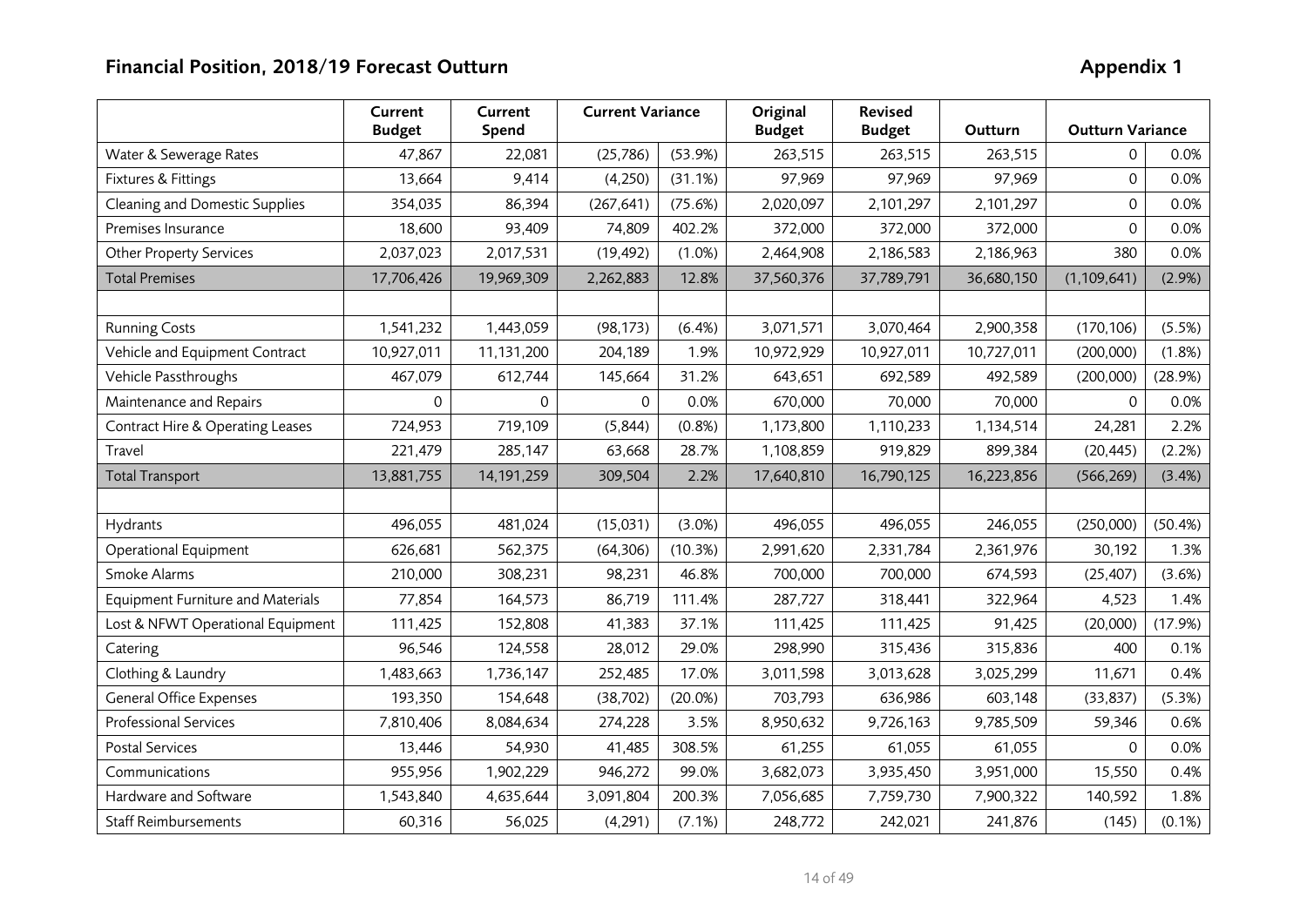|                                      | Current<br><b>Budget</b> | Current<br>Spend | <b>Current Variance</b> |         | Original<br><b>Budget</b> | <b>Revised</b><br><b>Budget</b> | Outturn        | <b>Outturn Variance</b> |           |
|--------------------------------------|--------------------------|------------------|-------------------------|---------|---------------------------|---------------------------------|----------------|-------------------------|-----------|
| <b>Grants and Subscriptions</b>      | 85,088                   | 85,617           | 530                     | 0.6%    | 235,643                   | 227,143                         | 223,443        | (3,700)                 | $(1.6\%)$ |
| Other Insurance                      | 0                        | 57,496           | 57,496                  | 0.0%    | 225,000                   | 225,000                         | 225,000        | $\Omega$                | 0.0%      |
| Advertising                          | 25,665                   | 21,565           | (4,100)                 | (16.0%) | 117,750                   | 105,861                         | 97,869         | (7,992)                 | (7.5%)    |
| Other Supplies and Services          | 10,505                   | 43,014           | 32,509                  | 309.5%  | 38,976                    | 39,170                          | 38,470         | (700)                   | $(1.8\%)$ |
| <b>Total Supplies and Services</b>   | 13,800,795               | 18,625,519       | 4,824,723               | 35.0%   | 29,217,993                | 30,245,347                      | 30,165,839     | (79, 508)               | (0.3%)    |
|                                      |                          |                  |                         |         |                           |                                 |                |                         |           |
| Other Agencies                       | 25,146                   | 46,630           | 21,484                  | 85.4%   | 318,700                   | 419,284                         | 419,284        | $\Omega$                | 0.0%      |
| Other Local Authorities              | 191,397                  | 681,540          | 490,143                 | 256.1%  | 1,561,002                 | 1,388,594                       | 1,415,594      | 27,000                  | 1.9%      |
| Audit & Bank Charges                 | 81,250                   | 33,840           | (47, 410)               | (58.4%) | 88,600                    | 88,600                          | 88,000         | (600)                   | (0.7%)    |
| <b>Total Third Party Payments</b>    | 297,793                  | 762,011          | 464,218                 | 155.9%  | 1,968,302                 | 1,896,478                       | 1,922,878      | 26,400                  | 1.4%      |
|                                      |                          |                  |                         |         |                           |                                 |                |                         |           |
| Debt Repayment                       | $\Omega$                 | 0                | $\Omega$                | 0.0%    | 6,282,000                 | 6,282,000                       | 5,833,000      | (449,000)               | (7.1%)    |
| <b>External Interest</b>             | 251,760                  | 858,490          | 606,730                 | 241.0%  | 3,488,000                 | 3,488,000                       | 3,423,000      | (65,000)                | (1.9%)    |
| <b>Total Capital Financing Costs</b> | 251,760                  | 858,490          | 606,730                 | 241.0%  | 9,770,000                 | 9,770,000                       | 9,256,000      | (514,000)               | (5.3%)    |
|                                      |                          |                  |                         |         |                           |                                 |                |                         |           |
| Central Contingency                  | $\mathbf 0$              | $\overline{0}$   | $\overline{0}$          | 0.0%    | 333,197                   | 135,345                         | 174,996        | 39,651                  | 29.3%     |
|                                      |                          |                  |                         |         |                           |                                 |                |                         |           |
| Total revenue expenditure            | 142,441,166              | 151,200,529      | 8,759,363               | 6.1%    | 438,084,965               | 437,944,611                     | 430,863,458    | (7,081,154)             | (1.6%)    |
|                                      |                          |                  |                         |         |                           |                                 |                |                         |           |
| MFB Act Income                       | (20, 528, 079)           | (20, 686, 249)   | (158, 170)              | 0.8%    | (27,695,000)              | (27,740,647)                    | (28,000,000)   | (259, 353)              | 0.9%      |
| <b>Customer and Client Receipts</b>  | (2,843,660)              | (1,633,722)      | 1,209,938               | (42.5%) | (8,801,309)               | (9,079,609)                     | (9,031,539)    | 48,070                  | (0.5%)    |
| Interest Receivable                  | $\Omega$                 | 18,798           | 18,798                  | 0.0%    | (400,000)                 | (400,000)                       | (400,000)      | $\Omega$                | 0.0%      |
| <b>Bad Debts</b>                     | $\Omega$                 | 6,176            | 6,176                   | 0.0%    | $\Omega$                  | $\Omega$                        | $\Omega$       | $\Omega$                | 0.0%      |
| Total Other Income                   | (23, 371, 739)           | (22, 294, 997)   | 1,076,742               | (4.6%)  | (36, 896, 309)            | (37, 220, 256)                  | (37, 431, 540) | (211, 283)              | 0.6%      |
|                                      |                          |                  |                         |         |                           |                                 |                |                         |           |
| Net revenue expenditure              | 119,069,427              | 128,905,532      | 9,836,105               | 8.3%    | 401,188,655               | 400,724,355                     | 393,431,918    | (7, 292, 437)           | (1.8%)    |
|                                      |                          |                  |                         |         |                           |                                 |                |                         |           |
| Use of Earmarked Reserves            | 0                        | $\mathsf{O}$     | 0                       | 0.0%    | (2, 183, 254)             | (1,721,281)                     | (1,721,280)    | $\mathsf{O}\xspace$     | $(0.0\%)$ |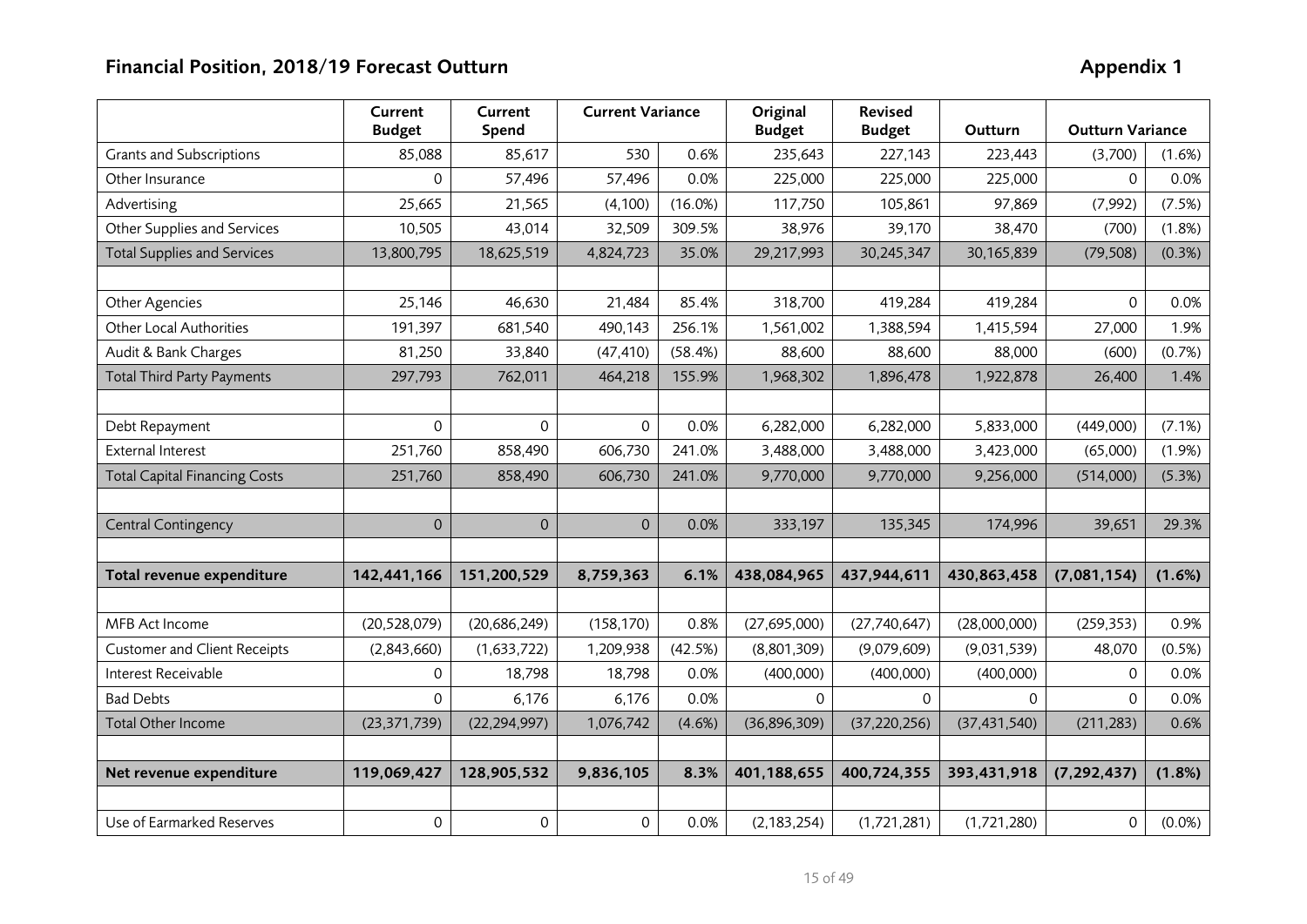|                               | Current<br><b>Budget</b> | Current<br>Spend | <b>Current Variance</b> |       | Original<br><b>Budget</b> | <b>Revised</b><br><b>Budget</b> | Outturn         | <b>Outturn Variance</b> |        |
|-------------------------------|--------------------------|------------------|-------------------------|-------|---------------------------|---------------------------------|-----------------|-------------------------|--------|
|                               |                          |                  |                         |       |                           |                                 |                 |                         |        |
| <b>Financing Requirement</b>  | 119,069,427              | 128,905,532      | 9,836,105               | 8.3%  | 399,005,401               | 399,003,074                     | 391,710,638     | (7, 292, 437)           | (1.8%) |
|                               |                          |                  |                         |       |                           |                                 |                 |                         |        |
| Financed by:                  |                          |                  |                         |       |                           |                                 |                 |                         |        |
| Specific grants               | (10, 122, 331)           | (12,067,161)     | (1,944,831)             | 19.2% | (12, 205, 401)            | (12, 278, 187)                  | (12, 334, 187)  | (56,000)                | 0.5%   |
| <b>GLA Grant</b>              |                          |                  |                         | 0.0%  | (386, 800, 000)           | (386,724,887)                   | (386, 724, 887) |                         | 0.0%   |
|                               |                          |                  |                         |       |                           |                                 |                 |                         |        |
| <b>Net Financial Position</b> | 108,947,096              | 116,838,371      | 7,891,275               | 7.2%  | $\bf{0}$                  | $\bf{0}$                        | (7,348,436)     | (7,348,436)             | 0.0%   |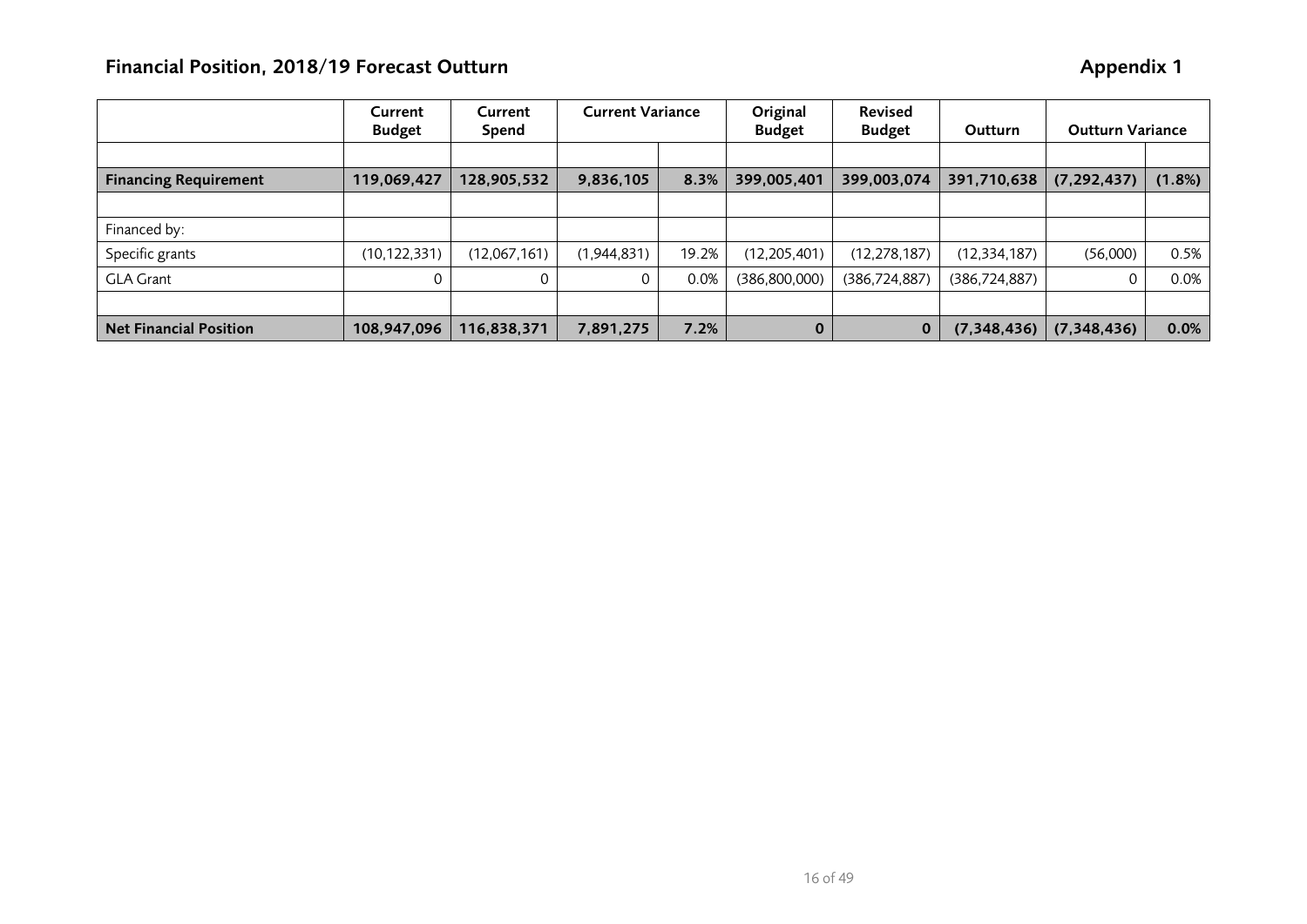# **Financial Position, 2018/19 Capital Programme Appendix 2**

| 2018/19 CAPITAL BUDGET                                                   | 2018-19<br><b>Budget</b><br><b>July 2018</b> | Qtr. 1<br><b>Forecast</b><br>2018/19 | Variance    | Qtr. 1<br><b>Spend</b> | <b>Notes</b>          |
|--------------------------------------------------------------------------|----------------------------------------------|--------------------------------------|-------------|------------------------|-----------------------|
| <b>ICT Projects</b>                                                      | £'000s                                       | £'000s                               | £'000s      |                        |                       |
| Records Management - Operating<br>System                                 | 98                                           | 0                                    | (98)        | $\Omega$               | C/fwd to<br>2019/20   |
| <b>Business Intelligent Solution</b>                                     | 654                                          | 654                                  | $\Omega$    | 0                      |                       |
| Control & Mobilisation System (CAMS)                                     | 470                                          | 0                                    | (470)       | (333)                  | C/fwd to<br>2019/20   |
| Mobile Data Terminals Replacement                                        | 71                                           | 71                                   | $\Omega$    | 0                      |                       |
| Replacement of the incident grounds<br>communications                    | 1,800                                        | 0                                    | (1,800)     | 0                      | C/fwd to<br>2019/20   |
| Home Fire Safety Database (linked to<br>Farynor))                        | 130                                          | $\mathbf 0$                          | (130)       | $\mathbf 0$            | C/fwd to<br>2019/20   |
| Replacement of laptops (FEP2462)                                         | 45                                           | 45                                   | $\Omega$    | 0                      |                       |
| <b>Emergency Services Network</b>                                        | 707                                          | 0                                    | (707)       | $\Omega$               | C/fwd to<br>2019/20   |
| ICT - Accident (event) reporting solution                                | 62                                           | 62                                   | $\Omega$    | $\mathbf 0$            |                       |
| <b>Online Payment Facility</b>                                           | 70                                           | 0                                    | (70)        | $\mathbf 0$            | <b>Budget Savings</b> |
| ICT - Virtual Desktop Technology                                         | 250                                          | 50                                   | (200)       | 0                      | C/fwd to<br>2019/20   |
| New telephone system equipment                                           | 42                                           | 42                                   | 0           | $\mathbf 0$            |                       |
| New computer terminals                                                   | 41                                           | 41                                   | $\Omega$    | 0                      |                       |
| Core Switch Modules                                                      | 300                                          | 0                                    | (300)       | 0                      | <b>Budget Savings</b> |
| <b>Wireless Access Points</b>                                            | 853                                          | 453                                  | (400)       | 0                      | C/fwd to<br>2019/20   |
| Data Centre Switches 3750 Replacement                                    | 104                                          | 104                                  | 0           | 0                      |                       |
| <b>Station Network Rewires</b>                                           | 200                                          | 0                                    | (200)       | $\mathbf 0$            | <b>Budget Savings</b> |
| Network Storage                                                          | 750                                          | 0                                    | (750)       | $\mathbf 0$            | <b>Budget Savings</b> |
| Farynor Replacement (linked to ICT<br>Home Fire Safety Database Project) | 750                                          | $\mathbf 0$                          | (750)       | $\mathbf 0$            | C/fwd to<br>2019/20   |
| Data transfer system - Joint Emergency<br>Service                        | 195                                          | 195                                  | $\mathbf 0$ | $\Omega$               | C/fwd to<br>2019/20   |
| ICT Projects Over programming                                            | (2, 207)                                     | $\mbox{O}$                           | 2,207       | $\mathbf 0$            | Removed               |
| <b>ICT PROJECTS</b>                                                      | 5,385                                        | 1,717                                | (3,668)     | (333)                  |                       |
| <b>ESTATE PROJECTS</b>                                                   |                                              |                                      |             |                        |                       |
| Fire Station Refurbishment (Middx FS)                                    | 100                                          | $\mathbf 0$                          | (100)       | $\Omega$               | Budget re-<br>phased  |
| Workplace Improvement Plan (WIP)<br>Union St                             | 60                                           | 60                                   | 0           | (1)                    |                       |
| Plumstead Fire Station Redevelopment                                     | 1,500                                        | $\mathsf{O}\xspace$                  | (1,500)     | $\mathbf 0$            | Budget re-<br>phased  |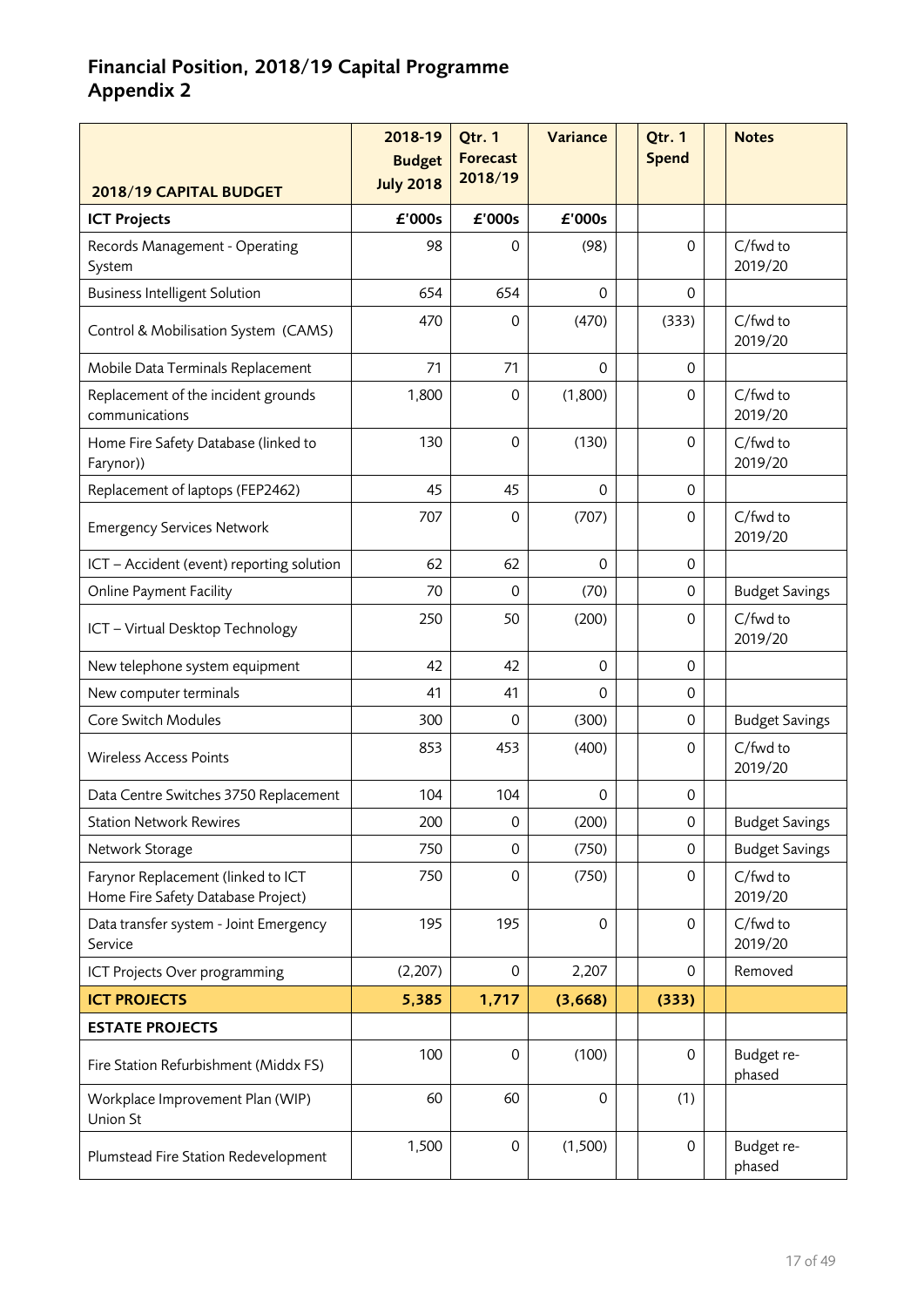# **Financial Position, 2018/19 Capital Programme Appendix 2**

|                                                   | 2018-19<br><b>Budget</b> | Qtr. 1<br><b>Forecast</b><br>2018/19 | Variance            | Qtr. 1<br><b>Spend</b> | <b>Notes</b>          |
|---------------------------------------------------|--------------------------|--------------------------------------|---------------------|------------------------|-----------------------|
| 2018/19 CAPITAL BUDGET                            | <b>July 2018</b>         |                                      |                     |                        |                       |
| LFB Museum - Fitout                               | 30                       | 0                                    | (30)                | $\Omega$               | Budget re-<br>phased  |
| Refurbishment of Edmonton Fire Station            | 100                      | $\mathbf 0$                          | (100)               | $\Omega$               | Budget re-<br>phased  |
| Heating at various stations                       | 1,411                    | 136                                  | (1, 275)            | (100)                  | C/fwd to 19/20        |
| Window replacement at various stations            | 510                      | 184                                  | (326)               | 0                      | C/fwd to<br>2019/20   |
| Rewiring of property at various fire<br>stations  | 600                      | 50                                   | (550)               | (37)                   | C/fwd to<br>2019/20   |
| Minor Improvement Programme                       | 1,943                    | 1,842                                | (101)               | 171                    | C/fwd to<br>2019/20   |
| Appliance Bay Doors (Phase 3)                     | 663                      | 513                                  | (150)               | 169                    | C/fwd to<br>2019/20   |
| Brigade wide Survey for Asbestos &<br>Removal     | 50                       | 50                                   | 0                   | $\overline{7}$         |                       |
| Fire Safety Works at Fire Stations                | 47                       | 47                                   | $\Omega$            | $\Omega$               |                       |
| Forecourts/Rear yards Refurbishment               | 51                       | 51                                   | $\Omega$            | $\Omega$               |                       |
| Improve Security at all Fire Stations,<br>Offices | 100                      | $\mathbf 0$                          | (100)               | $\Omega$               | C/fwd to<br>2019/20   |
| New Training Centre*                              | 7,445                    | 637                                  | (6,808)             | 14                     | Budget re-<br>phased  |
| PEG/BDC Development - IELP Project                | 3,733                    | 1,473                                | (2,260)             | (12)                   | Budget re-<br>phased  |
| West Hampstead Cottages Refurb                    | 686                      | 200                                  | (486)               | $\mathbf 0$            | Budget re-<br>phased  |
| Development costs                                 | 250                      | 250                                  | $\mathsf{O}\xspace$ | (95)                   |                       |
| Other accrual reversals                           | 0                        | $\mathbf 0$                          | $\Omega$            | (54)                   |                       |
| <b>ESTATE PROJECTS</b>                            | 19,279                   | 5,492                                | (13, 787)           | 62                     |                       |
| <b>FLEET &amp; EQUIPMENT PROJECTS</b>             |                          |                                      |                     |                        |                       |
| Replacement of Fleet and Operational<br>Equipment | 13,521                   | 13,706                               | 185                 | 1,782                  | B/fwd from<br>2019/20 |
| Respiratory Protective Equipment                  | 2,300                    | 2,300                                | $\mathbf 0$         | $\mathbf{0}$           |                       |
| Early Replacement of ALP & HP*                    | 3,750                    | 3,750                                | 0                   | 0                      |                       |
| CCTV on Pumping Appliances *                      | 369                      | 369                                  | 0                   | 0                      |                       |
| Early Replacement of Fire Boat*                   | 1,000                    | 1,000                                | 0                   | $\mathbf{0}$           |                       |
| 22mm Water Hose and Reel for<br>Appliances*       | 1,014                    | 1,014                                | 0                   | $\mathbf 0$            |                       |
| Vehicle Security *                                | 1,333                    | 1,333                                | $\mathbf 0$         | $\mathbf 0$            |                       |
| <b>FLEET &amp; EQUIPMENT PROJECTS</b>             | 23,287                   | 23,472                               | 185                 | 1,782                  |                       |
| Projected Underspend                              | (6,686)                  | (6,686)                              | 0                   | 0                      |                       |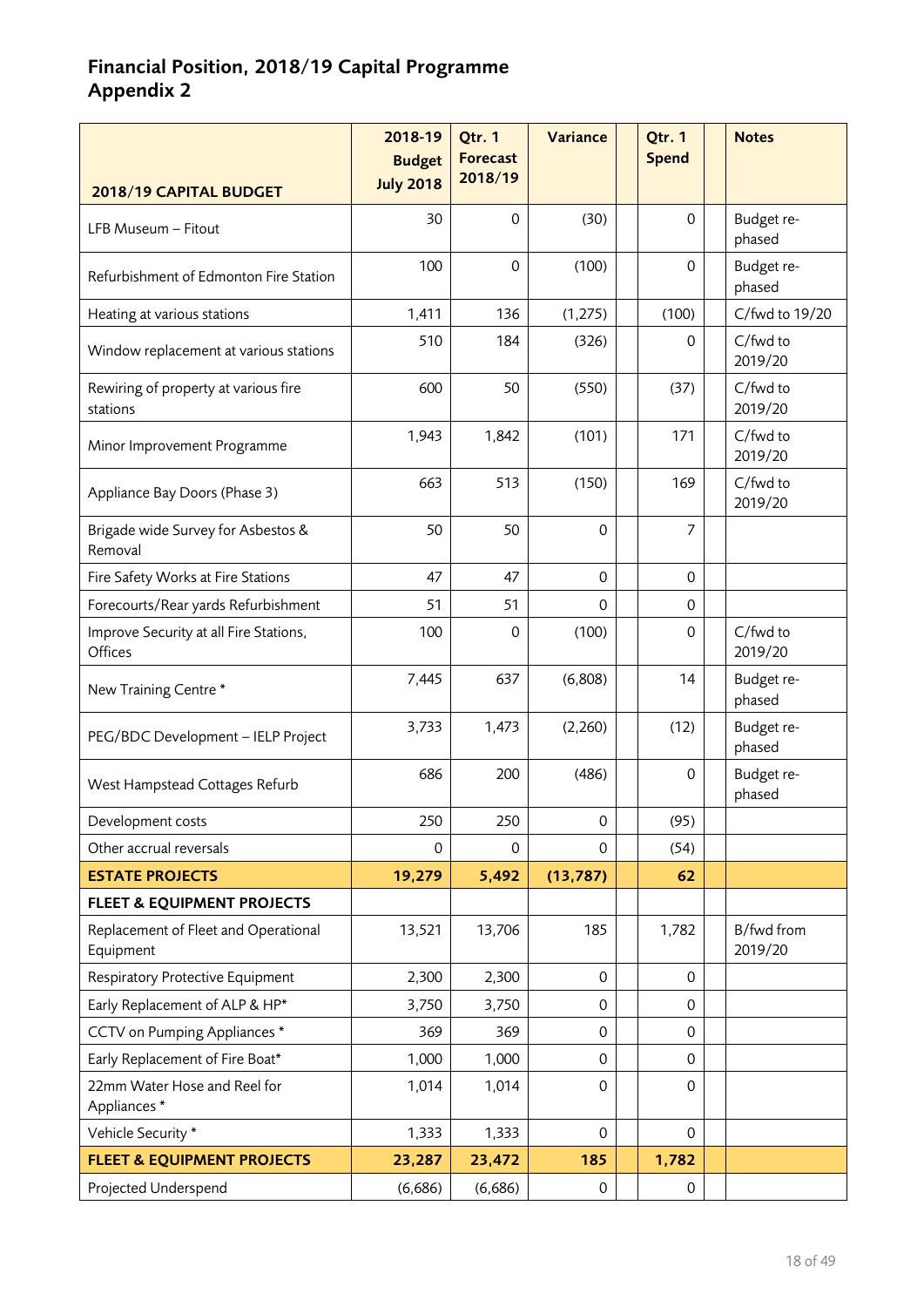# **Financial Position, 2018/19 Capital Programme Appendix 2**

| 2018/19 CAPITAL BUDGET           | $2018-19$ Qtr. 1<br><b>Budget</b><br><b>July 2018</b> | Forecast<br>2018/19 | Variance | Qtr. 1<br><b>Spend</b> | <b>Notes</b> |
|----------------------------------|-------------------------------------------------------|---------------------|----------|------------------------|--------------|
| <b>CAPITAL EXPENDITURE TOTAL</b> | 41,265                                                | 23.995              | (17.270) | 1.511                  |              |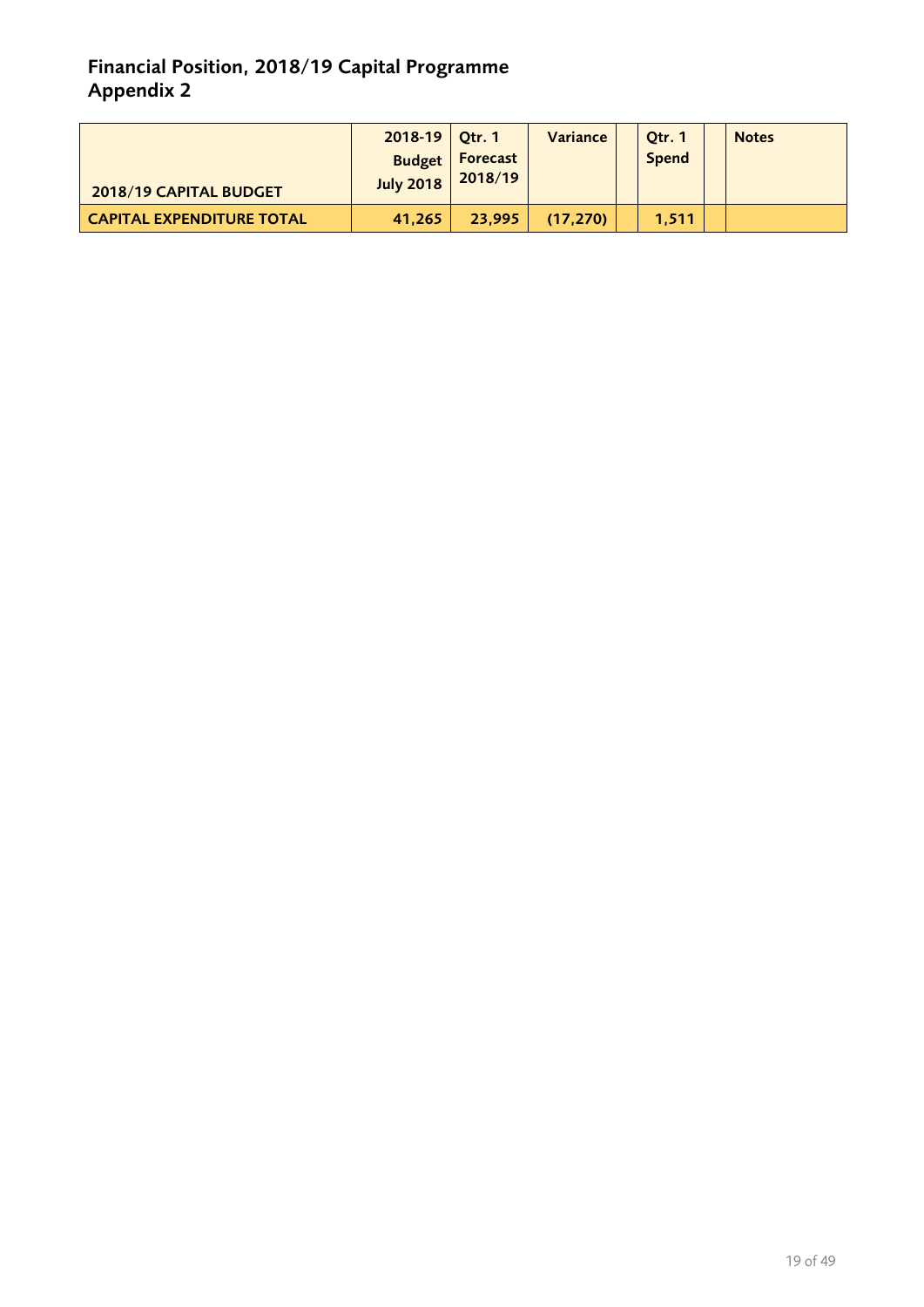| FUTURE CAPITAL PROGRAMME -Quarter             | 2018-19<br><b>Budget</b><br>March 18<br><b>FEP2825</b> | B/fwd<br>from<br>2017-18<br>Outturn | C/fwd to<br>2019/20/<br>savings<br><b>New</b> | 2018-19<br><b>Budget</b><br>Qtr. 1<br>Report | 2019/20<br><b>Budget</b> | 2020/21<br><b>Budget</b> | 2021/22<br><b>Budget</b> | Prior<br>Years<br>Spend | Projected<br>Project<br>Spend | Approved<br>budget      |
|-----------------------------------------------|--------------------------------------------------------|-------------------------------------|-----------------------------------------------|----------------------------------------------|--------------------------|--------------------------|--------------------------|-------------------------|-------------------------------|-------------------------|
| 1 2018/19<br><b>ICT Projects</b>              | £'000s                                                 | £'000s                              | Projects<br>£'000s                            | £'000s                                       | £'000s                   | £'000s                   | £'000s                   | £'000s                  | £'000s                        | £'000s                  |
| Records Management - Operating System         | 98                                                     | 0                                   | (98)                                          | $\mathbf 0$                                  | 98                       | 0                        | $\mathsf{O}\xspace$      | 2,091                   | 2,189                         | 2,350                   |
| <b>Business Intelligent Solution</b>          | 600                                                    | 54                                  | $\Omega$                                      | 654                                          | 600                      | 360                      | $\mathsf{O}\xspace$      | 196                     | 1,810                         | 1,810                   |
| Control & Mobilisation System (CAMS)          | 470                                                    | $\mathbf 0$                         | (470)                                         | 0                                            | 470                      | $\mathbf 0$              | $\mathsf{O}$             | 9,013                   | 9,483                         | 10,650                  |
| Mobile Data Terminals Replacement             | 71                                                     | $\mathsf{O}\xspace$                 | $\mathbf{0}$                                  | 71                                           | $\mathbf 0$              | $\mathsf 0$              | $\mathsf{O}\xspace$      | 2,029                   | 2,100                         | 2,100                   |
| Fireground Radios                             | 1,300                                                  | $\mathsf{O}\xspace$                 | (1,300)                                       | 0                                            | 1,800                    | $\mathsf 0$              | $\mathbf 0$              | $\mathsf{O}\xspace$     | 1,800                         | 18-19<br>Q4             |
| Home Fire Safety Database (linked to Farynor) | 130                                                    | $\mathsf{O}\xspace$                 | (130)                                         | $\mathbf 0$                                  | 130                      | $\mbox{O}$               | $\mathsf{O}\xspace$      | $\mathsf{O}\xspace$     | 130                           | n/a                     |
| Replacement of laptops (FEP2462)              | $\mathsf{O}\xspace$                                    | 45                                  | $\Omega$                                      | 45                                           | 0                        | $\mathsf 0$              | $\mathbf 0$              | 358                     | 403                           | 450                     |
| <b>Emergency Services Network</b>             | 707                                                    | $\mathsf{O}\xspace$                 | (707)                                         | 0                                            | 707                      | $\mathsf{O}\xspace$      | $\mathbf 0$              | $\mathbf 0$             | 707                           | 19-20<br>Q <sub>1</sub> |
| ICT - Accident (event) reporting solution     | $\mathbf 0$                                            | 62                                  | $\Omega$                                      | 62                                           | 0                        | $\mathsf 0$              | $\mathsf{O}\xspace$      | 68                      | 130                           | 130                     |
| <b>Online Payment Facility</b>                | 70                                                     | $\mathsf{O}\xspace$                 | (70)                                          | 0                                            | 0                        | $\mathsf{O}\xspace$      | $\mathsf{O}\xspace$      | $\boldsymbol{0}$        | 0                             | n/a                     |
| ICT - Virtual Desktop Technology              | 250                                                    | $\mathbf 0$                         | (200)                                         | 50                                           | 200                      | $\mathbf 0$              | $\mathbf 0$              | $\mathbf 0$             | 250                           | <b>TBA</b>              |
| New telephone system equipment                | $\mathsf{O}\xspace$                                    | 42                                  | 0                                             | 42                                           | 0                        | $\mathsf 0$              | $\mathbf 0$              | 115                     | 157                           | 157                     |
| New computer terminals                        | $\mathbf 0$                                            | 41                                  | $\mathbf 0$                                   | 41                                           | 0                        | $\mathsf 0$              | $\mathbf 0$              | 28                      | 69                            | 75                      |
| Netscaller Replacement                        | $\mathbf 0$                                            | $\mathbf 0$                         | $\mathbf 0$                                   | 0                                            | 400                      | $\mathbf 0$              | $\mathbf 0$              | $\mathbf 0$             | 400                           | <b>TBA</b>              |
| Core Network 6509 Replacement                 | $\mathbf 0$                                            | $\mathsf{O}\xspace$                 | $\Omega$                                      | 0                                            | 0                        | 1,900                    | $\mathsf{O}\xspace$      | $\boldsymbol{0}$        | 1,900                         | <b>TBA</b>              |
| Core Switch Modules                           | 300                                                    | $\mathsf{O}\xspace$                 | (300)                                         | $\mathbf 0$                                  | 0                        | $\mathbf 0$              | $\mathbf 0$              | $\mathbf 0$             | 300                           | <b>TBA</b>              |
| Network Access Switches 3650 Replacement      | $\mathbf{0}$                                           | $\mathbf 0$                         | $\Omega$                                      | 0                                            | 750                      | $\mathbf 0$              | $\mathbf 0$              | $\mathbf 0$             | 750                           | <b>TBA</b>              |
| <b>Wireless Access Points</b>                 | 853                                                    | $\mathsf{O}\xspace$                 | (400)                                         | 453                                          | 400                      | $\mathsf{O}\xspace$      | $\mathbf 0$              | $\mathbf 0$             | 853                           | <b>TBA</b>              |
| Data Centre Switches 3750 Replacement         | 104                                                    | $\mathsf{O}\xspace$                 | $\Omega$                                      | 104                                          | $\Omega$                 | $\Omega$                 | $\mathbf 0$              | $\mathbf 0$             | 104                           | <b>TBA</b>              |
| <b>Station Network Rewires</b>                | 200                                                    | $\mathsf{O}\xspace$                 | (200)                                         | 0                                            | 100                      | 100                      | $\mathbf 0$              | $\mathbf 0$             | 200                           | <b>TBA</b>              |
| New ISP                                       | $\mathbf 0$                                            | 0                                   | 0                                             | 0                                            | 500                      | $\mathbf 0$              | $\mathbf 0$              | $\mathsf{O}\xspace$     | 500                           | <b>TBA</b>              |
| New WAN                                       | $\mathbf 0$                                            | $\mathsf{O}\xspace$                 | 0                                             | 0                                            | 0                        | 500                      | $\mathsf{O}\xspace$      | $\mathsf{O}\xspace$     | 500                           | <b>TBA</b>              |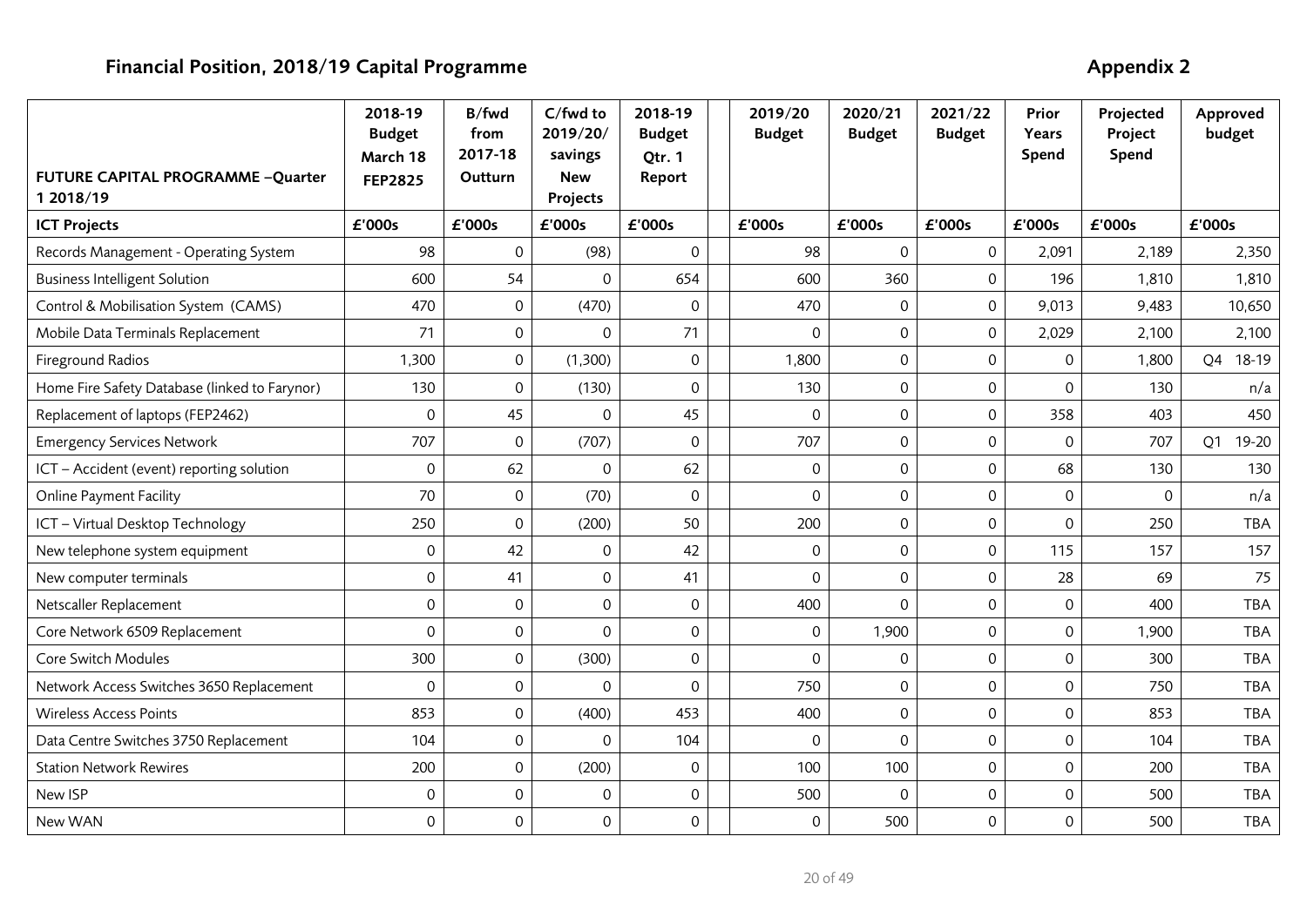|                                                                          | 2018-19<br><b>Budget</b><br>March 18 | B/fwd<br>from<br>2017-18 | C/fwd to<br>2019/20/<br>savings | 2018-19<br><b>Budget</b><br>Qtr. 1 | 2019/20<br><b>Budget</b> | 2020/21<br><b>Budget</b> | 2021/22<br><b>Budget</b> | Prior<br>Years<br>Spend | Projected<br>Project<br>Spend | Approved<br>budget |
|--------------------------------------------------------------------------|--------------------------------------|--------------------------|---------------------------------|------------------------------------|--------------------------|--------------------------|--------------------------|-------------------------|-------------------------------|--------------------|
| FUTURE CAPITAL PROGRAMME -Quarter<br>1 2018/19                           | <b>FEP2825</b>                       | Outturn                  | <b>New</b><br>Projects          | Report                             |                          |                          |                          |                         |                               |                    |
| <b>VM Server Environment Hosts</b>                                       | $\mathbf 0$                          | $\mathbf 0$              | $\Omega$                        | $\mathsf{O}\xspace$                | 500                      | $\mathbf 0$              | $\mathbf 0$              | $\mathsf{O}\xspace$     | 500                           | <b>TBA</b>         |
| Network Storage                                                          | 750                                  | $\mathbf 0$              | (750)                           | $\mathsf{O}\xspace$                | $\mathbf 0$              | 0                        | $\mathbf 0$              | $\mathbf 0$             | $\Omega$                      | n/a                |
| Replacement of laptops                                                   | $\mathbf 0$                          | $\mathbf 0$              | $\mathbf 0$                     | 0                                  | 563                      | 0                        | $\mathbf 0$              | $\mathbf 0$             | 563                           | <b>TBA</b>         |
| New computer terminals - Thin Client                                     | $\mathsf{O}\xspace$                  | $\mathbf 0$              | $\Omega$                        | $\mathsf{O}\xspace$                | 0                        | 1,150                    | 0                        | 0                       | 1,150                         | <b>TBA</b>         |
| New audio visual equip for Stations                                      | $\mathsf{O}\xspace$                  | $\mathbf 0$              | $\mathbf 0$                     | $\mathsf{O}\xspace$                | 0                        | 100                      | 0                        | $\mathsf{O}\xspace$     | 100                           | <b>TBA</b>         |
| New computer terminals - Fat Client                                      | $\mathsf{O}\xspace$                  | $\mathbf 0$              | $\mathbf 0$                     | $\mathbf 0$                        | 100                      | $\mathsf{O}\xspace$      | $\mathsf 0$              | $\mathbf 0$             | 100                           | <b>TBA</b>         |
| Data transfer system - Joint Emergency Services                          | $\mathbf 0$                          | 195                      | $\Omega$                        | 195                                | 195                      | 0                        | $\mathbf 0$              | 71                      | 266                           | 266                |
| Business Management System (PMF)                                         | 215                                  | $\mathbf 0$              | (215)                           | $\mathbf 0$                        | 215                      | $\mathbf 0$              | $\mathbf 0$              | $\mathbf 0$             | 215                           | <b>TBA</b>         |
| Farynor Replacement (linked to ICT Home Fire<br>Safety Database Project) | 700                                  | 50                       | (750)                           | $\Omega$                           | 750                      | 0                        | $\Omega$                 | 0                       | 750                           | £100k fees         |
| ICT Projects Over programming/to be allocated                            | (2, 207)                             | $\mathbf 0$              | 2,207                           | $\mathsf{O}$                       | (2,913)                  | (1,750)                  | 2,000                    | $\mathbf 0$             | (4,870)                       | <b>TBA</b>         |
| <b>ICT PROJECTS</b>                                                      | 4,611                                | 489                      | (3, 383)                        | 1,717                              | 5,370                    | 2,360                    | 2,000                    | 13,969                  | 24,529                        |                    |
| <b>ESTATE PROJECTS</b>                                                   |                                      |                          |                                 |                                    |                          |                          |                          |                         |                               |                    |
| Fire Station Refurbishment (Middx FS)                                    | 100                                  | $\mathbf 0$              | (100)                           | 0                                  | 2,000                    | 1,000                    | 917                      | n/a                     | 3,917                         | Tba                |
| Workplace Improvement Plan (WIP) Union St                                | $\Omega$                             | 60                       | $\Omega$                        | 60                                 |                          | 0<br>$\Omega$            | $\Omega$                 | 107                     | 240                           | 240                |
| Plumstead Fire Station Redevelopment                                     | 1,500                                | $\mathbf 0$              | (1,500)                         | $\mathsf{O}\xspace$                | 2,000                    | 2,000                    | 1,997                    | 0                       | 5,997                         | Tba                |
| LFB Museum - Fit out                                                     | 30                                   | $\mathbf 0$              | (30)                            | $\mathsf{O}\xspace$                | 30                       | 0                        | 2,352                    | 18                      | 2,400                         | 2,400              |
| Refurbishment of Edmonton Fire Station                                   | 100                                  | $\mathbf 0$              | (100)                           | $\Omega$                           | 2,000                    | 3,600                    | $\Omega$                 | $\mathbf 0$             | 5,600                         | tba                |
| Heating at various stations                                              | 1,350                                | 61                       | (1, 275)                        | 136                                | 1,500                    | 1,350                    | 1,350                    | n/a                     | n/a                           | n/a                |
| Window replacement at various stations                                   | 400                                  | 110                      | (326)                           | 184                                | 825                      | 400                      | 400                      | n/a                     | n/a                           | n/a                |
| Rewiring of property at various fire stations                            | 600                                  | $\mathbf 0$              | (550)                           | 50                                 | 1,190                    | 600                      | 600                      | n/a                     | n/a                           | n/a                |
| Minor Improvement Programme                                              | 1,467                                | 476                      | (102)                           | 1,842                              | 2,435                    | 1,200                    | 1,200                    | n/a                     | n/a                           | n/a                |
| Appliance Bay Doors (Phase 3)                                            | 475                                  | 188                      | (150)                           | 513                                | 505                      | 200                      | 200                      | n/a                     | n/a                           | n/a                |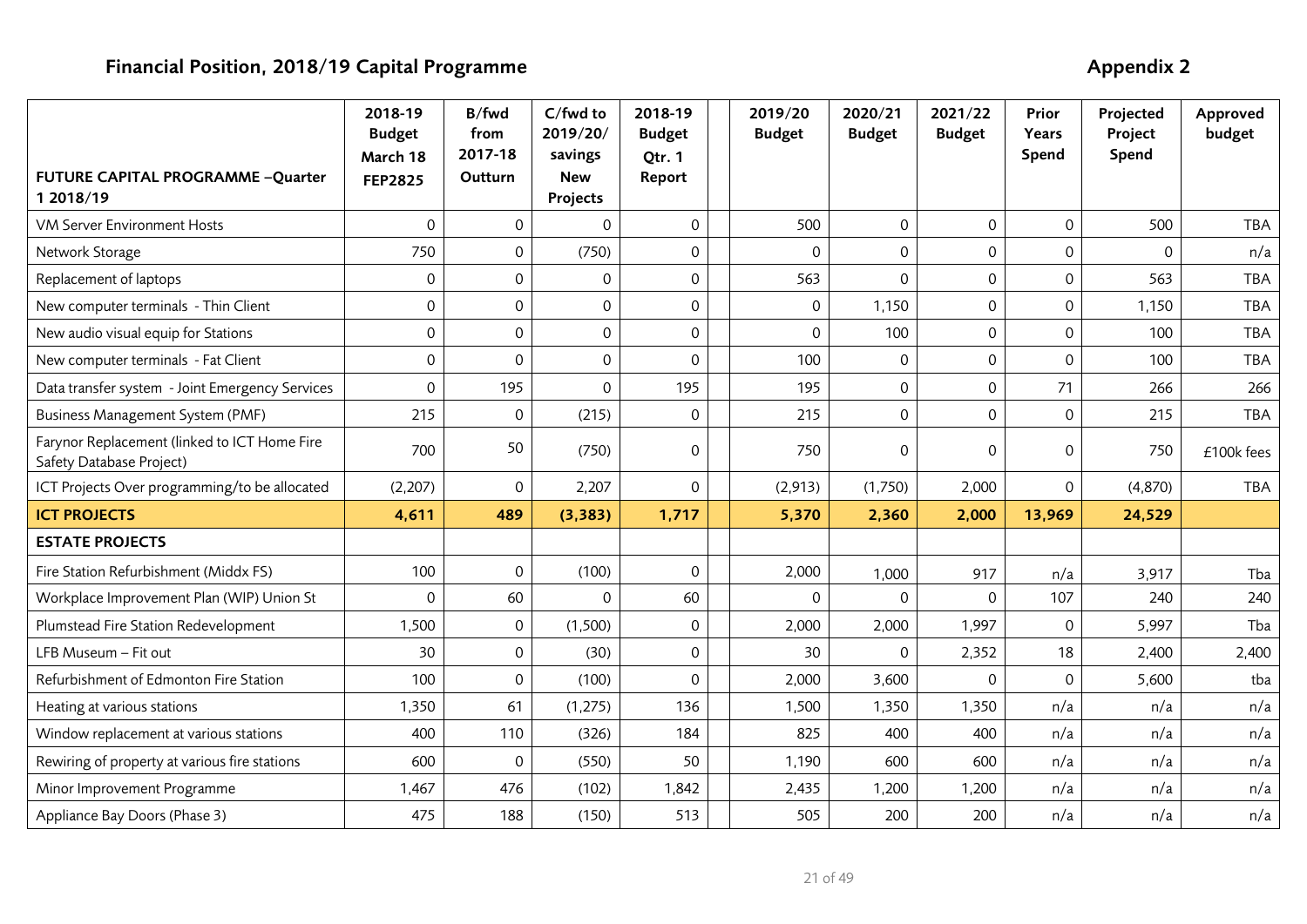|                                                   | 2018-19<br><b>Budget</b><br>March 18 | B/fwd<br>from<br>2017-18 | C/fwd to<br>2019/20/<br>savings | 2018-19<br><b>Budget</b><br>Otr. 1 | 2019/20<br><b>Budget</b> | 2020/21<br><b>Budget</b>        | 2021/22<br><b>Budget</b> | Prior<br>Years<br>Spend | Projected<br>Project<br>Spend | Approved<br>budget |
|---------------------------------------------------|--------------------------------------|--------------------------|---------------------------------|------------------------------------|--------------------------|---------------------------------|--------------------------|-------------------------|-------------------------------|--------------------|
| FUTURE CAPITAL PROGRAMME -Quarter<br>1 2018/19    | <b>FEP2825</b>                       | Outturn                  | <b>New</b><br>Projects          | Report                             |                          |                                 |                          |                         |                               |                    |
| Brigade wide Survey for Asbestos & Removal        | 50                                   | $\mathbf 0$              | $\mathbf{0}$                    | 50                                 | 50                       | 50                              | 50                       | n/a                     | n/a                           | n/a                |
| Fire Safety Works at Fire Stations                | 47                                   | $\mathbf{0}$             | $\mathbf{0}$                    | 47                                 |                          | $\Omega$<br>$\Omega$            | $\mathbf{0}$             | n/a                     | n/a                           | n/a                |
| Forecourts/Rear yards Refurbishment               | 0                                    | 51                       | $\Omega$                        | 51                                 |                          | $\Omega$<br>$\Omega$            | 0                        | n/a                     | n/a                           | n/a                |
| West Hampstead Cottages Refurb (FEP2776)          | 670                                  | 16                       | (486)                           | 200                                | 500                      | 14                              | $\Omega$                 | 4                       | 720                           | 720                |
| Improve Security at all Fire Stations, Offices    | 100                                  | $\mathbf{0}$             | (100)                           | $\Omega$                           | 100                      | 1,250                           | 1,255                    | $\mathbf 0$             | 2,605                         | <b>TBA</b>         |
| New Training Centre                               | 7,374                                | 71                       | (6,808)                         | 637                                | 7,788                    | 6,629                           | $\Omega$                 | 446                     | 15,500                        | 15,500             |
| PEG/BDC Development                               | 3,610                                | 123                      | (2, 260)                        | 1,473                              | 2,210                    | 100                             | $\mathbf{0}$             | 217                     | 4,000                         | 4,000              |
| Development costs                                 | 250                                  | $\Omega$                 | $\Omega$                        | 250                                | 250                      | 250                             | 250                      | n/a                     | n/a                           | n/a                |
| <b>ESTATE PROJECTS</b>                            | 18,123                               | 1,156                    | (13, 787)                       | 5,492                              | 23,383                   | 18,643                          | 10,571                   |                         |                               |                    |
| <b>FLEET &amp; EQUIPMENT PROJECTS</b>             |                                      |                          |                                 |                                    |                          |                                 |                          |                         |                               |                    |
| Replacement of Fleet and Operational<br>Equipment | 11,535                               | 1,986                    | 185                             | 13,706                             | 22,325                   | 10,488                          | 11,680                   | 10,813                  | 69,012                        | TBA                |
| Respiratory Protective Equipment                  | $\Omega$                             | $\mathbf{0}$             | 2,300                           | 2,300                              |                          | $\Omega$<br>$\Omega$            | $\mathbf 0$              | $\mathbf 0$             | 2,300                         | <b>TBA</b>         |
| Early Replacement of ALP & HP                     | 3,750                                | $\mathbf 0$              | $\mathbf 0$                     | 3,750                              | 1,530                    | $\mathsf{O}\xspace$             | $\mathsf 0$              | $\mathbf 0$             | 5,280                         | 5,280              |
| <b>CCTV on Pumping Appliances</b>                 | 79                                   | 290                      | $\mathbf{0}$                    | 369                                |                          | $\Omega$<br>$\Omega$            | 0                        | 115                     | 484                           | 501                |
| Early Replacement of Fire Boat                    | 1,000                                | $\Omega$                 | $\mathbf{0}$                    | 1,000                              | 1,250                    | 250                             | $\Omega$                 | 20                      | 2,520                         | 2,500              |
| 22mm Water Hose and Reel for Appliances           | 0                                    | 1,014                    | $\mathbf 0$                     | 1,014                              |                          | $\mathsf{O}\xspace$<br>$\Omega$ | $\mathsf 0$              | 486                     | 1,500                         | 1,500              |
| Vehicle Security                                  | $\mathbf 0$                          | 1,333                    | $\mathbf 0$                     | 1,333                              |                          | $\Omega$<br>$\Omega$            | $\Omega$                 | 56                      | 1,389                         | 1,389              |
| <b>FLEET &amp; EQUIPMENT PROJECTS</b>             | 16,364                               | 4,623                    | 2,485                           | 23,472                             | 25,105                   | 10,738                          | 11,680                   | 11,490                  | 82,485                        |                    |
| Projected Underspend                              | $\mathbf{0}$                         | (6,686)                  | $\mathbf{0}$                    | (6,686)                            |                          | 0<br>$\Omega$                   | $\Omega$                 | $\mathbf{0}$            | (6,686)                       | n/a                |
| <b>CAPITAL EXPENDITURE TOTAL</b>                  | 39,098                               | (418)                    | (14, 685)                       | 23,995                             | 53,858                   | 31,741                          | 24,251                   |                         |                               |                    |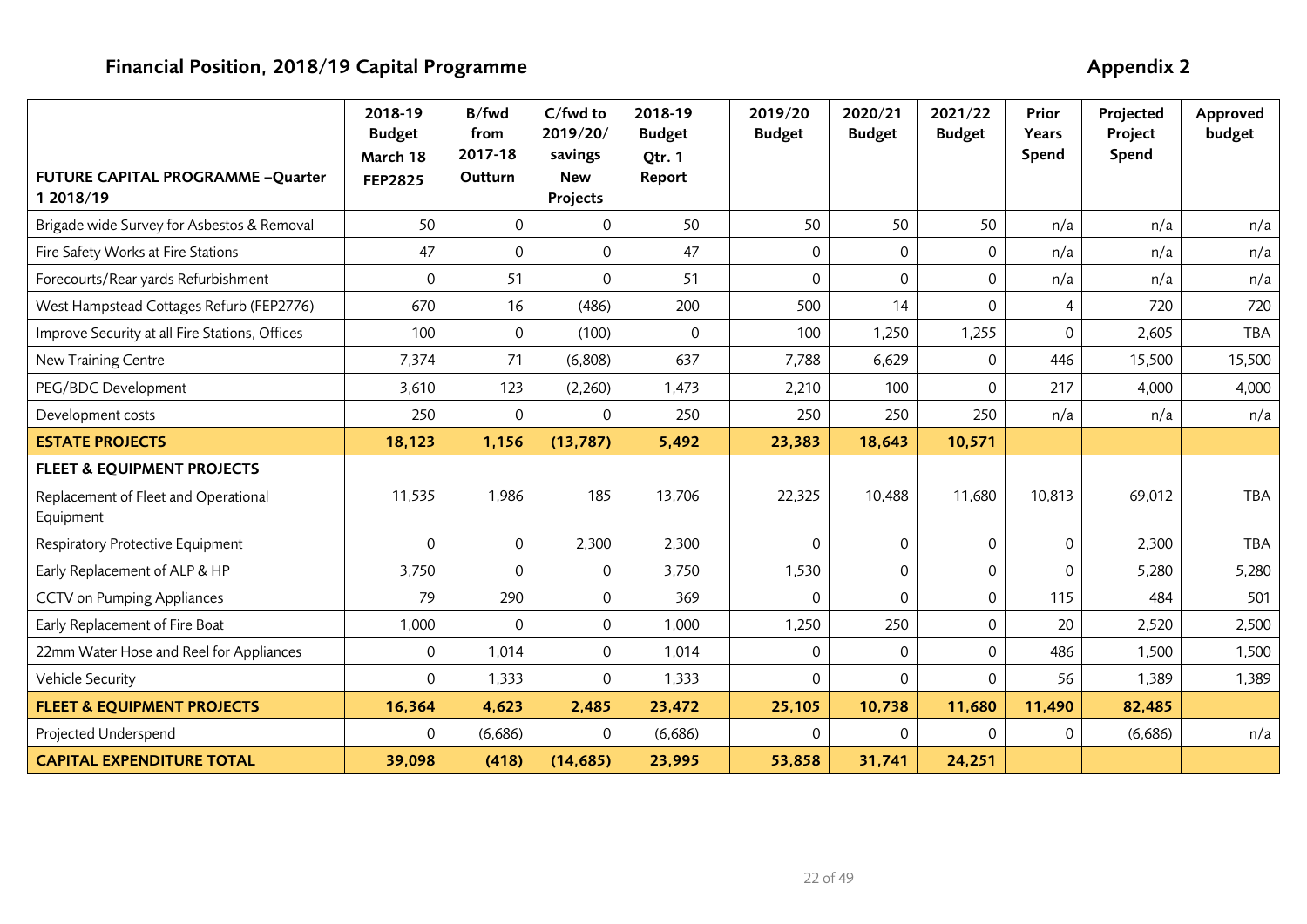# **Risks to Revenue and Capital Position Appendix 3**

# 1. Firefighter and Local Government Pension Schemes

- 1.1. The Fire Brigades Union has notified the Authority, along with 49 other Fire and Rescue Authorities, of a potential **discrimination claim** in connection with the transitional arrangements applicable to the 2015 Firefighters Pension Scheme, as explained in FEP2506. Any increase in the numbers receiving protection under the transitional arrangements may lead to a budget pressure. Any changes may also have an impact on other public sector pensions, including the LGPS. Although the Employment Tribunal (ET) had determined that the transitional (protection) arrangements, which were designed to protect those within ten years of normal pension age are objectively justified, a subsequent Employment Appears Tribunal (EAT) allowed the firefighter's appeal on a narrow basis. The EAT has granted respondents permission to appeal.
- 2. London Pensions Fund Authority (LPFA) Pensions Administration
- 2.1. The London Pensions Fund Authority (LPFA) and Lancashire County Pension Fund (LCPF) have formed a partnership and from April 2016 created a wholly owned company, **Local Pensions Partnership** (LPP), to manage pension fund investment activities (only on the Local Government Pension Scheme (LGPS)) and also to provide pensions administration services, including to third party clients on the LGPS and the Firefighters' Pension Scheme. The Brigade continues on a shared service arrangement with the LPFA for the administration of the Firefighters' Pension Scheme but with the LPFA sub-contracting this to the LPP (FEP2644). The LPP has been on a transition plan to develop the way services are provided, based on experiences from LPFA and LCPF, and including delivering services across the multiple sites occupied by LPP. There have been some challenges during this transition period, and the service provided to LFB by LPP will be reviewed during 2018/19, including comparing this to alternative shared service options. There has been some upward pressure on the cost of the service, and this is part of the driver for the review.
- 3. Pay and Inflation
- 3.1. There is ongoing significant economic uncertainty as the Brexit negotiations continue. The impact of this is currently unclear, and so preparing forecasts for increases in general inflation remains difficult.
- 3.2. The Brigade has made a budget provision for a 2% **pay award** for all staff in this year's budget and an additional 1% for Operational and Control staff for the on-going pay negotiations from last financial year (also bringing this to 2%). Negotiations are continuing on the national firefighters pay award for 2017, and there is increasing pressure on the public sector pay cap.
- 4. Capital Expenditure and Financing
- 4.1. The capital budget is subject to change during the year. Initial project specification is key as it is important to keep variations to projects to a minimum, as change once a project has been agreed and commenced may result in additional costs. However even a well managed project can be subject to **re-phasing or deferral** due to a number of unforeseen issues, such as failure or default on the part of the contractor or exceptionally adverse weather conditions. This can also impact on funding requirements which in turn may have a debt charge (cost of borrowing) revenue impact.
- 4.2. All capital projects will require **third party collaboration** to varying degrees over the project life. The programme depends heavily on external factors and therefore can be subject to variation with the potential for delays in project delivery and revised cash flow requirements. The capital programme is managed on a monthly basis and is reported quarterly to the CAPS group (Capital, Approval, Planning and Strategy Group, chaired by the Director of Corporate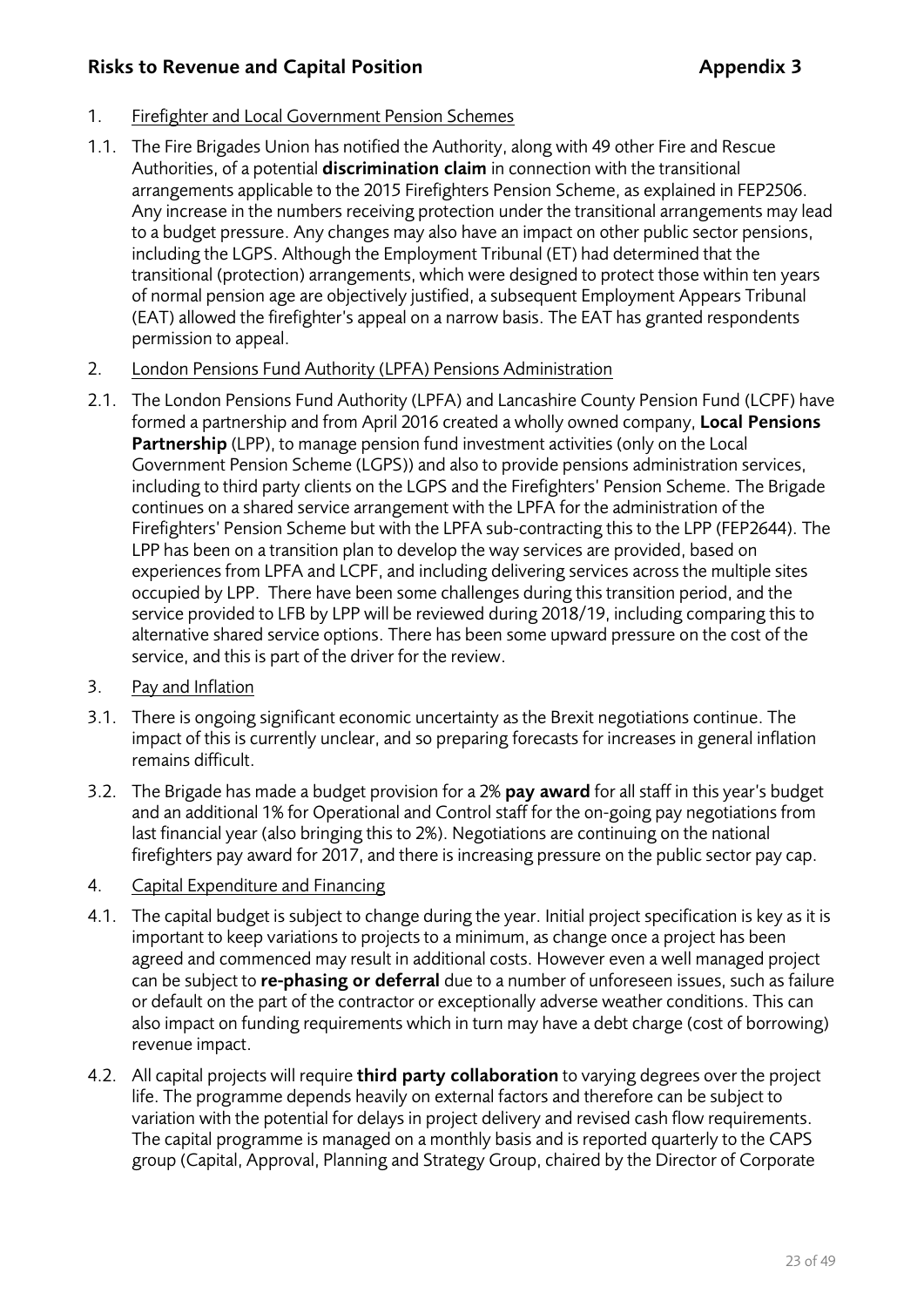Services) where all changes to the programme are reviewed and substitution projects or refinancing proposals are assessed and agreed.

- 4.3. The debt charges arising from the capital programme have been calculated using the current forecast Public Works Loans Board (PWLB) rates. No allowance has been made in the capital programme for potential future **capital grants or contributions** and the Brigade will bid for available capital resources as and when such opportunities arise.
- 4.4. The Capital Programme for 2018/19 previously included a forecast capital receipt of £7.5m for the sale of **Clerkenwell Fire Station**. This receipt has now been deferred to 2019/20 and the future financing costs have been revised to reflect this change. If this property is not sold in 2019/20 this could result in an increased borrowing requirement and resulting capital financing costs estimated at £857k. This is based upon the current forecast capital programme and does not take account of any re-phasing or slippage that might occur.
- 4.5. The Brigade has entered into a conditional contract for the sale of the site of the former **Southwark Training Centre** with Hadston. The price specified therein was £54 million, payable in two equal tranches. Southwark Council has resolved to grant planning consent to Hadston and this was confirmed as acceptable by the Mayor. Terms have been agreed to reduce the price from £54m to £42.5m following receipt of the Valuer's Report confirming it represents best consideration. The price change reflects rising construction costs, worsening sales market and the requirement to include 22% affordable housing in the scheme which originally proposed zero social housing. The GLA has provided temporary funding to meet the shortfall in the capital receipt.
- 4.6. The new **LFB Training Centre** project has a dependency on PEG moving out of Croydon and any delay to the PEG/BDC development may have a knock-on effect on the delivery of the Training Centre programme. The lease agreement for the new combined PEG/BDC facility (Integrated and Equipment Logistics Project – IELP) has been recently signed and the fitout/adaptation works are to commence later this year. The scope of the project is currently being reconsidered due to potential difficulties in delivering the project within the approved budget. Plans are in place to bring the project back within budget, including a full review of options. This review could potentially result in a change to the training centre leading to revenue costs for planning and design work carried out to date which would then be abortive, and therefore no longer treated as capital expenditure.
- 4.7. There is still uncertainty regarding **Plumstead fire station**, depending on a review of a new site. There is a risk that this new site may not be deemed suitable and therefore a decision will need to be made whether to instead refurbish the existing building, potentially with an extension. This uncertainty could result in delay and changes to the forecast spend for this project.
- 4.8. **Edmonton/Middlesex fire station** projects Further feasibility work may result in a revised forecast for both these projects, depending on the agreed options, priorities and the agreed way forward.
- 4.9. The business case for the project to **Improve Security at Fire Stations** needs to be revalidated. This may result in the project being removed from the programme, or in delays to delivering this project.
- 4.10. **The Lambeth River Station** has been identified as a site requiring refurbishment. This is not currently included in the capital programme, therefore further funding may need to be requested/re-directed from other projects if deemed a priority. This is also the case for a number of other sites including the fire stations at North Kensington, Biggin Hill and Bromley.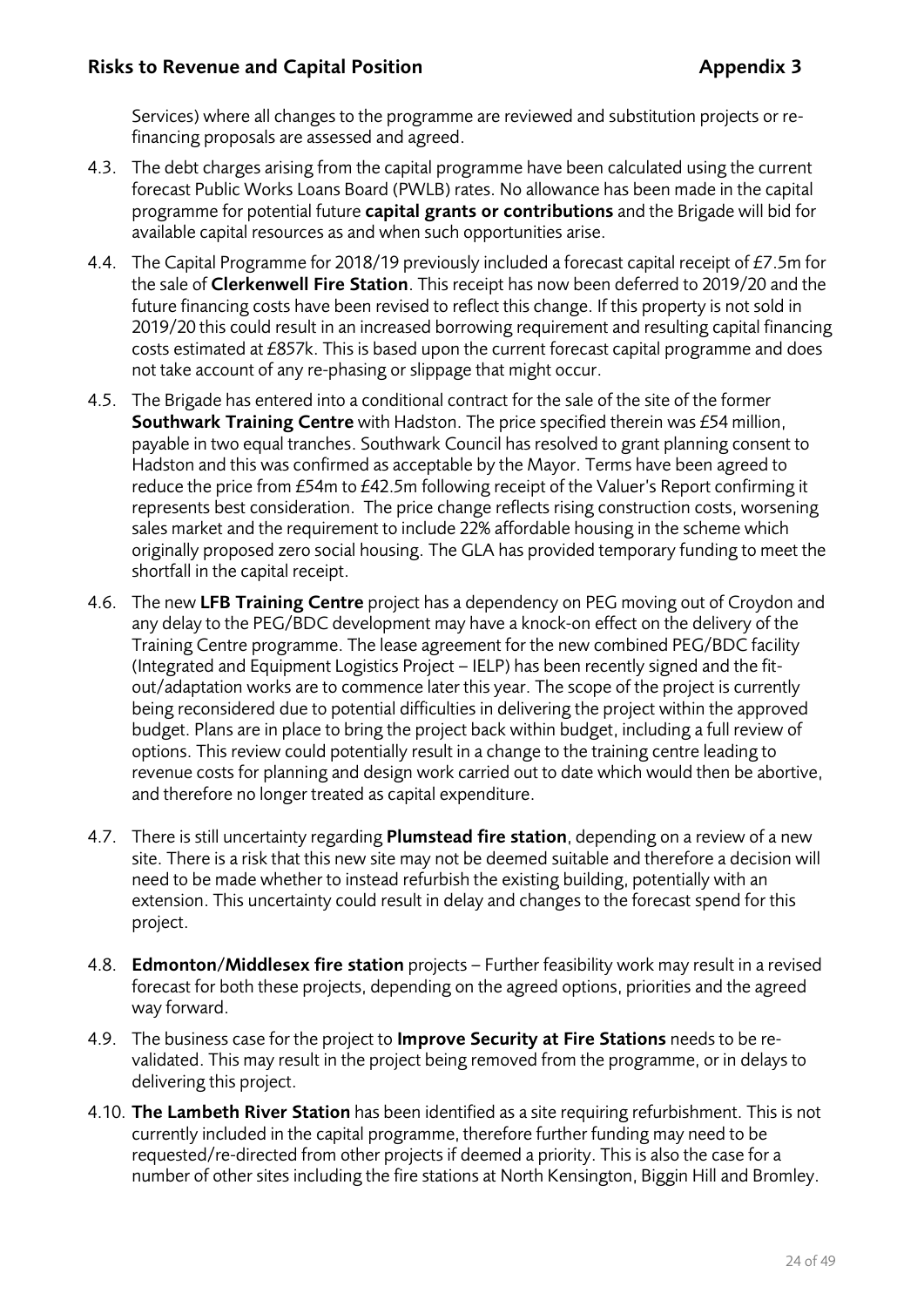# **Risks to Revenue and Capital Position Appendix 3**

- 4.11. The design and specification of the **replacement vehicles and equipment** is now underway following the commencement of the new contract in November 2014. Key risks relate to the contractor sourcing appropriate vehicle build options within a timeframe that meets fleet replacement requirements and which may in turn impact the Authority's cash flow. The forecast cash expenditure for 2018/19 and future years is based on the current assessment of the stage payment requirements for the pump replacement programme, which represents nearly 50% of the forecast Vehicles and Equipment expenditure in that period, and the delivery timings for the balance of the fleet replacement programme
- 5. Property Services
- 5.1. There are currently four sites awaiting disposal and it is not known exactly when they will be disposed of. Any delays to planned disposal will result in additional **security costs** for those sites.
- 5.2. **Energy budgets** have experienced underspending in recent years, in part because of the prudent assumptions used when calculating the budget requirement. Savings have been made that now set the budget at a less cautious level and as a result energy budgets overspent by £158k in 2017/18. As a result there is a risk of an overspend, for example because of a colder than average winter.
- 5.3. The cost of **replacement property contracts** are now likely to be above that previously forecast. Approval of the new contracts is currently being finalised. If approved, this will result in substantial increase in costs compared to existing contracts and the additional cost cannot be contained within approved budgets. Full details of costs are included in the report.
- 5.4. There is potential for further refunds in 2018/19 for new **business rate appeals** on 2010 rateable values if successful. Officers are awaiting confirmation of actual values from the Estates Management Consultant.
- 5.5. The **water and sewerage budget** was overspent by £71k in 2017/18 mainly due to deregulation of market increasing costs. There has only been a small inflation increase to the budget in 2018/19. A new water contract is due to be let shortly but it is likely there will be a budget overspend this year.
- 6. Collaboration, New Initiatives and Service Improvements
- 6.1. **Co-responding** had previously been piloted in four London Boroughs. If co-responding is later re-introduced across London this may result in budget pressures, if additional funding is not provided.
- 6.2. Discussions between officers and the FBU have now agreed a new watch structure in order to further improve the resilience of the Brigade by simplifying, yet strengthening, the **officer structure at stations** with the intention to reduce officer out duties and improve appliance availability. This will resolve some longstanding issues around appliance redeployment, address the issue of WMAs working alongside WMBs on the same watch and achieve some general efficiency improvements. This will ensure that watches are less reliant on staff from other stations to keep their appliances available for the shift through a more sequential use of acting up, out duties and redeployment of appliances. This would give a greater level of appliance availability throughout the shift, which when combined with the new approach to direct standbys, will maximise the resources we currently have. Work is now taking place to develop the implementation plan, including a full assessment of the costs of the new structure.
- 7. Emergency Services Mobile Communications Programme (ESMCP)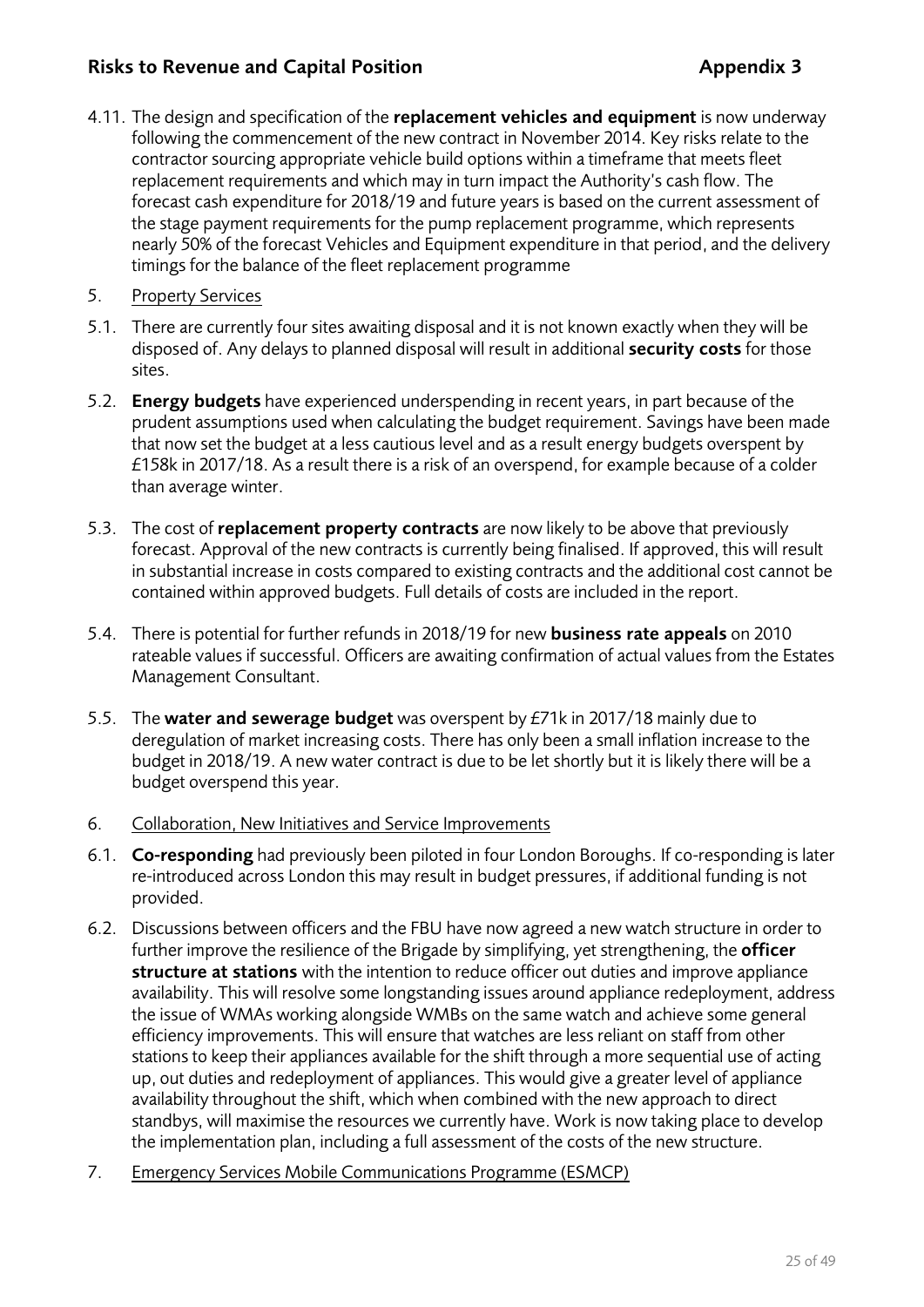# **Risks to Revenue and Capital Position Appendix 3**

- 7.1. DCLG will replace the existing **Airwave contracts**, which expire in the period up to 2020 as part of the ESMCP. There could be significant financial pressures to LFEPA under any new contract provision. The current contract is subsidised and DCLG may be unwilling to continue to subsidise any future system. The budget plans also include a saving of £277k in 2021/22 for disbanding the project team. It is now clear that the forecast dates for the programme will change, work is continuing within the Home Office to update both the project timeline and the Full Business Case. It is currently expected that the revised timeline together with any impact on funding arrangements should be made known early in 2018. Once received the budget forecasts will be updated accordingly.
- 8. Contractual Pressures/ Risks
- 8.1. Significant demand continues to be placed on the **Information and Communications Technology Department** to meet new requirements and aid in the development of smarter systems for the Authority. This is at a time where resources are limited and as a result there is a risk that development of information technology solutions may be constrained.
- 8.2. There continues to be interim arrangements in place to support the Authority's **Command Support Unit system** software, due to the previous supplier ceasing trading. This means there is no formal arrangement yet in place to support the deployed version other than on a time and materials basis. There may then also be additional training requirements once a replacement system is implemented.
- 9. Changes to Income
- 9.1. **Telecommunications income** in respect of radio masts may be reduced in the future due to a reduction in the number of operators in the industry and a potential change to legislation on access to land by operators.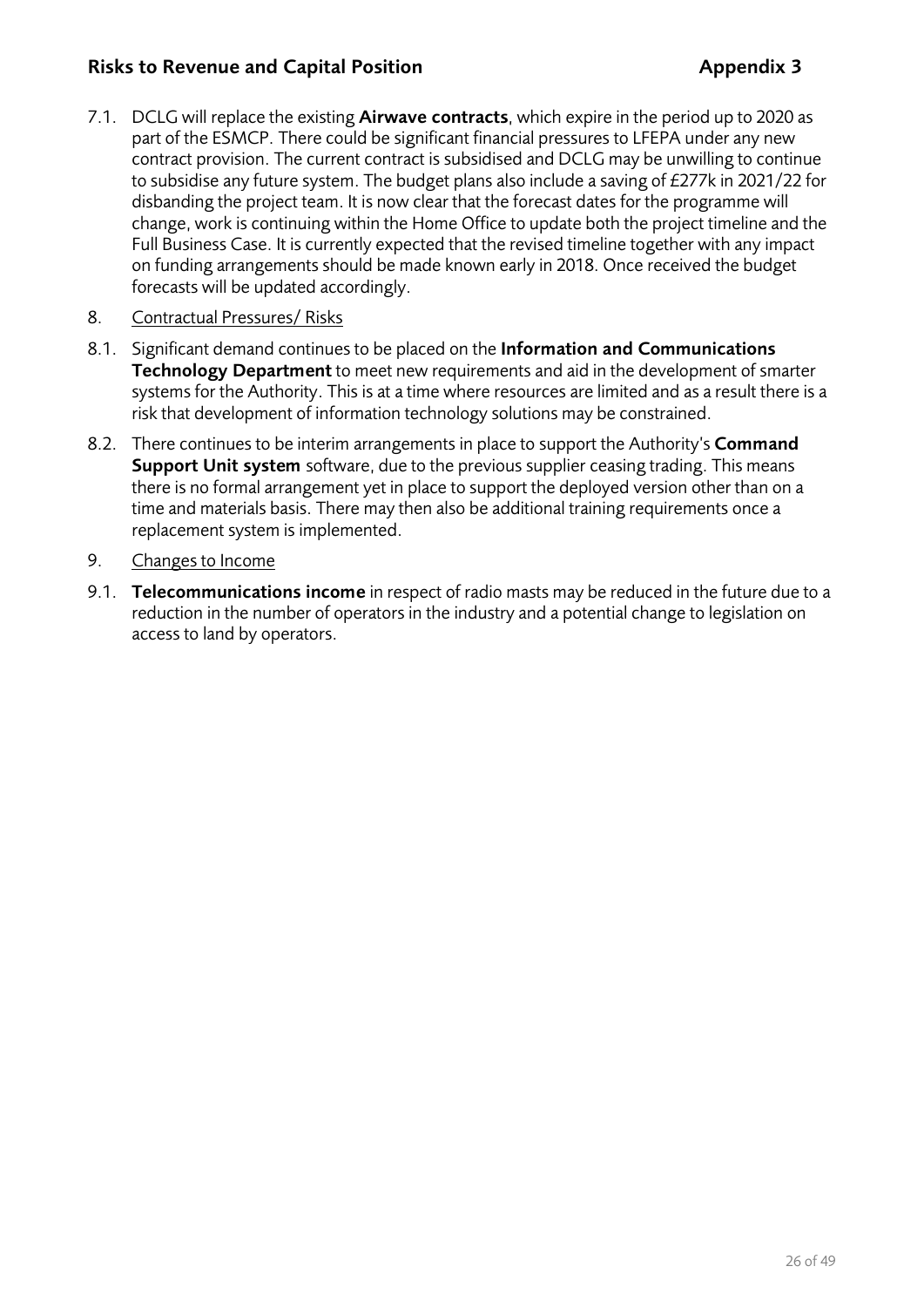# **Scheme of Governance - Budget Virements Appendix 4**

## **Financial Regulation 9:**

*"(b) With the agreement of the Director of Corporate Services, a Head of Service may transfer up to £50,000 from a budget head within that department's approved budget to a budget head within another department's approved budget, but if those budget heads are in different Directorates the agreement of the appropriate Director or Commissioner is also required.* 

*(c) With the agreement of the Director of Corporate Services, Directors may transfer up to £150,000 from a budget head within that department's approved budget to a budget head within another department's approved budget.* 

*(e) The Director of Corporate Services shall report all transfers under (b) and (c) to the Commissioner as part of the quarterly Financial Position reports."*

No transfers were processed in Quarter 1 that require reporting.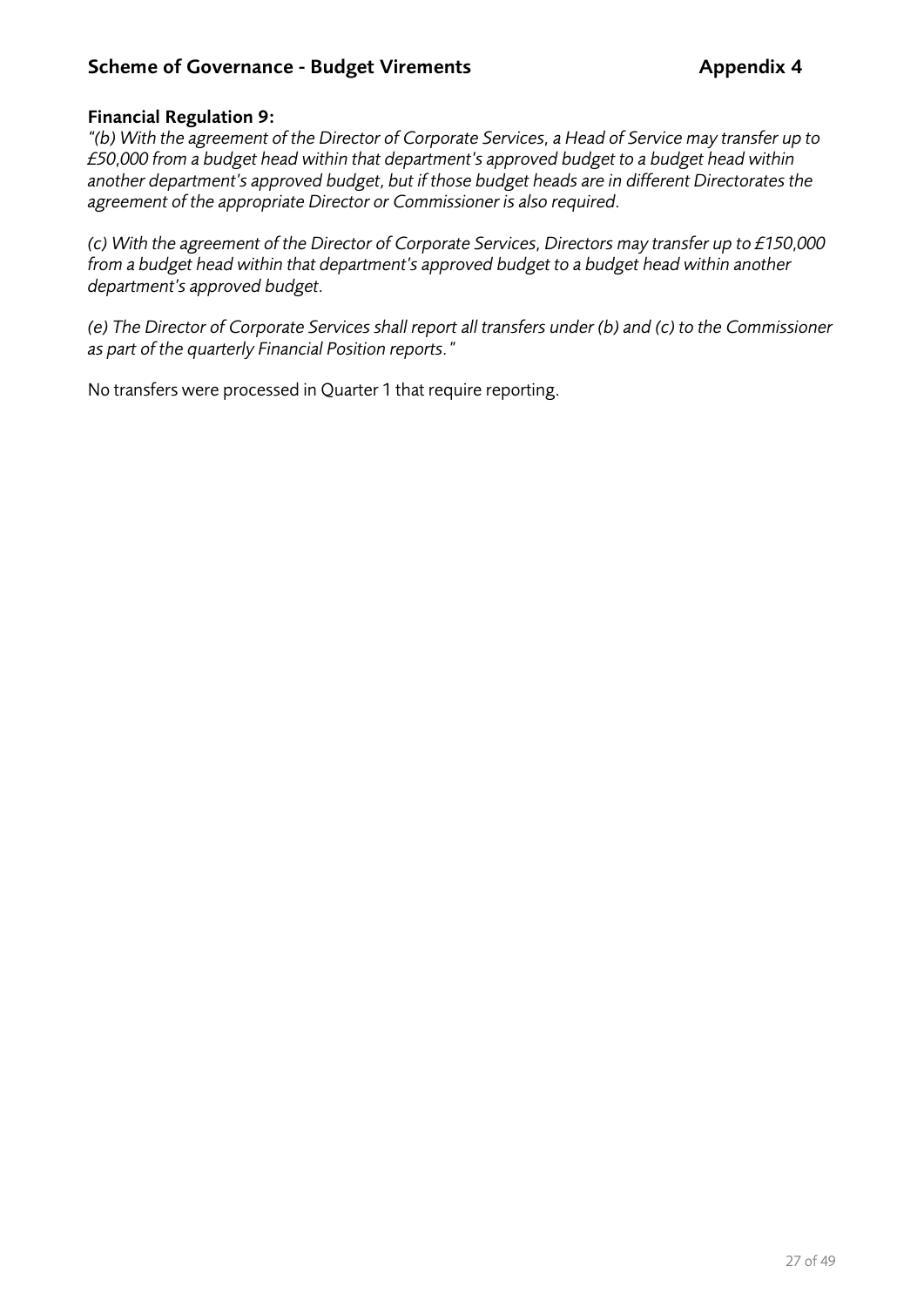The chart below shows the amount of outstanding LIFT debts over the last 18 months, with £104k outstanding at the end of June 2018. The graph shows a continuing downward trend in the level of outstanding debt.



The table below shows the top five (worst) outstanding debtors for LIFT income.

|                           | £ outstanding | Average Age<br>in days | No of<br>invoices |
|---------------------------|---------------|------------------------|-------------------|
| <b>TESCO STORES LTD</b>   | 6,036         | 1,093                  | 17                |
| LONDON BOROUGH OF LAMBETH | 5,534         | 61                     | 14                |
| PERSIMMON PLC             | 4,315         | 306                    | 11                |
| WHITBREAD HOTEL COMPANY   | 3,530         | 440                    | 9                 |
| NETWORK HOMES             | 3,223         | 990                    | 9                 |
| <b>Grand Total</b>        | 22,639        | 594                    | 60                |

The top five (worst) outstanding debtors, totalling £22,639, has continued to decrease over the past years. This reached a peak of £105k at the end of September 2015, reduced to £48k as at the end of September 2017 and has further reduced to £23k as at the end of June 2018. The continued joint effort by LFC staff has resulted in the positive progress made to date.

# **Review of the top five debtors**

# **Tesco Store LTD:**

Debt chasing letters have been sent to Tesco Stores within the North West and South East Areas. A payment was expected but has not been forthcoming. A joint referral has been sent to General Counsel's Department for legal action.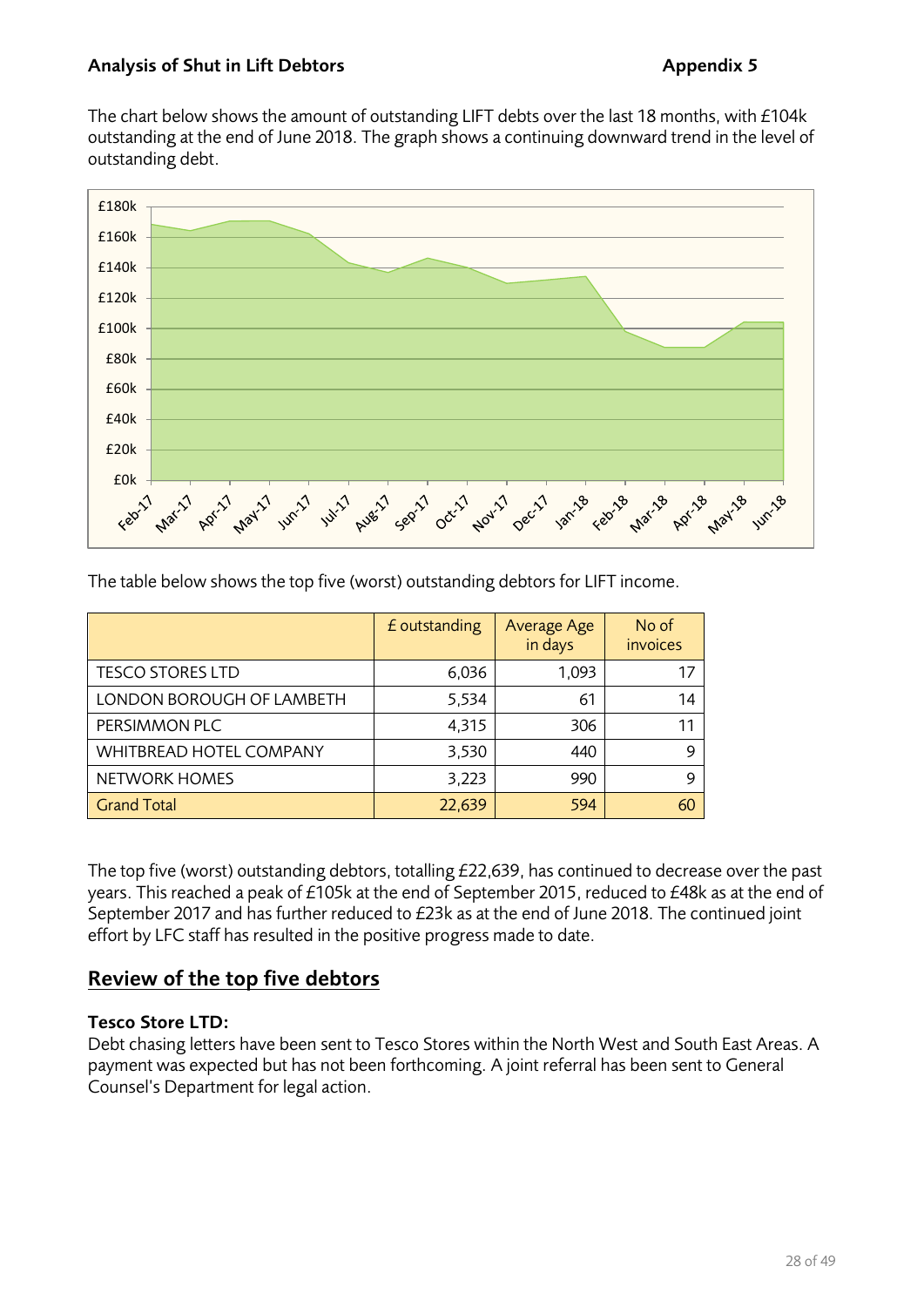### Analysis of Shut in Lift Debtors **Appendix 5** Appendix 5

#### **London Borough of Lambeth**

LB Lambeth have had a new payment system put in place this financial year which they assert as resulted in the delay in raising purchase order for payment. The outstanding debts are relatively new and are expected to be paid.

#### **Persimmon PLC:**

Persimmon, Gallion Housing, Family Mosaic and Peabody Trust have now merged into Gallion Peabody Trust. Copies of all invoices have been sent but clarification is required as to whether invoices can be paid under the old company names or whether they need to be re-issued to the new company name.

#### **Whitbread Hotel Company:**

This company had promised to pay their outstanding invoices but has not yet done so. Whitbread Hotel debts have been referred to General Counsel's Department for further action.

#### **Network Homes:**

Officers have been informed that Network Homes is now operating under a new name, and further information on the new name/owner is now being pursued.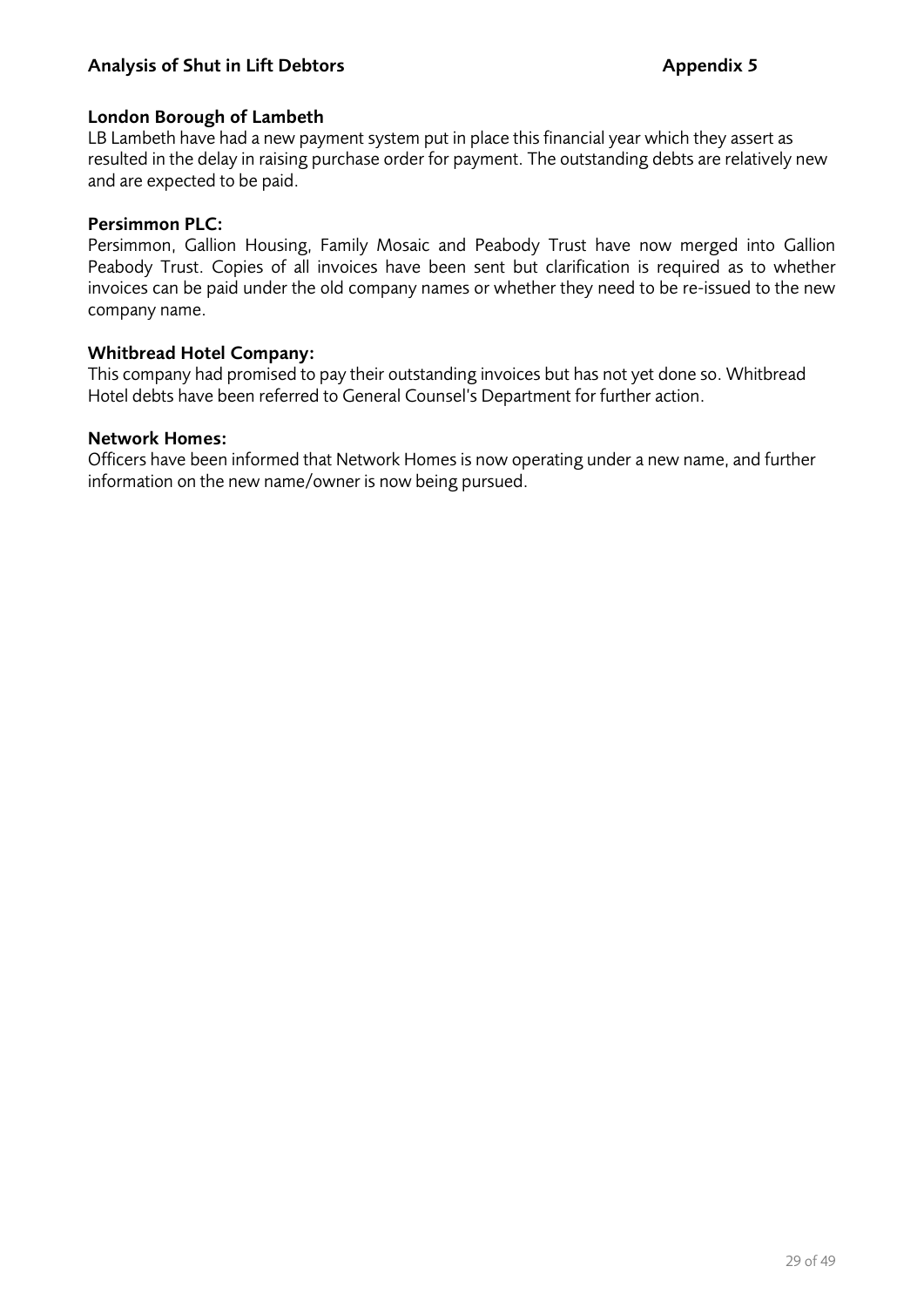| Ref            | Department                                         | <b>Expenditure Item</b>                                                                                                                                                                                                                                                                                                                                                                                                                                                                                                                                                                                                                                                                    | Actual<br>Spend in<br>2017/18 | Forecast<br>Spend in<br>2018/19 | Forecast<br>Spend in<br>2019/20 | Forecast<br>Spend in<br>2020/21 | Forecast<br>Spend in<br>2021/22 |
|----------------|----------------------------------------------------|--------------------------------------------------------------------------------------------------------------------------------------------------------------------------------------------------------------------------------------------------------------------------------------------------------------------------------------------------------------------------------------------------------------------------------------------------------------------------------------------------------------------------------------------------------------------------------------------------------------------------------------------------------------------------------------------|-------------------------------|---------------------------------|---------------------------------|---------------------------------|---------------------------------|
|                |                                                    |                                                                                                                                                                                                                                                                                                                                                                                                                                                                                                                                                                                                                                                                                            | £                             | $\pmb{\mathit{f}}$              | $\pmb{\mathit{f}}$              | £                               | £                               |
| C <sub>1</sub> | Procurement<br>(Technical &<br>Service<br>Support) | <b>Extended Height Aerial</b><br>Appliances x3<br>Aerial appliances are used for<br>a range of tasks at incidents<br>which include providing a<br>means of escape for<br>firefighters working inside a<br>building, as water towers,<br>lighting and observation<br>platforms and rescues, as just<br>several examples. Greater<br>height ladders have now<br>become available on a similar<br>size chassis to the Brigade's<br>current fleet that could be<br>effectively utilised at certain<br>incidents within London.<br>As part of the Brigade's<br>existing plan to upgrade its<br>aerial appliance fleet, planes<br>are being progressed to<br>procure extended height<br>aerials. | $\mathbf 0$                   | $\mathbf 0$                     | 600,000                         | 3,150,000                       | $\mathbf{0}$                    |
|                |                                                    | LFB have provided our<br>vehicles and equipment<br>contractor "Babcock" with a<br>detailed output based<br>specification (OBS) for three<br>extended height aerial                                                                                                                                                                                                                                                                                                                                                                                                                                                                                                                         |                               |                                 |                                 |                                 |                                 |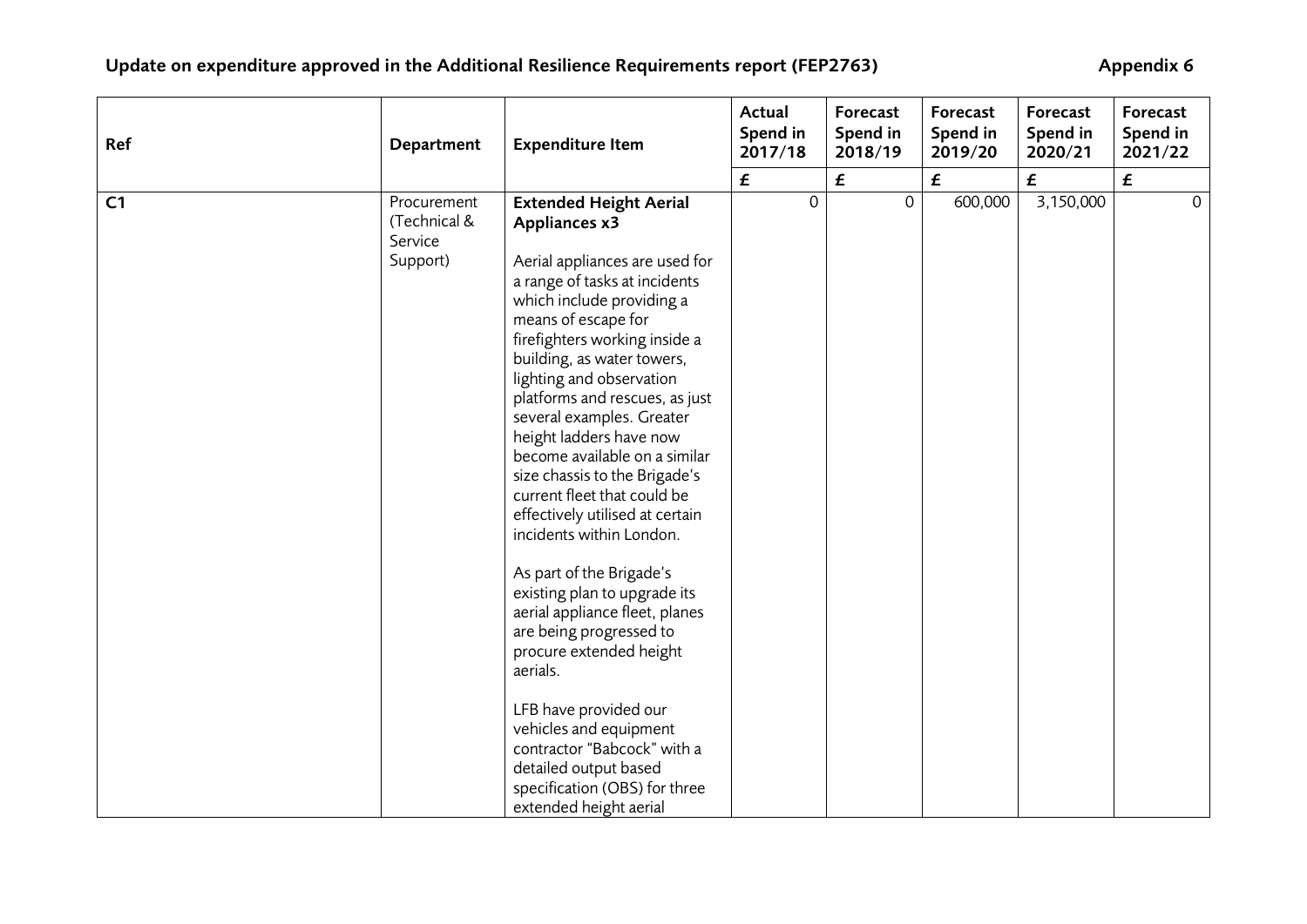| Ref            | Department                                         | <b>Expenditure Item</b>                                                                                                                                                                                                                                                                                                                                                                                                                                                                                                                                                                                                                                                                                                                                                                                                                                     | Actual<br>Spend in<br>2017/18 | Forecast<br>Spend in<br>2018/19 | Forecast<br>Spend in<br>2019/20 | Forecast<br>Spend in<br>2020/21 | Forecast<br>Spend in<br>2021/22 |
|----------------|----------------------------------------------------|-------------------------------------------------------------------------------------------------------------------------------------------------------------------------------------------------------------------------------------------------------------------------------------------------------------------------------------------------------------------------------------------------------------------------------------------------------------------------------------------------------------------------------------------------------------------------------------------------------------------------------------------------------------------------------------------------------------------------------------------------------------------------------------------------------------------------------------------------------------|-------------------------------|---------------------------------|---------------------------------|---------------------------------|---------------------------------|
|                |                                                    |                                                                                                                                                                                                                                                                                                                                                                                                                                                                                                                                                                                                                                                                                                                                                                                                                                                             | £                             | £                               | £                               | £                               | £                               |
|                |                                                    | appliances to complement the<br>twelve standard height aerial<br>appliances which will be<br>ordered at the same time. In<br>May 2018, Babcock went to<br>the market to invite tenders for<br>the supply of all new aerial<br>appliances, to include the<br>supply of both standard and<br>extended range appliances as<br>a single contract. The window<br>to accept tender proposals<br>closed on 25 June and the<br>evaluation process of the<br>received tender proposals has<br>now commenced. It is<br>anticipated that the tender<br>evaluation process will be<br>concluded during July 2018,<br>which should allow for a<br>contract to be drawn up with<br>the successful bidder during<br>August/September 2018. The<br>expectation will then be to see<br>delivery of the new aerial<br>appliances occurring between<br>mid 2019 to early 2020. |                               |                                 |                                 |                                 |                                 |
| C <sub>2</sub> | Procurement<br>(Technical &<br>Service<br>Support) | Drones x2<br>Drones provide an alternative<br>option to requests for the<br>support of police helicopters                                                                                                                                                                                                                                                                                                                                                                                                                                                                                                                                                                                                                                                                                                                                                   | $\overline{O}$                | 28,000                          | $\Omega$                        | $\mathbf 0$                     | $\mathbf{0}$                    |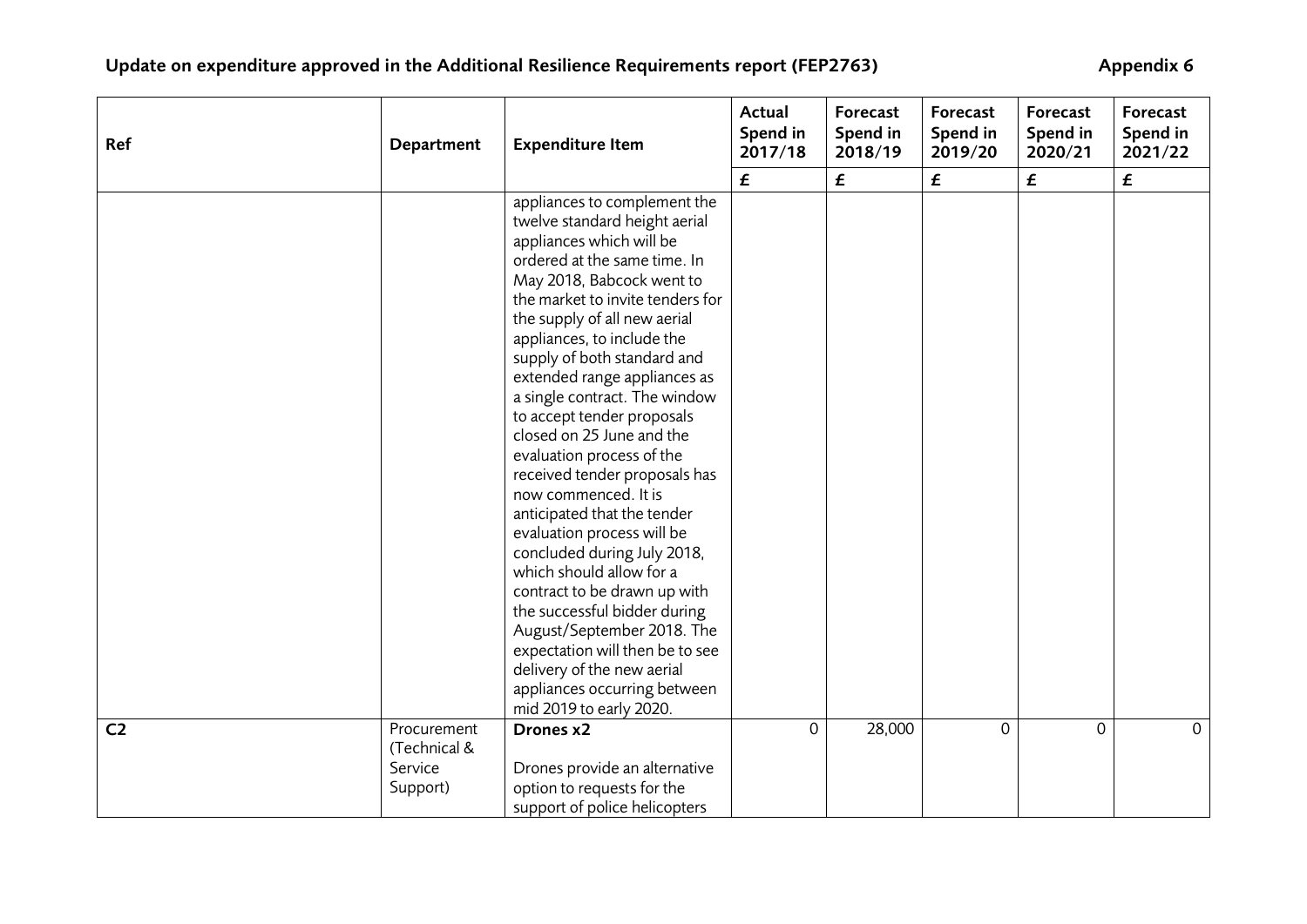| Ref            | Department                                         | <b>Expenditure Item</b>                                                                                                                                                                                                                                                        | Actual<br>Spend in<br>2017/18 | Forecast<br>Spend in<br>2018/19 | Forecast<br>Spend in<br>2019/20 | Forecast<br>Spend in<br>2020/21 | Forecast<br>Spend in<br>2021/22 |
|----------------|----------------------------------------------------|--------------------------------------------------------------------------------------------------------------------------------------------------------------------------------------------------------------------------------------------------------------------------------|-------------------------------|---------------------------------|---------------------------------|---------------------------------|---------------------------------|
|                |                                                    |                                                                                                                                                                                                                                                                                | £                             | $\boldsymbol{\mathsf{f}}$       | £                               | £                               | $\boldsymbol{\mathsf{f}}$       |
|                |                                                    | which is an extremely<br>expensive option, is not<br>always available, is not within<br>our direct control and for<br>some uses is not as effective as<br>drones might be.                                                                                                     |                               |                                 |                                 |                                 |                                 |
|                |                                                    | Drone pilot training (x6) has<br>been completed. PDA's for<br>drone mobilisation have been<br>identified and agreed with<br>Brigade Control.<br>Arrangements are being<br>finalised for the<br>commencement of the drone<br>trial, which is expected to start<br>in July 2018. |                               |                                 |                                 |                                 |                                 |
| C <sub>3</sub> | Procurement<br>(Technical &<br>Service<br>Support) | <b>Extended Duration</b><br><b>Breathing Apparatus Sets</b><br>LFB Standard Duration BA has<br>a working duration of 31                                                                                                                                                        | $\mathbf 0$                   | $\mathbf{0}$                    | 2,813,000                       | $\mathbf 0$                     | $\Omega$                        |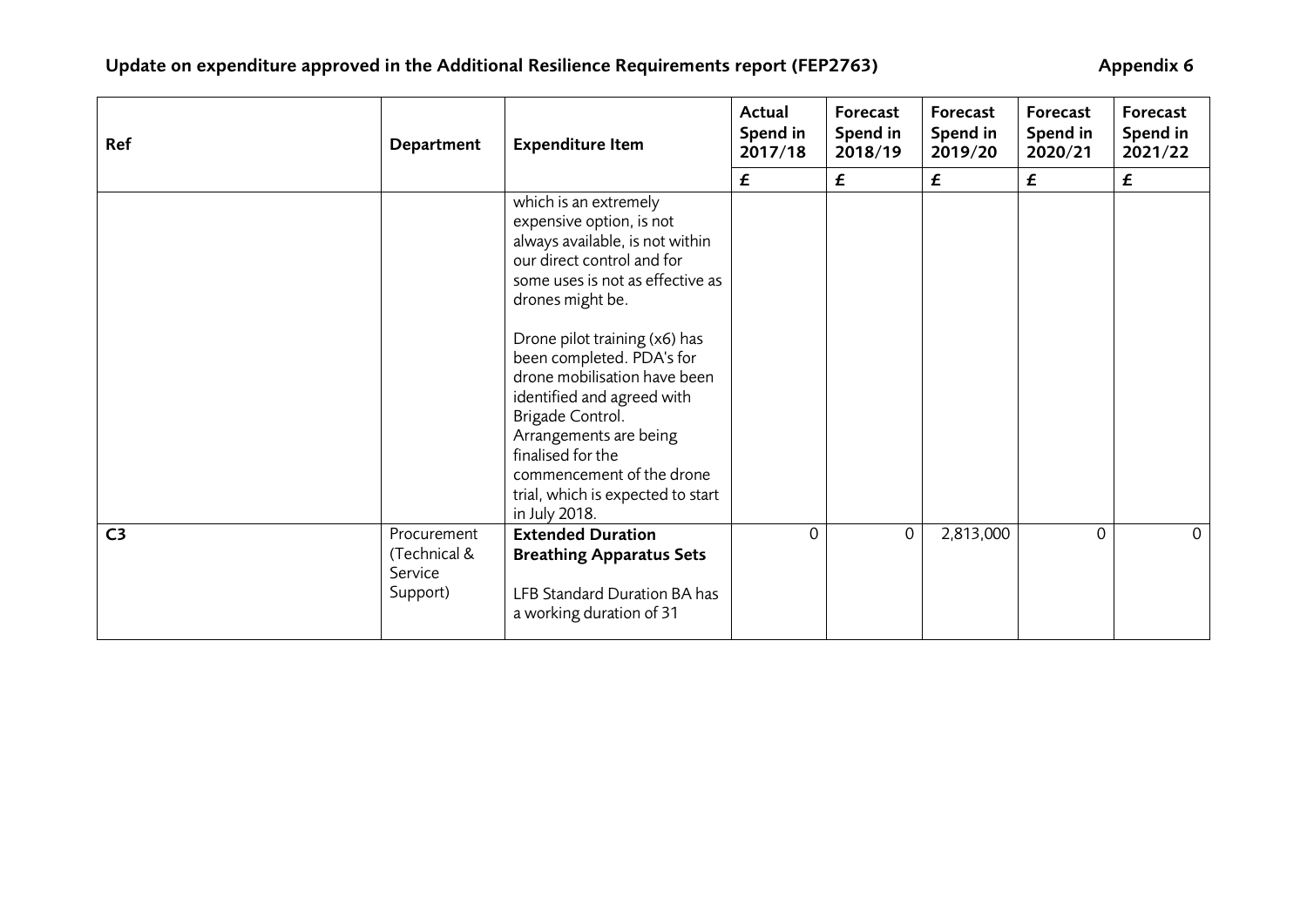| Ref | Department | <b>Expenditure Item</b>                                                                                                                                                                                                                                                                                                                                                                                                                                                                                                     | Actual<br>Spend in<br>2017/18 | Forecast<br>Spend in<br>2018/19 | Forecast<br>Spend in<br>2019/20 | Forecast<br>Spend in<br>2020/21 | Forecast<br>Spend in<br>2021/22 |
|-----|------------|-----------------------------------------------------------------------------------------------------------------------------------------------------------------------------------------------------------------------------------------------------------------------------------------------------------------------------------------------------------------------------------------------------------------------------------------------------------------------------------------------------------------------------|-------------------------------|---------------------------------|---------------------------------|---------------------------------|---------------------------------|
|     |            |                                                                                                                                                                                                                                                                                                                                                                                                                                                                                                                             | $\pmb{\mathit{f}}$            | $\boldsymbol{\mathsf{f}}$       | $\pmb{\mathit{f}}$              | $\pmb{\mathit{f}}$              | $\boldsymbol{\mathsf{f}}$       |
|     |            | minutes. Extended Duration<br>BA has a working duration of<br>45 minutes.                                                                                                                                                                                                                                                                                                                                                                                                                                                   |                               |                                 |                                 |                                 |                                 |
|     |            | A 'Prior information notice' has<br>been published via the<br>emergency services blue light<br>portal letting the market know<br>of the intention to replace the<br><b>Brigade's Respiratory</b><br>Protective Equipment<br>provision, which includes both<br>standard duration and<br>extended duration breathing<br>apparatus. Six companies have<br>registered an interest in the<br>procurement, and preliminary<br>meetings with suppliers are<br>scheduled through July to<br>outline timescales and<br>requirements. |                               |                                 |                                 |                                 |                                 |
|     |            | Work is also undertake to<br>formally commence the<br>project, under the Brigade's<br>project management<br>arrangements.                                                                                                                                                                                                                                                                                                                                                                                                   |                               |                                 |                                 |                                 |                                 |
|     |            | In the interim the Brigade is<br>reviewing how it can deliver<br>the current EDBA provision to<br>incidents at an earlier stage via                                                                                                                                                                                                                                                                                                                                                                                         |                               |                                 |                                 |                                 |                                 |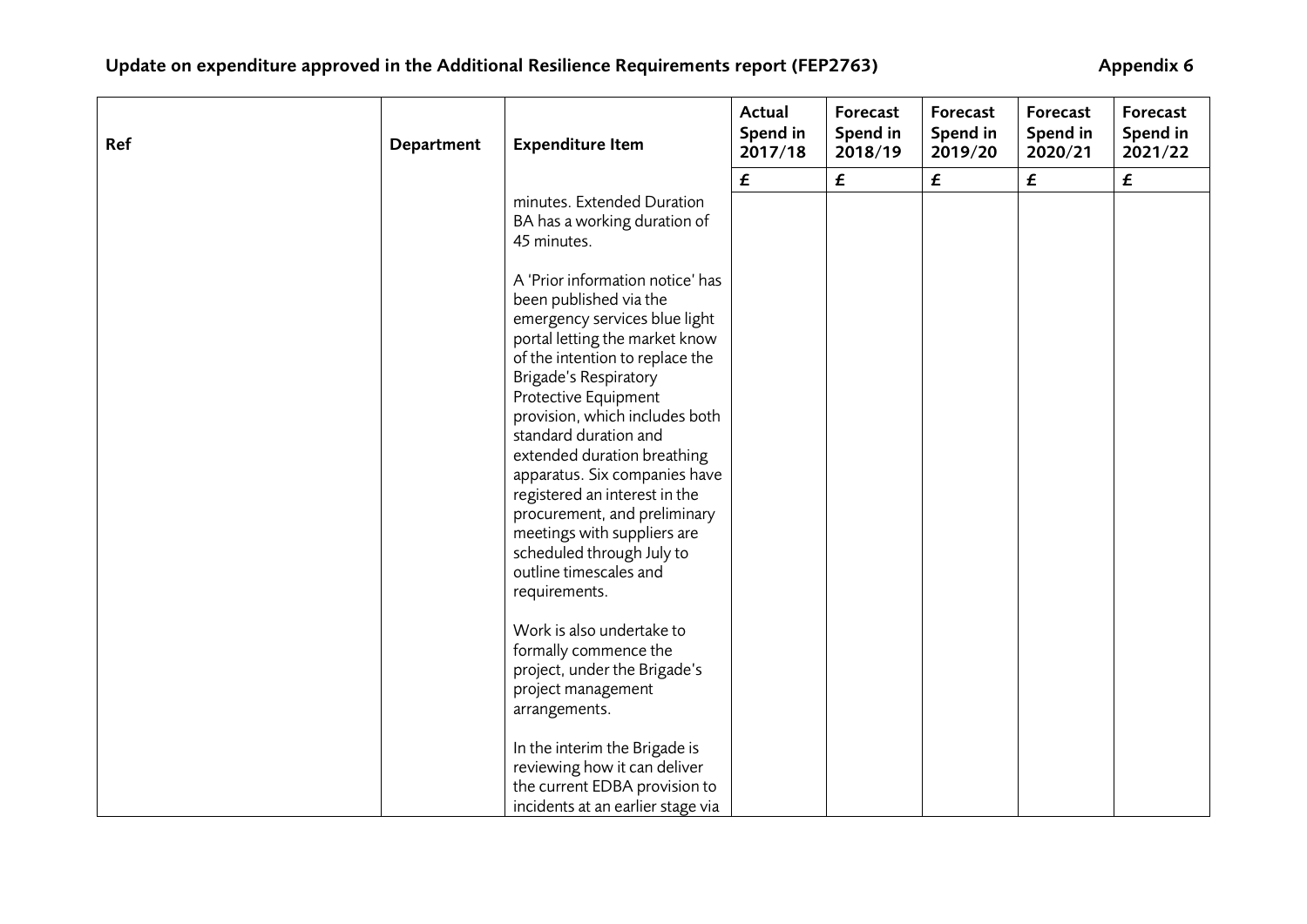| Ref              | Department                             | <b>Expenditure Item</b>                                                                          | Actual<br>Spend in<br>2017/18 | Forecast<br>Spend in<br>2018/19 | Forecast<br>Spend in<br>2019/20 | Forecast<br>Spend in<br>2020/21 | Forecast<br>Spend in<br>2021/22 |
|------------------|----------------------------------------|--------------------------------------------------------------------------------------------------|-------------------------------|---------------------------------|---------------------------------|---------------------------------|---------------------------------|
|                  |                                        |                                                                                                  | $\pmb{\mathit{f}}$            | $\pmb{\mathit{f}}$              | $\pmb{\mathit{f}}$              | $\pmb{\mathit{f}}$              | $\pmb{\mathit{f}}$              |
|                  |                                        | both Fire Rescue Units and<br>EDBA support pumps as well<br>as the Operational Support<br>Units. |                               |                                 |                                 |                                 |                                 |
|                  |                                        |                                                                                                  |                               |                                 |                                 |                                 |                                 |
| R <sub>1</sub> a | Procurement<br>(Technical &<br>Service | <b>Ongoing Maintenance for</b><br>Capital Items in FEP2763                                       | $\overline{0}$                | $\mbox{O}$                      | 150,000                         | 150,000                         | 150,000                         |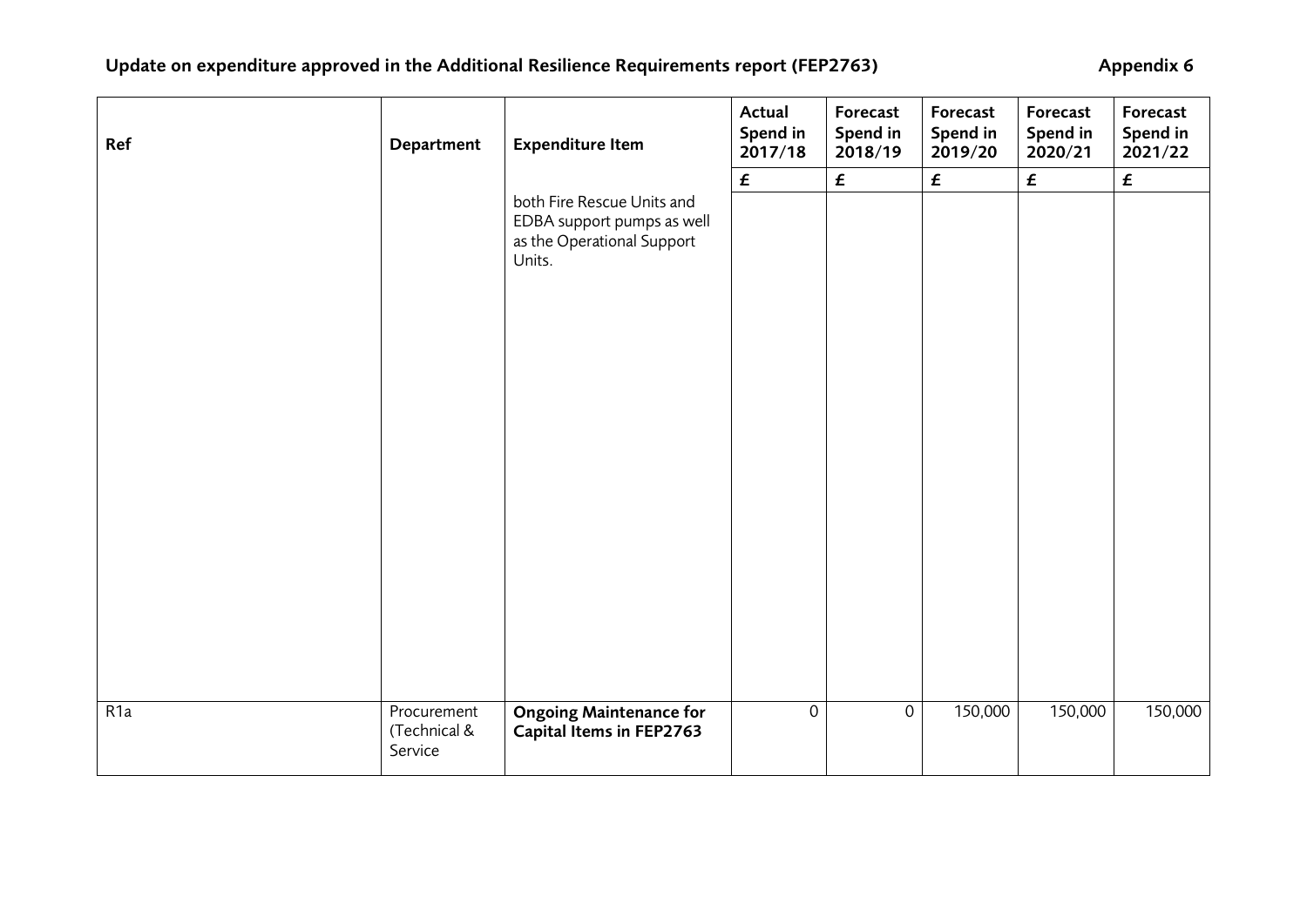| Ref | Department            | <b>Expenditure Item</b>                                                      | Actual<br>Spend in<br>2017/18 | Forecast<br>Spend in<br>2018/19 | Forecast<br>Spend in<br>2019/20 | Forecast<br>Spend in<br>2020/21 | Forecast<br>Spend in<br>2021/22 |
|-----|-----------------------|------------------------------------------------------------------------------|-------------------------------|---------------------------------|---------------------------------|---------------------------------|---------------------------------|
|     |                       |                                                                              | $\pmb{\mathit{f}}$            | $\pmb{\mathit{f}}$              | $\pmb{\mathit{f}}$              | $\boldsymbol{f}$                | £                               |
|     | Support)              | Requirement of £150k for<br>three aerial appliances                          |                               |                                 |                                 |                                 |                                 |
|     |                       |                                                                              |                               |                                 |                                 |                                 |                                 |
|     |                       |                                                                              |                               |                                 |                                 |                                 |                                 |
| R1b | Operational<br>Policy | <b>Ongoing Maintenance for</b><br>Capital Items in FEP2763<br>£4k for Drones | $\mathbf 0$                   | 4,000                           | 4,000                           | 4,000                           | 4,000                           |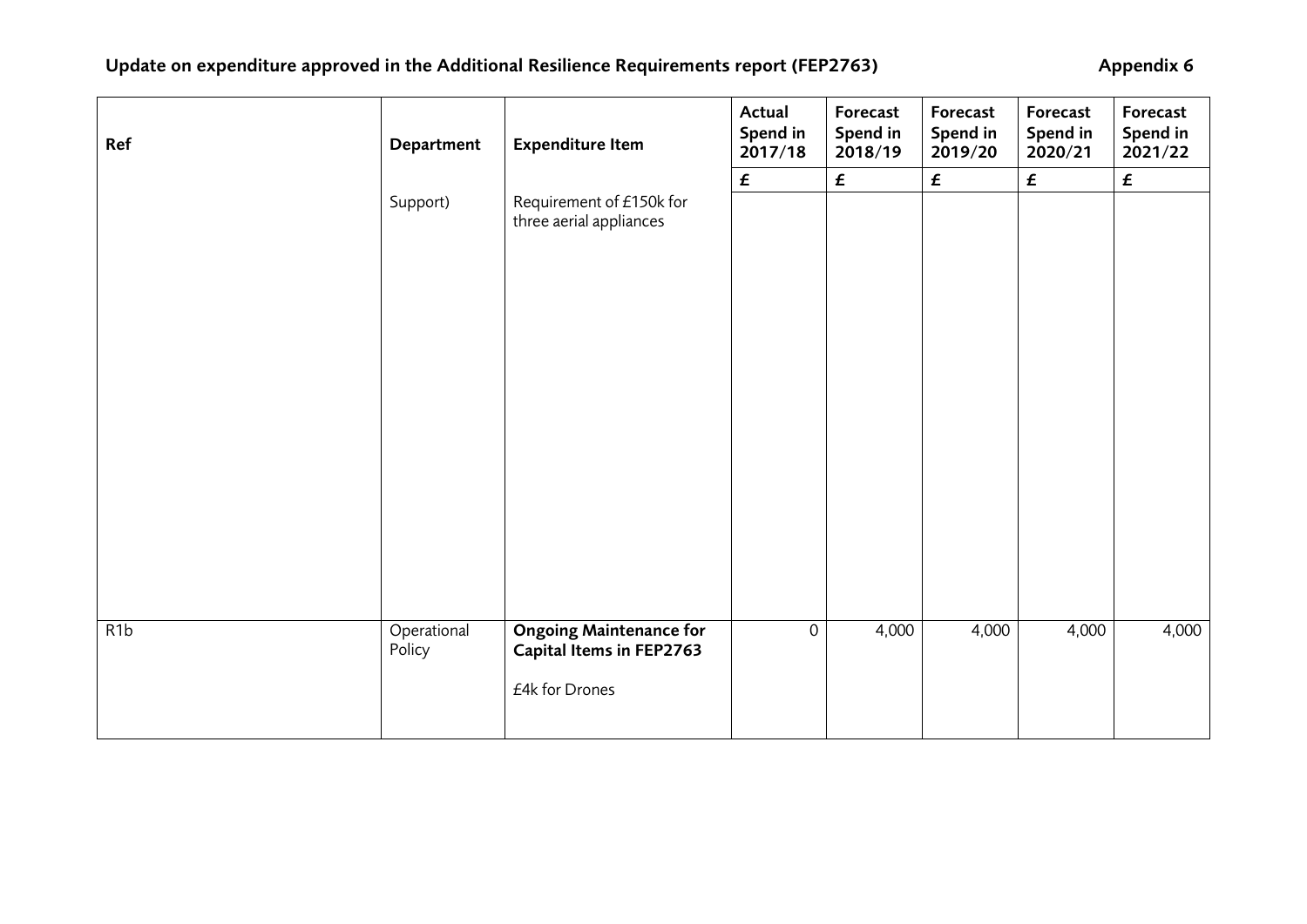| Ref             | Department                                                                    | <b>Expenditure Item</b>                                                                                                                                                                                                                                                                                                                                                                                                                                                                                                                                                                                                | Actual<br>Spend in<br>2017/18 | Forecast<br>Spend in<br>2018/19 | Forecast<br>Spend in<br>2019/20 | Forecast<br>Spend in<br>2020/21 | Forecast<br>Spend in<br>2021/22 |
|-----------------|-------------------------------------------------------------------------------|------------------------------------------------------------------------------------------------------------------------------------------------------------------------------------------------------------------------------------------------------------------------------------------------------------------------------------------------------------------------------------------------------------------------------------------------------------------------------------------------------------------------------------------------------------------------------------------------------------------------|-------------------------------|---------------------------------|---------------------------------|---------------------------------|---------------------------------|
|                 |                                                                               |                                                                                                                                                                                                                                                                                                                                                                                                                                                                                                                                                                                                                        | $\pmb{\mathit{f}}$            | £                               | £                               | $\pmb{\mathit{f}}$              | $\boldsymbol{\mathsf{f}}$       |
| R <sub>1c</sub> | Procurement<br>Technical<br>Services and<br>Support)<br>Operational<br>Policy | <b>Ongoing Maintenance for</b><br>Capital Items in FEP2763<br>This is the £613k for Extended<br>Duration Breathing Apparatus<br>Sets                                                                                                                                                                                                                                                                                                                                                                                                                                                                                   | $\mathsf{O}$                  | $\mathbf 0$                     | $\mathbf 0$                     | 613,000                         | 613,000                         |
| R <sub>2</sub>  | Operational<br>Policy                                                         | <b>Improved USAR Kit</b><br><b>USAR specific drones: To</b><br>map the area and conduct<br>localised or wide area<br>search/casualty search. Can<br>also enter danger areas and<br>structures to minimise risk to<br>crews.<br>Drone pilot training (x6) has<br>been completed. PDA's for<br>drone mobilisation have been<br>identified and agreed with<br>Brigade Control.<br>Arrangements are being<br>finalised for the<br>commencement of the drone<br>trial, which is expected to start<br>in July 2018.<br><b>WASPs:</b> Early Warning safety<br>device for structural stability.<br>Can also be used for Trench | $\mathsf{O}$                  | 79,000                          | 20,000                          | 20,000                          | 20,000                          |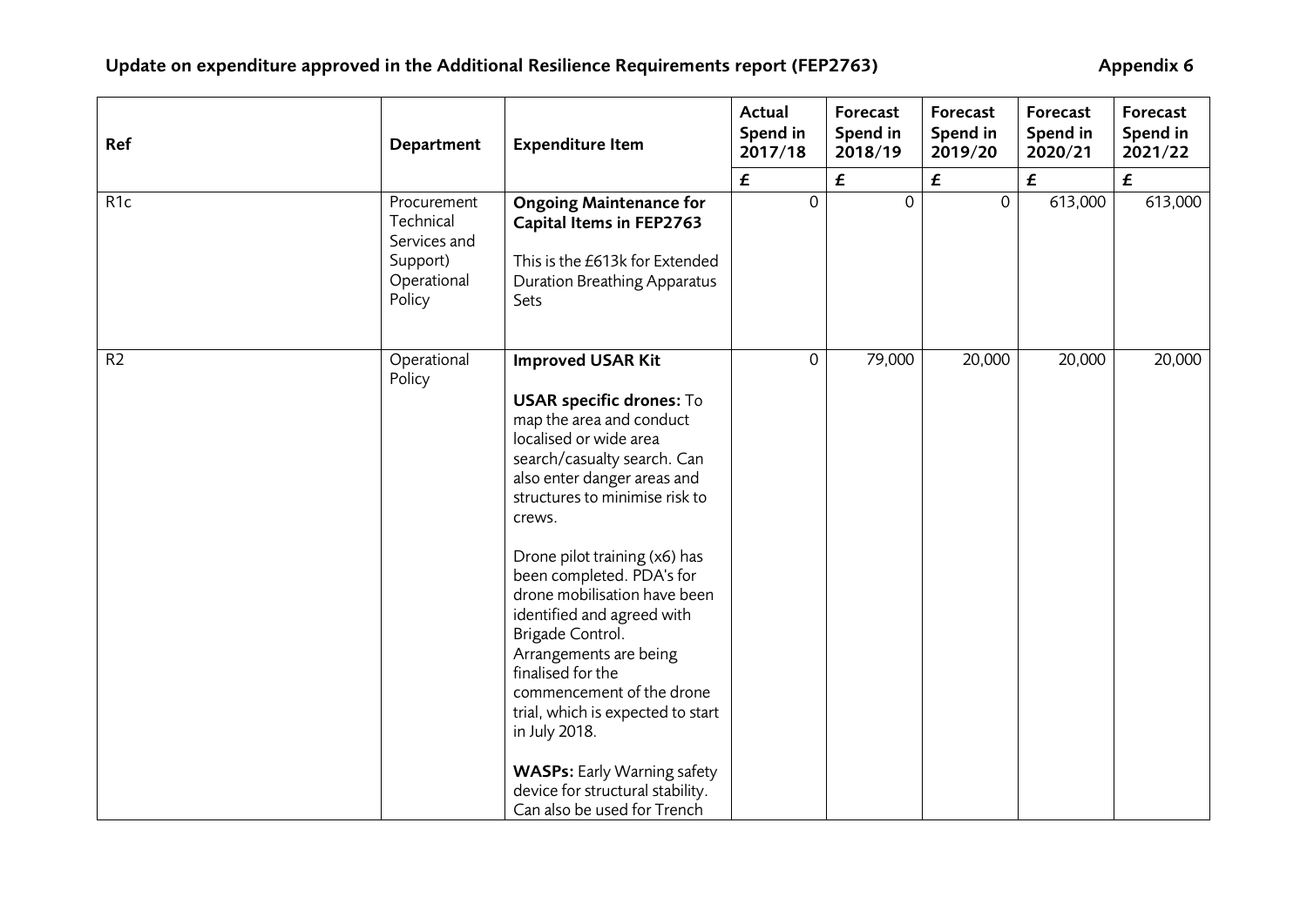| Ref | Department | <b>Expenditure Item</b>                                                                                                                                                                                    | Actual<br>Spend in<br>2017/18 | Forecast<br>Spend in<br>2018/19 | Forecast<br>Spend in<br>2019/20 | Forecast<br>Spend in<br>2020/21 | Forecast<br>Spend in<br>2021/22 |
|-----|------------|------------------------------------------------------------------------------------------------------------------------------------------------------------------------------------------------------------|-------------------------------|---------------------------------|---------------------------------|---------------------------------|---------------------------------|
|     |            |                                                                                                                                                                                                            | $\pmb{\mathit{f}}$            | $\pmb{\mathit{f}}$              | £                               | $\pmb{\mathit{f}}$              | $\pmb{\mathit{f}}$              |
|     |            | rescue and confined space<br>working.                                                                                                                                                                      |                               |                                 |                                 |                                 |                                 |
|     |            | Two units are currently on<br>trial, available on request.<br>These can be mobilised to an<br>incident by the duty RSO. This<br>unit will form part of the<br>inventory on the next<br>generation FRU.     |                               |                                 |                                 |                                 |                                 |
|     |            | Pop-Up Tents: To provide<br>welfare/shelter for<br>crews/command team in both<br>inclement or sunny weather.                                                                                               |                               |                                 |                                 |                                 |                                 |
|     |            | Officers are carrying out an<br>assessment of whether this<br>equipment is required.                                                                                                                       |                               |                                 |                                 |                                 |                                 |
|     |            | Half Masks: For crew welfare<br>over long periods of use<br>compared to full face, which<br>can cause crews to overheat.                                                                                   |                               |                                 |                                 |                                 |                                 |
|     |            | 80 USAR personnel have been<br>fitted for half face respirators.<br>This will form part of the<br>personal PPE issue when<br>resources allow the<br>completion of face fitting for<br>the remaining staff. |                               |                                 |                                 |                                 |                                 |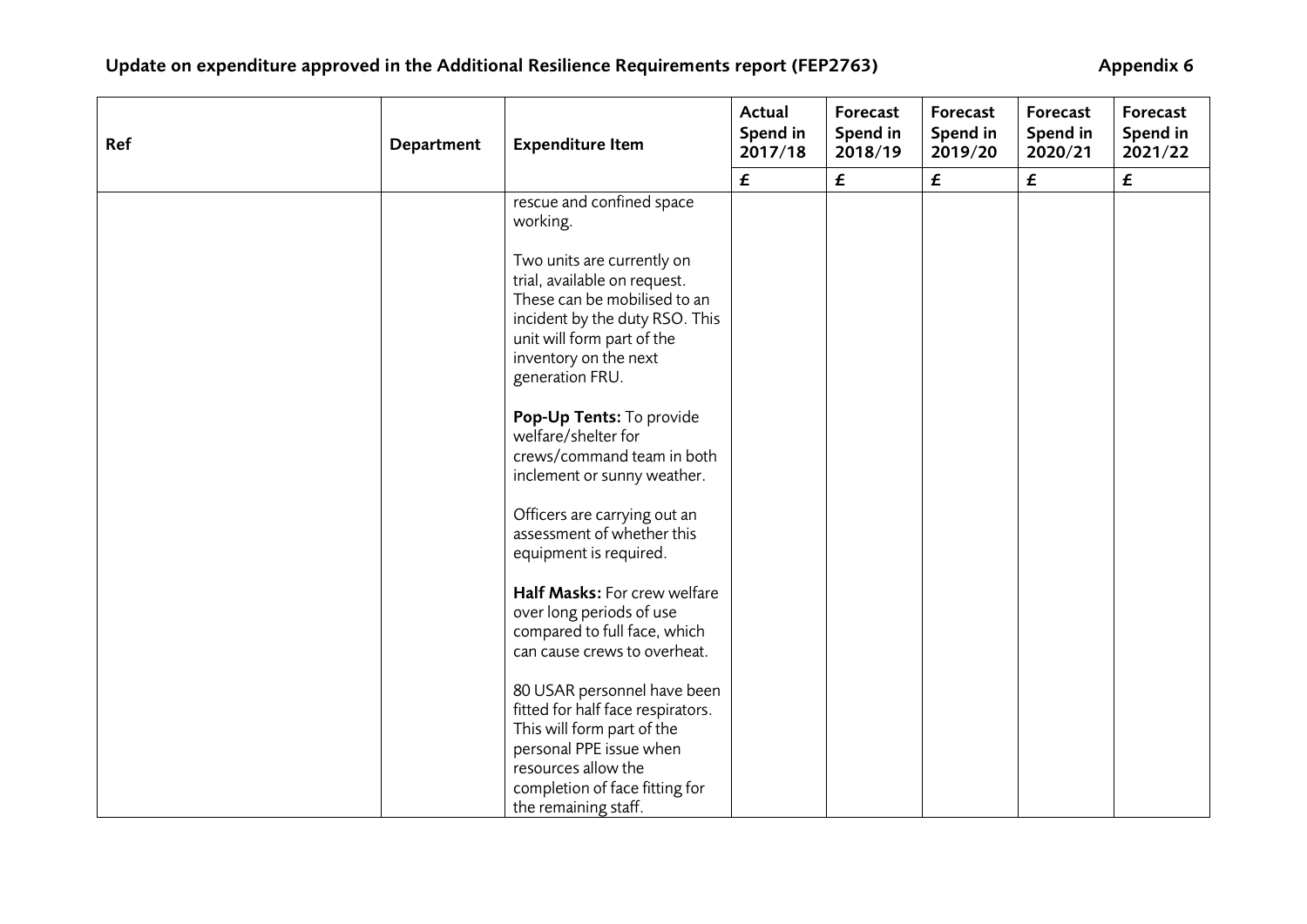| Ref            | Department                                                                     | <b>Expenditure Item</b>                                                                                                                                                                                                                                                                                                                                                                                                                                                                          | Actual<br>Spend in<br>2017/18 | Forecast<br>Spend in<br>2018/19 | Forecast<br>Spend in<br>2019/20 | Forecast<br>Spend in<br>2020/21 | Forecast<br>Spend in<br>2021/22 |
|----------------|--------------------------------------------------------------------------------|--------------------------------------------------------------------------------------------------------------------------------------------------------------------------------------------------------------------------------------------------------------------------------------------------------------------------------------------------------------------------------------------------------------------------------------------------------------------------------------------------|-------------------------------|---------------------------------|---------------------------------|---------------------------------|---------------------------------|
|                |                                                                                |                                                                                                                                                                                                                                                                                                                                                                                                                                                                                                  | £                             | $\boldsymbol{f}$                | £                               | £                               | $\boldsymbol{\mathsf{f}}$       |
|                |                                                                                |                                                                                                                                                                                                                                                                                                                                                                                                                                                                                                  |                               |                                 |                                 |                                 |                                 |
| R <sub>3</sub> | Procurement<br>(Technical &<br>Service<br>Support) or<br>Operational<br>Policy | <b>Wicking T-Shirts</b><br>A shirt which has the ability to<br>breathe and keep the user's<br>skin dry from sweat. The initial<br>cost is based on estimate of<br>£10 per shirt and allocation of<br>five each for all firefighter and<br>crew manager roles.<br>An appropriate wicking t-shirt<br>has been identified and staff<br>group entitlement now<br>agreed. A Communication<br>message to instruct all USAR<br>personnel to order wicking t-<br>shirts was issued on the<br>$28/6/18$ . | $\overline{O}$                | 247,000                         | 57,000                          | 57,000                          | 57,000                          |
| R4a            | <b>HR</b><br>Management                                                        | Additional resources -<br><b>Counselling and Wellbeing</b><br>Team<br>Changes in the nature of the<br>Brigade's work have increased<br>the workload of the C&W                                                                                                                                                                                                                                                                                                                                   | 68,836                        | 210,960                         | 210,960                         | 210,960                         | 210,960                         |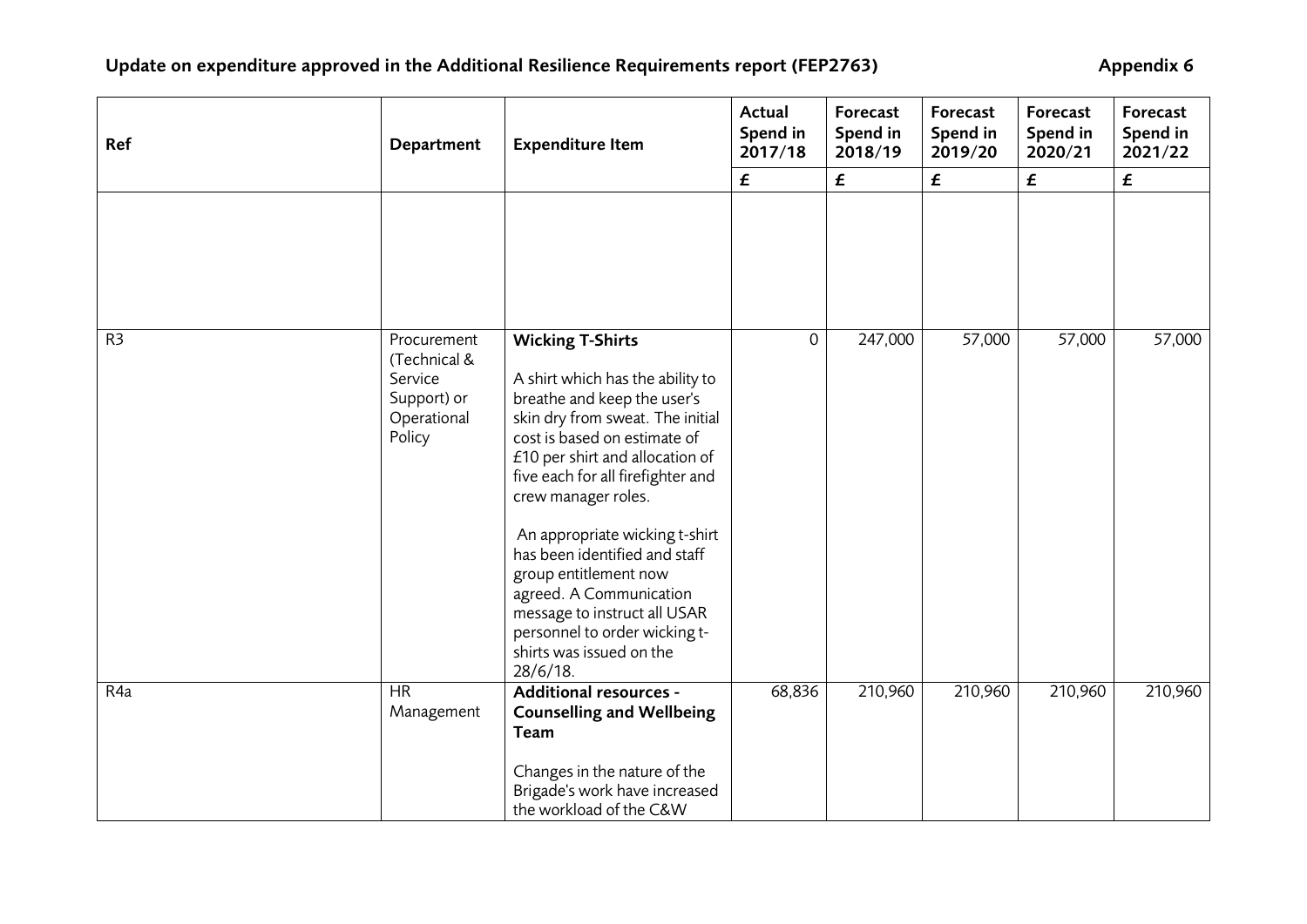| Ref | Department              | <b>Expenditure Item</b>                                                                                                                                                                                                                                                                                                                                                                                                                                                                                                        | Actual<br>Spend in<br>2017/18 | Forecast<br>Spend in<br>2018/19 | Forecast<br>Spend in<br>2019/20 | Forecast<br>Spend in<br>2020/21 | Forecast<br>Spend in<br>2021/22 |
|-----|-------------------------|--------------------------------------------------------------------------------------------------------------------------------------------------------------------------------------------------------------------------------------------------------------------------------------------------------------------------------------------------------------------------------------------------------------------------------------------------------------------------------------------------------------------------------|-------------------------------|---------------------------------|---------------------------------|---------------------------------|---------------------------------|
|     |                         |                                                                                                                                                                                                                                                                                                                                                                                                                                                                                                                                | $\pmb{\mathit{f}}$            | $\pmb{\mathit{f}}$              | £                               | £                               | $\pmb{\mathit{f}}$              |
|     |                         | Team. The unprecedented<br>nature of the Grenfell Tower<br>fire has increased workloads<br>on a significant and sustained<br>basis. In addition to<br>supporting colleagues who<br>were impacted by the fire in<br>the immediate aftermath, the<br>team are supporting the<br>collection of witness<br>statements by the police and<br>will be required to support<br>individuals for months and<br>years to come, up to and<br>including the Public Inquiry.<br>Four additional Counsellor<br>posts (FRS E) are now in place. |                               |                                 |                                 |                                 |                                 |
| R4b | <b>HR</b><br>Management | Additional resources -<br><b>Counselling and Wellbeing</b><br>Team<br>Further to the information<br>above, to operate effectively<br>the expanded C&W team<br>requires administrative<br>support.<br>A FRS B post to support the<br>team and maintain critical and                                                                                                                                                                                                                                                             | 0                             | 33,934                          | 33,934                          | 33,934                          | 33,934                          |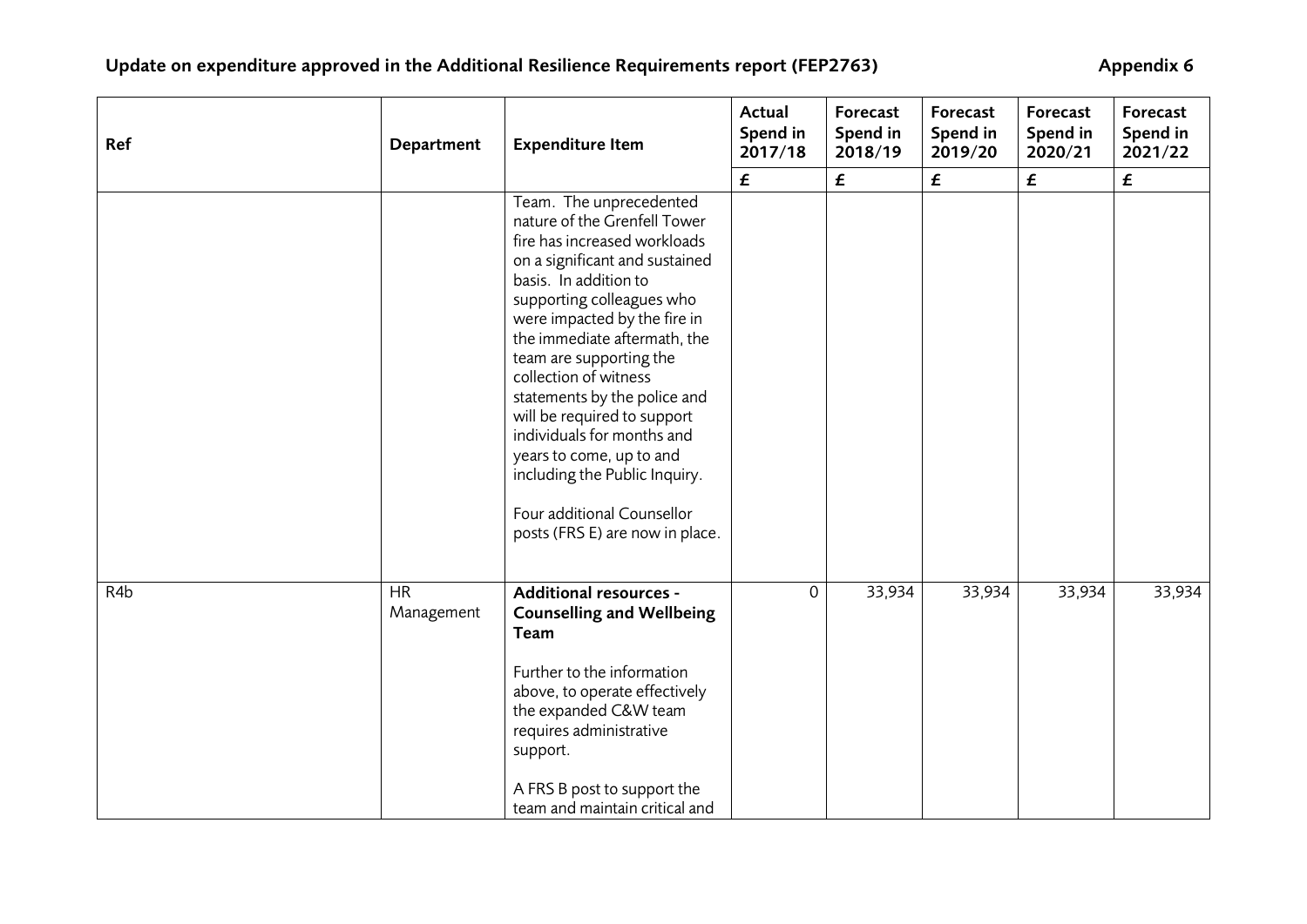| Ref            | Department           | <b>Expenditure Item</b>                                                                                                                                                                                                                                                                                                                                                                                                                                                                                                                                                                                      | Actual<br>Spend in<br>2017/18 | Forecast<br>Spend in<br>2018/19 | Forecast<br>Spend in<br>2019/20 | Forecast<br>Spend in<br>2020/21 | Forecast<br>Spend in<br>2021/22 |
|----------------|----------------------|--------------------------------------------------------------------------------------------------------------------------------------------------------------------------------------------------------------------------------------------------------------------------------------------------------------------------------------------------------------------------------------------------------------------------------------------------------------------------------------------------------------------------------------------------------------------------------------------------------------|-------------------------------|---------------------------------|---------------------------------|---------------------------------|---------------------------------|
|                |                      |                                                                                                                                                                                                                                                                                                                                                                                                                                                                                                                                                                                                              | $\pmb{\mathit{f}}$            | $\pmb{\mathit{f}}$              | $\pmb{\mathit{f}}$              | £                               | $\pmb{\mathit{f}}$              |
|                |                      | confidential records is now in<br>place.                                                                                                                                                                                                                                                                                                                                                                                                                                                                                                                                                                     |                               |                                 |                                 |                                 |                                 |
| R <sub>5</sub> | <b>Fire Stations</b> | Increase in officer levels<br>An increase in the Deputy<br>Assistant Commissioner<br>(DAC) establishment from 12<br>to 16 is required to provide<br>greater resilience within the<br>operational top management<br>group. DACs provide strategic<br>support at incidents that<br>require eight or more fire<br>engines. They are also integral<br>to the Brigade's wider<br>strategic response<br>arrangements including to<br>Major Incidents. The<br>additional posts will support<br>the ongoing day to day<br>resilience within existing<br>departments and provide the<br>necessary level of managerial | 238,500                       | 461,000                         | 461,000                         | 461,000                         | 461,000                         |
|                |                      | responsibility to the Brigade's<br>Grenfell Investigation Team.                                                                                                                                                                                                                                                                                                                                                                                                                                                                                                                                              |                               |                                 |                                 |                                 |                                 |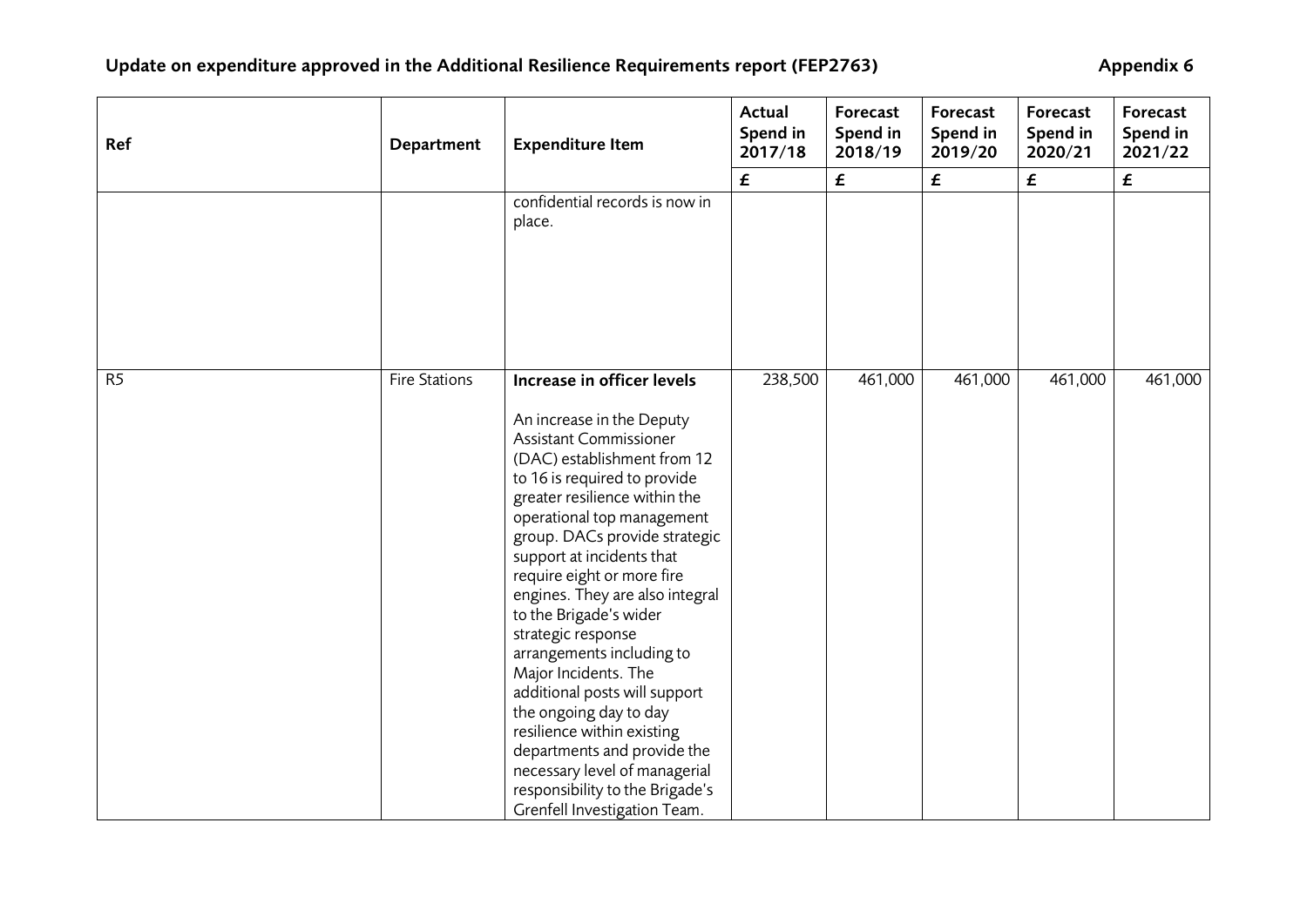# Update on expenditure approved in the Additional Resilience Requirements report (FEP2763) **Appendix 6**

| Ref | Department | <b>Expenditure Item</b>                        | Actual<br>Spend in<br>2017/18 | Forecast<br>Spend in<br>2018/19 | Forecast<br>Spend in<br>2019/20 | Forecast<br>Spend in<br>2020/21 | Forecast<br>Spend in<br>2021/22 |
|-----|------------|------------------------------------------------|-------------------------------|---------------------------------|---------------------------------|---------------------------------|---------------------------------|
|     |            |                                                | £                             | £                               | $\boldsymbol{f}$                | £                               | £                               |
|     |            | Four additional DAC posts are<br>now in place. |                               |                                 |                                 |                                 |                                 |
|     |            |                                                |                               |                                 |                                 |                                 |                                 |
|     |            |                                                |                               |                                 |                                 |                                 |                                 |
|     |            |                                                |                               |                                 |                                 |                                 |                                 |
|     |            |                                                |                               |                                 |                                 |                                 |                                 |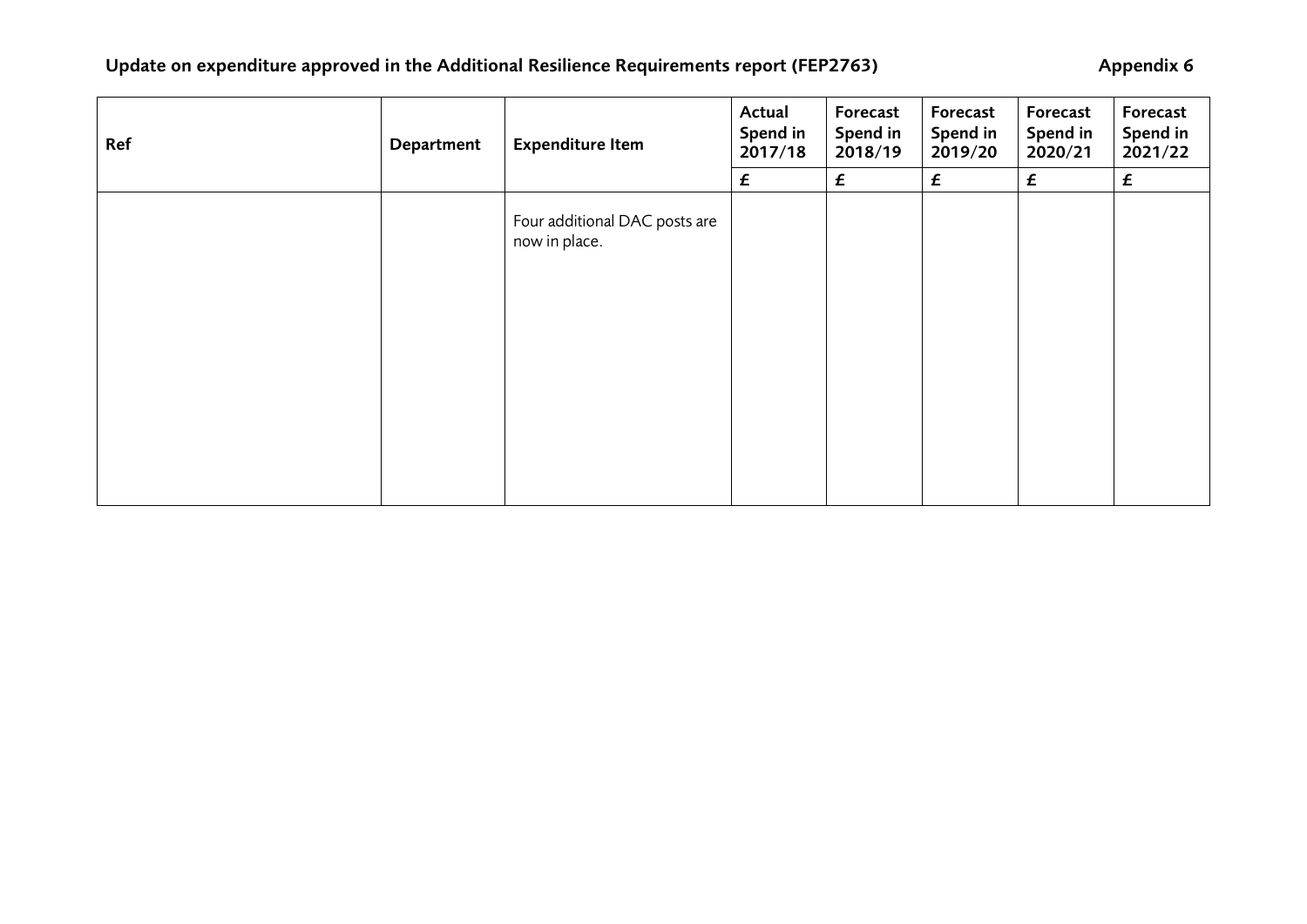| Ref            | Department                     | <b>Expenditure Item</b>                                                                                                                                                                                                                                                                                                                                                                                                                                                                                                                                                                           | Actual<br>Spend in<br>2017/18 | Forecast<br>Spend in<br>2018/19 | Forecast<br>Spend in<br>2019/20 | Forecast<br>Spend in<br>2020/21 | Forecast<br>Spend in<br>2021/22 |
|----------------|--------------------------------|---------------------------------------------------------------------------------------------------------------------------------------------------------------------------------------------------------------------------------------------------------------------------------------------------------------------------------------------------------------------------------------------------------------------------------------------------------------------------------------------------------------------------------------------------------------------------------------------------|-------------------------------|---------------------------------|---------------------------------|---------------------------------|---------------------------------|
|                |                                |                                                                                                                                                                                                                                                                                                                                                                                                                                                                                                                                                                                                   | £                             | £                               | £                               | $\boldsymbol{f}$                | $\boldsymbol{f}$                |
| R <sub>6</sub> | Commissioner's<br>& Directors' | Costs of the Investigation<br>Team (excl. Legal costs)<br>The establishment of this team<br>was set out in the report on<br>the Grenfell Tower Inquiry -<br>Proposed Terms of Reference<br>(FEP 2747). The associated<br>legal costs are set out in a<br>separate line below.<br>The team is now in place to<br>support work on the<br>investigation. The number<br>and make of the establishment<br>is changing to meet<br>organisational need, and now<br>the public enquiry is under<br>way. Additional equipment<br>has been provided, for<br>example to allow the review of<br>CCTV footage. | 705,506                       | 1,900,000                       | 1,500,000                       | 900,000                         | 900,000                         |
|                |                                |                                                                                                                                                                                                                                                                                                                                                                                                                                                                                                                                                                                                   |                               |                                 |                                 |                                 |                                 |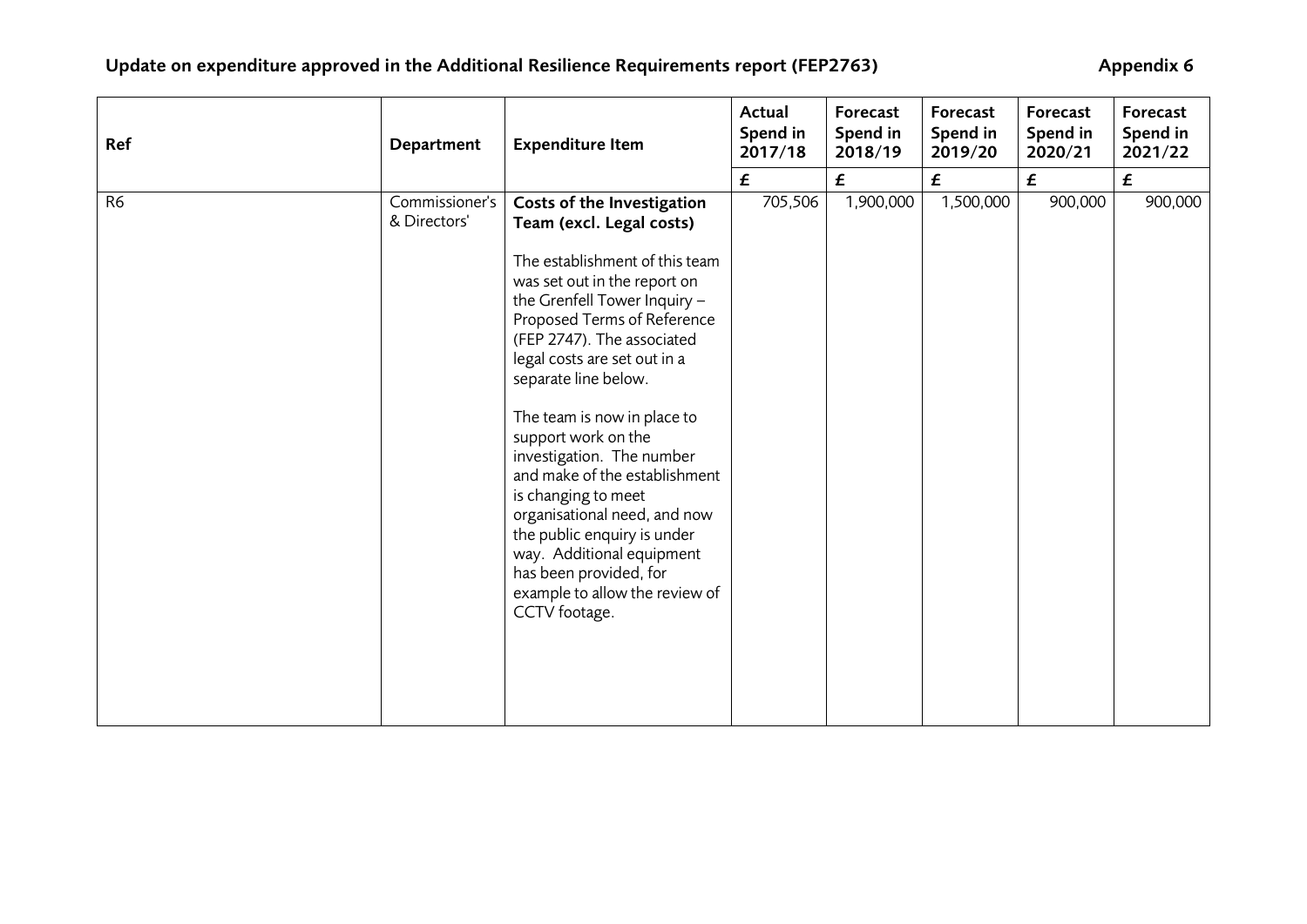| Ref | Department                        | <b>Expenditure Item</b>                                                                                                                                                                                                                                                                                                                                                                                                                                                                                                                                                                                                                                                                                                                                                       | <b>Actual</b><br>Spend in<br>2017/18 | Forecast<br>Spend in<br>2018/19 | Forecast<br>Spend in<br>2019/20 | Forecast<br>Spend in<br>2020/21 | Forecast<br>Spend in<br>2021/22      |
|-----|-----------------------------------|-------------------------------------------------------------------------------------------------------------------------------------------------------------------------------------------------------------------------------------------------------------------------------------------------------------------------------------------------------------------------------------------------------------------------------------------------------------------------------------------------------------------------------------------------------------------------------------------------------------------------------------------------------------------------------------------------------------------------------------------------------------------------------|--------------------------------------|---------------------------------|---------------------------------|---------------------------------|--------------------------------------|
|     |                                   |                                                                                                                                                                                                                                                                                                                                                                                                                                                                                                                                                                                                                                                                                                                                                                               | $\pmb{\mathit{f}}$                   | £                               | £                               | £                               |                                      |
| R7a | Legal &<br>Democratic<br>Services | <b>Grenfell - Legal Support</b><br>(External Legal Advisors)<br>The Grenfell fire has led to the<br>instigation of a Public Inquiry<br>of which the Authority is a<br>core participant. Additionally,<br>a parallel criminal investigation<br>into the fire is being carried<br>out by the Metropolitan Police<br>with support from the Brigade<br>and HSE.<br>The Brigade may be required<br>to play an extensive role in<br>each. The funding will meet<br>the costs in backfilling posts of<br>staff required to work on the<br>Grenfell Tower case, and for<br>external legal advice and<br>representation.<br>The 2018/19 forecast has<br>decreased significantly from<br>the previous update primarily<br>due to updated forecast on<br>likely costs of Junior Counsel. | 504,657                              | 909,691                         | 1,272,000                       | $\mathbf 0$                     | $\pmb{\mathit{f}}$<br>$\overline{0}$ |
|     |                                   | Forecasts for future years<br>remain the same.                                                                                                                                                                                                                                                                                                                                                                                                                                                                                                                                                                                                                                                                                                                                |                                      |                                 |                                 |                                 |                                      |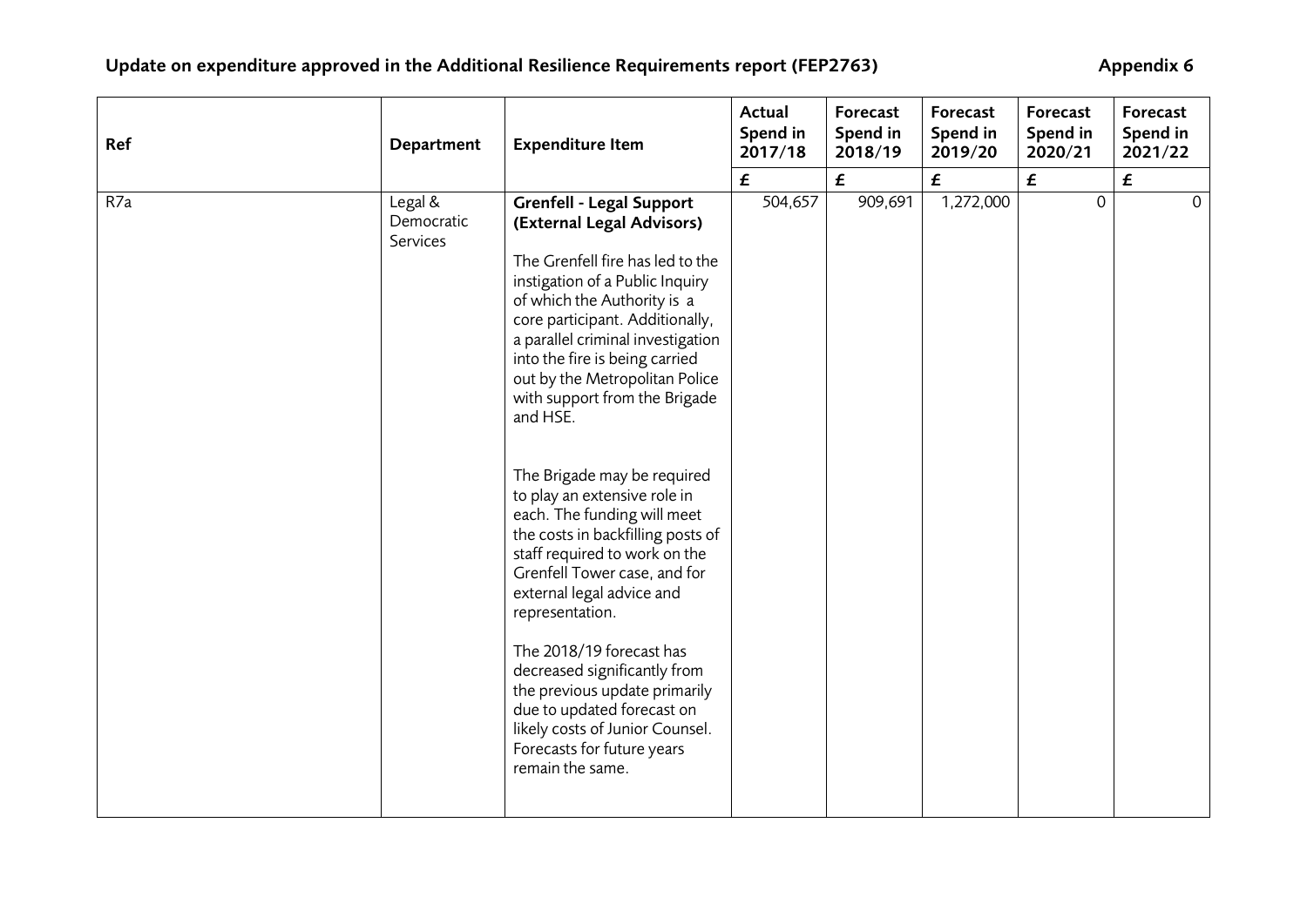| Ref | Department                        | <b>Expenditure Item</b>                                                                                                                                                                                                                                                                                                                                                                                                                                                          | Actual<br>Spend in<br>2017/18 | Forecast<br>Spend in<br>2018/19 | Forecast<br>Spend in<br>2019/20 | Forecast<br>Spend in<br>2020/21   | Forecast<br>Spend in<br>2021/22 |
|-----|-----------------------------------|----------------------------------------------------------------------------------------------------------------------------------------------------------------------------------------------------------------------------------------------------------------------------------------------------------------------------------------------------------------------------------------------------------------------------------------------------------------------------------|-------------------------------|---------------------------------|---------------------------------|-----------------------------------|---------------------------------|
|     |                                   |                                                                                                                                                                                                                                                                                                                                                                                                                                                                                  | £                             | $\pmb{\mathit{f}}$              | $\boldsymbol{f}$                |                                   | £                               |
| R7b | Legal &<br>Democratic<br>Services | <b>Grenfell - Legal Support</b><br>(Disclosure Management)<br>This funding is to meet the<br>costs of a dedicated IT solution<br>to enable effective<br>management of the review<br>and disclosure of documents<br>for the purpose of disclosure<br>in the legal proceedings noted<br>above.<br>The 2018/19 forecast has<br>increased significantly from<br>the previous update and is<br>based on recent estimates<br>provided by PA Consulting<br>Ltd, which includes £216,000 | 95,631                        | 437,933                         | 150,000                         | $\boldsymbol{\epsilon}$<br>78,000 | $\overline{0}$                  |
|     |                                   | of consultant support. The<br>figures have been challenged<br>and continue to be monitored<br>closely. Forecasts for future<br>years remain the same.                                                                                                                                                                                                                                                                                                                            |                               |                                 |                                 |                                   |                                 |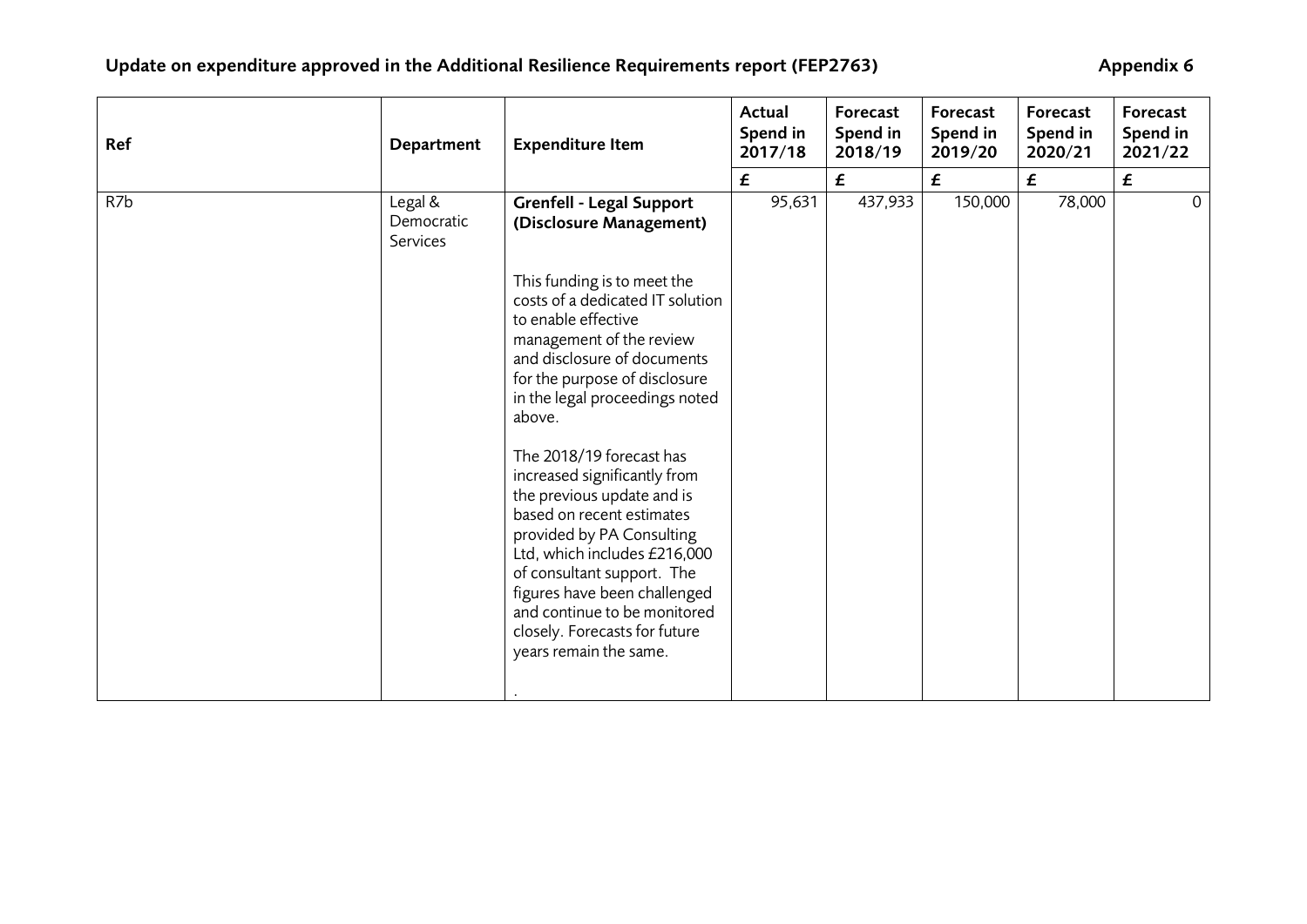| Ref            | Department   | <b>Expenditure Item</b>                                                                                                                                                                                                                                                                                 | Actual<br>Spend in<br>2017/18 | Forecast<br>Spend in<br>2018/19 | Forecast<br>Spend in<br>2019/20 | Forecast<br>Spend in<br>2020/21 | Forecast<br>Spend in<br>2021/22 |
|----------------|--------------|---------------------------------------------------------------------------------------------------------------------------------------------------------------------------------------------------------------------------------------------------------------------------------------------------------|-------------------------------|---------------------------------|---------------------------------|---------------------------------|---------------------------------|
|                |              |                                                                                                                                                                                                                                                                                                         | £                             | £                               | £                               | £                               | £                               |
| R <sub>8</sub> | Fire Station | <b>Overtime Support for</b><br><b>Specialist Teams</b>                                                                                                                                                                                                                                                  | $\overline{0}$                | 103,000                         | 103,000                         | 103,000                         | 103,000                         |
|                |              | This is based on a 30 per cent<br>increase in operational<br>overtime at FRU and<br>FRU/USAR Stations alongside<br>overtime costs for Regulatory<br>Fire Safety in relation to<br>cladding inspections. For Fire<br>Safety, the one off costs cover<br>additional inspections in June<br>and July 2017. |                               |                                 |                                 |                                 |                                 |
| R <sub>9</sub> | Fire Safety  | Fire Safety resources to<br>support and enhance the<br>inspection programme<br>The ongoing costs are for an<br>additional resources to<br>support the inspection<br>programme.<br>Recruitment process is<br>currently under way.                                                                        | 0                             | 1,000,000                       | 1,500,000                       | 1,500,000                       | 1,500,000                       |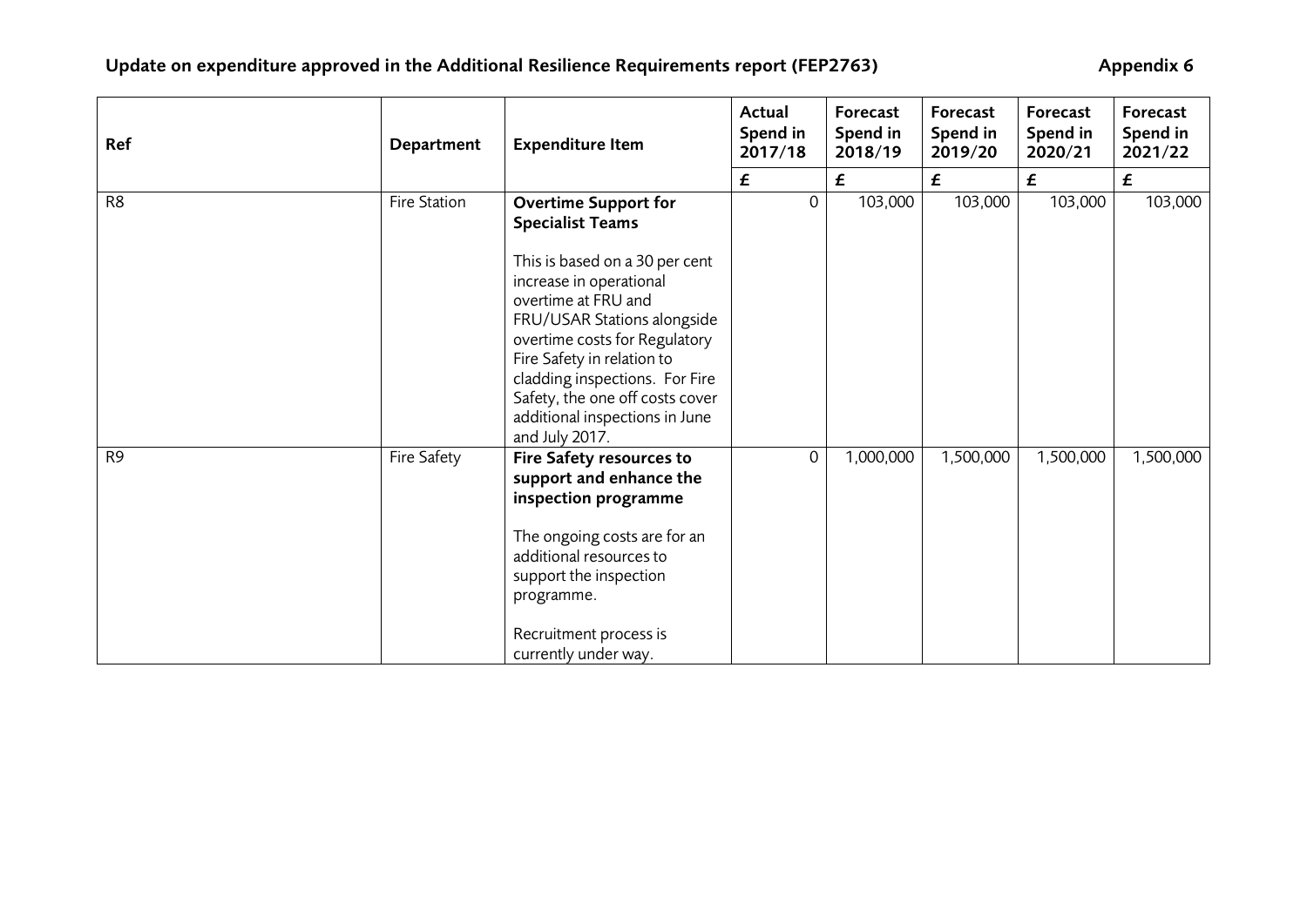| Ref             | Department                        | <b>Expenditure Item</b>                                                                                                                                                                                                                                         | Actual<br>Spend in<br>2017/18 | Forecast<br>Spend in<br>2018/19 | Forecast<br>Spend in<br>2019/20 | Forecast<br>Spend in<br>2020/21 | Forecast<br>Spend in<br>2021/22 |
|-----------------|-----------------------------------|-----------------------------------------------------------------------------------------------------------------------------------------------------------------------------------------------------------------------------------------------------------------|-------------------------------|---------------------------------|---------------------------------|---------------------------------|---------------------------------|
|                 |                                   |                                                                                                                                                                                                                                                                 | $\boldsymbol{f}$              | $\pmb{\mathit{f}}$              | £                               | $\boldsymbol{f}$                | $\boldsymbol{\mathsf{f}}$       |
| R <sub>10</sub> | Legal &<br>Democratic<br>Services | Review of staff support for<br>Chair<br>This was to consider whether                                                                                                                                                                                            | $\mathbf 0$                   | 101,000                         | 101,000                         | 101,000                         | 101,000                         |
|                 |                                   | additional support is required<br>for the Deputy Mayor for Fire<br>and Rescue                                                                                                                                                                                   |                               |                                 |                                 |                                 |                                 |
|                 |                                   | This is no longer required, and<br>the budget will be removed.                                                                                                                                                                                                  |                               |                                 |                                 |                                 |                                 |
| R11             | Fire Stations                     | Potential cost of increased<br>sickness                                                                                                                                                                                                                         | 371,000                       | 371,000                         | 371,000                         | 371,000                         | 371,000                         |
|                 |                                   | It is anticipated that the<br>aftermath of recent incidents<br>will see an increase in sickness<br>rates for operational staff, in<br>particular. This sets out the<br>overtime cost that will be<br>expected to be incurred in<br>covering the resulting gaps. |                               |                                 |                                 |                                 |                                 |
|                 |                                   |                                                                                                                                                                                                                                                                 |                               |                                 |                                 |                                 |                                 |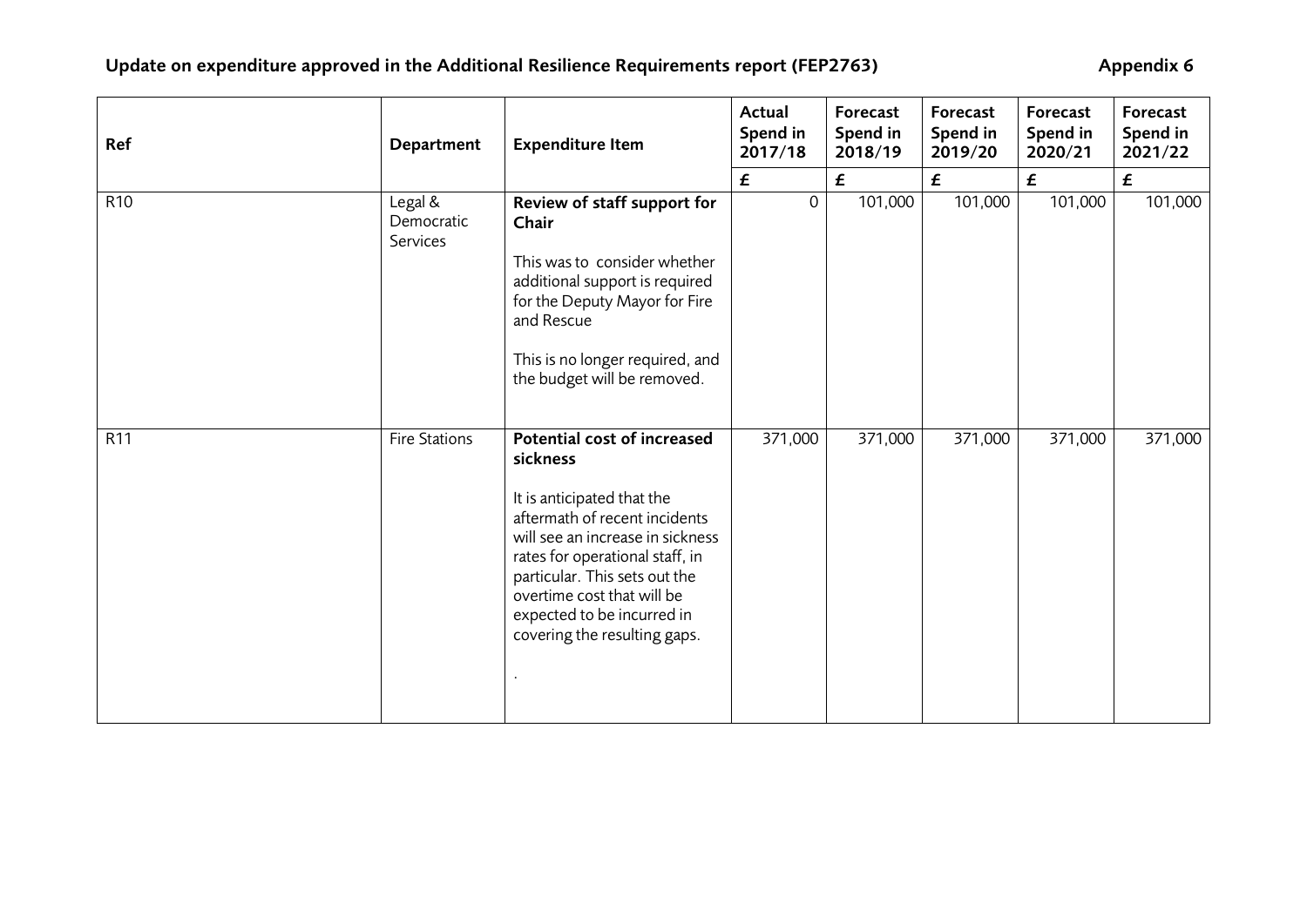| Ref         | Department                  | <b>Expenditure Item</b>                                                                                                                                                                                                                                                                                                                                                                             | Actual<br>Spend in<br>2017/18 | Forecast<br>Spend in<br>2018/19 | Forecast<br>Spend in<br>2019/20 | Forecast<br>Spend in<br>2020/21 | Forecast<br>Spend in<br>2021/22 |
|-------------|-----------------------------|-----------------------------------------------------------------------------------------------------------------------------------------------------------------------------------------------------------------------------------------------------------------------------------------------------------------------------------------------------------------------------------------------------|-------------------------------|---------------------------------|---------------------------------|---------------------------------|---------------------------------|
|             |                             |                                                                                                                                                                                                                                                                                                                                                                                                     | £                             | £                               | £                               | $\boldsymbol{\epsilon}$         | $\boldsymbol{f}$                |
| R12         | Development<br>and Training | <b>Training</b><br>This includes additional<br>training requirements for:<br>• Extended Height Appliances<br>• Drone Piloting<br>• Extended Duration<br>Breathing Apparatus Sets<br>• Improved USAR Kit<br>• Smoke Evacuation Hoods<br>This also includes ongoing<br><b>EDBA training Requirements</b><br>The spend for 2018/19 for<br>drones training, with £5k for<br>training already delivered. | $\mathsf{O}$                  | 7,000                           | 477,000                         | 477,000                         | 477,000                         |
| R13 (new)   | Finance<br>Services         | <b>Additional Borrowing Costs</b><br>Items funded through the<br>capital programme will<br>increase the overall level of<br>external borrowing required<br>over the current four year<br>planning period and increase<br>capital financing costs by an<br>estimated £842k per annum.                                                                                                                | 0                             | $\Omega$                        | $\Omega$                        | 608,000                         | 608,000                         |
| $R14$ (new) | Operational<br>Policy       | <b>Improved Communications</b><br>for Breathing Apparatus<br>A BA replacement project will                                                                                                                                                                                                                                                                                                          | 0                             | $\overline{0}$                  | <b>TBC</b>                      | <b>TBC</b>                      | <b>TBC</b>                      |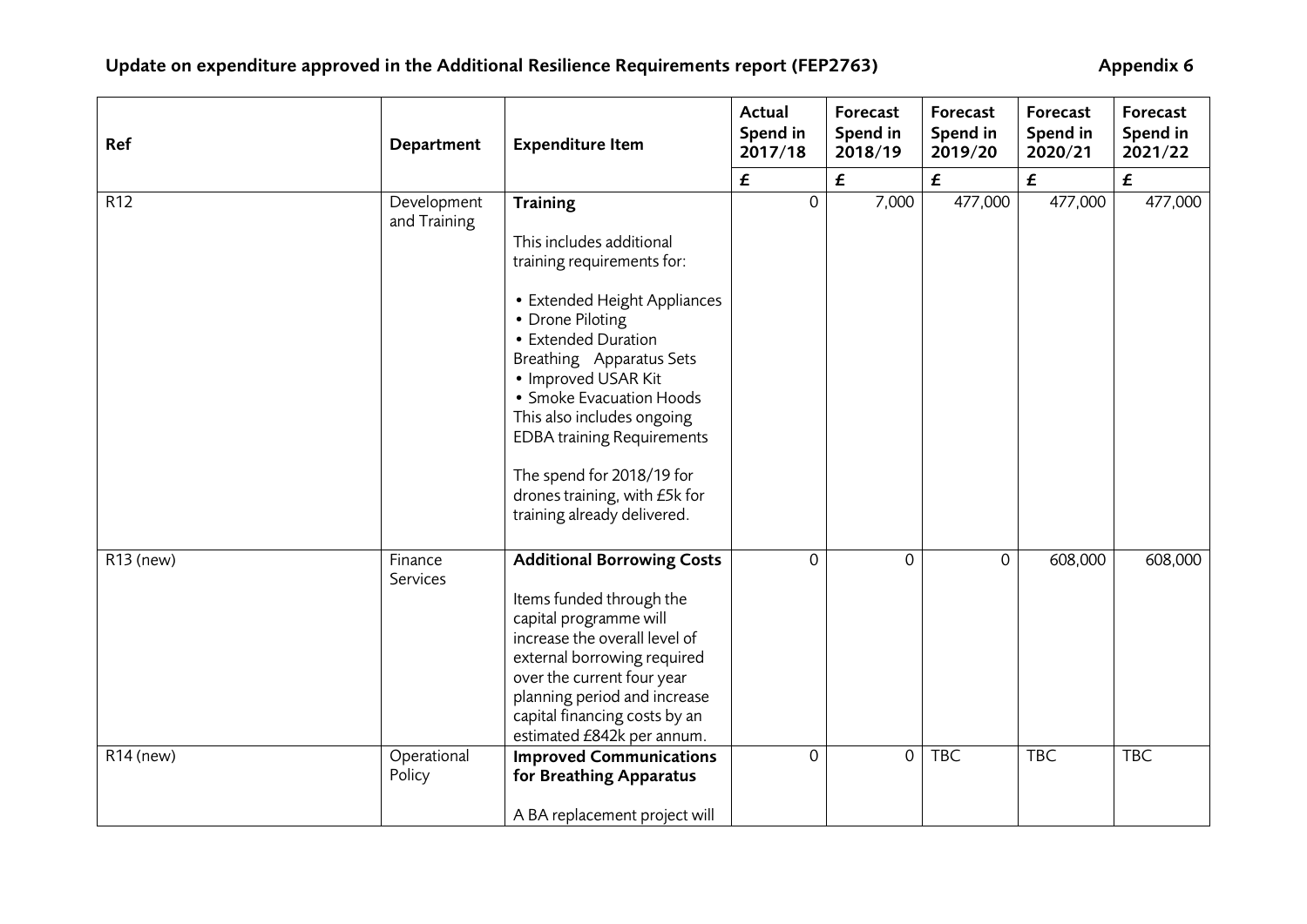| Ref       | Department            | <b>Expenditure Item</b>                                                                                                                                                                                                                                                                                                                                                                                            | Actual<br>Spend in<br>2017/18 | Forecast<br>Spend in<br>2018/19 | Forecast<br>Spend in<br>2019/20 | Forecast<br>Spend in<br>2020/21 | Forecast<br>Spend in<br>2021/22 |
|-----------|-----------------------|--------------------------------------------------------------------------------------------------------------------------------------------------------------------------------------------------------------------------------------------------------------------------------------------------------------------------------------------------------------------------------------------------------------------|-------------------------------|---------------------------------|---------------------------------|---------------------------------|---------------------------------|
|           |                       |                                                                                                                                                                                                                                                                                                                                                                                                                    | $\pmb{\mathit{f}}$            | $\pmb{\mathit{f}}$              | $\pmb{\mathit{f}}$              | £                               | £                               |
|           |                       | shortly be underway to<br>examine the next generation<br>of BA and how this can be<br>delivered to the LFB. Whilst<br>telemetry is being identified as<br>a consideration any additional<br>communications requirements<br>over an above the current<br>(BARIE) sets can be included<br>for consideration. Outline<br>costs have yet to be<br>determined.<br>BA communications is now in<br>scope of the Repertory |                               |                                 |                                 |                                 |                                 |
|           |                       | Protective Equipment<br>replacement project and the<br>project is just starting. There<br>are meetings with<br>manufacturers scheduled<br>through July to outline<br>timescales, with the User<br>requirement scheduled to go<br>to suppliers by end of the<br>calendar year.                                                                                                                                      |                               |                                 |                                 |                                 |                                 |
| R15 (new) | Operational<br>Policy | <b>Smoke hoods</b><br>This budget will be used to<br>explore the viability of the<br>purchase of smoke hoods for<br>all front line appliances and is<br>for the equipment costs only                                                                                                                                                                                                                               | 0                             | 89,000                          | 20,000                          | 20,000                          | 20,000                          |